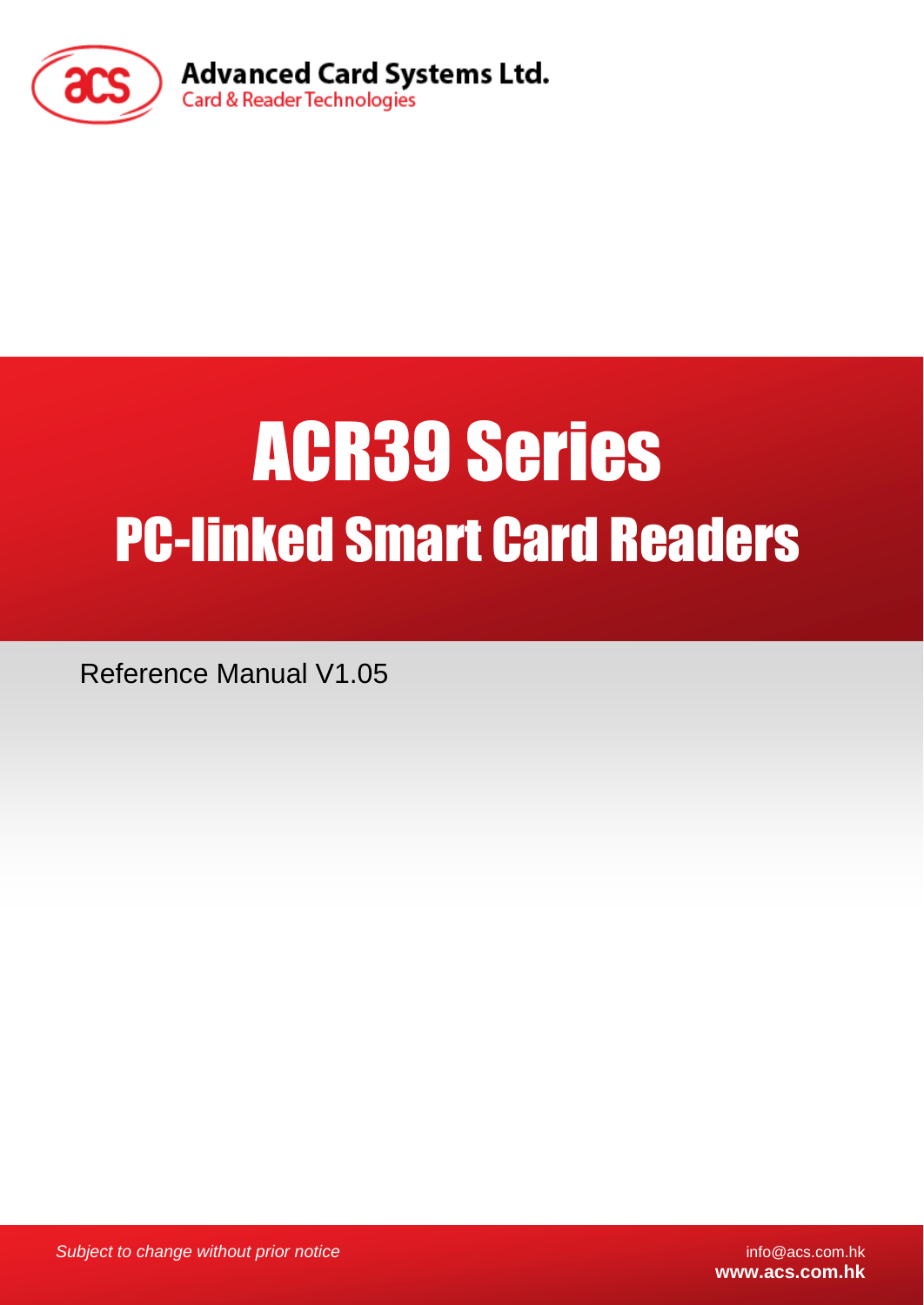

# **Revision History**

| <b>Release Date</b> | <b>Revision Description</b>                                                                                                                                                                                                             | <b>Version Number</b> |
|---------------------|-----------------------------------------------------------------------------------------------------------------------------------------------------------------------------------------------------------------------------------------|-----------------------|
| 2013-09-06          | Initial Release<br>$\bullet$                                                                                                                                                                                                            | 1.00                  |
| 2014-03-25          | <b>Updated Section 2.0: Features</b><br>$\bullet$<br>Updated Title from ACR39U to ACR39x<br>Added brand trademark attributions<br>Moved USB Interface section above<br><b>Contact Smart Card Interface</b>                              | 1.01                  |
| 2015-05-13          | <b>Updated Section 2.0: Features</b><br>$\bullet$                                                                                                                                                                                       | 1.02                  |
| 2015-12-14          | <b>Updated Section 2.0: Features</b><br>Re-arranged format structure<br>Updated Section 9.1: Other Commands<br>accessed via PC_to_RDR_Xfrblock<br>Removed Appendix A - Supported Card<br>$\bullet$<br><b>Types</b>                      | 1.03                  |
| 2017-10-10          | <b>Updated Document Title</b><br>$\bullet$<br>Renamed all ACR39x to ACR39<br>$\bullet$<br><b>Updated Section 2.0: Features</b><br>$\bullet$                                                                                             | 1.04                  |
| 2020-05-08          | <b>Updated Section 2.0: Features</b><br>$\bullet$<br>Added Section 2.4 ACR39F<br>Updated Section 9.0. Other Commands<br>Access via PC_to_RDR_XfrBlock<br>Added Section 10.0. Other Commands<br>$\bullet$<br>Access via PC-to_RDR_Escape | 1.05                  |

Page 2 of 40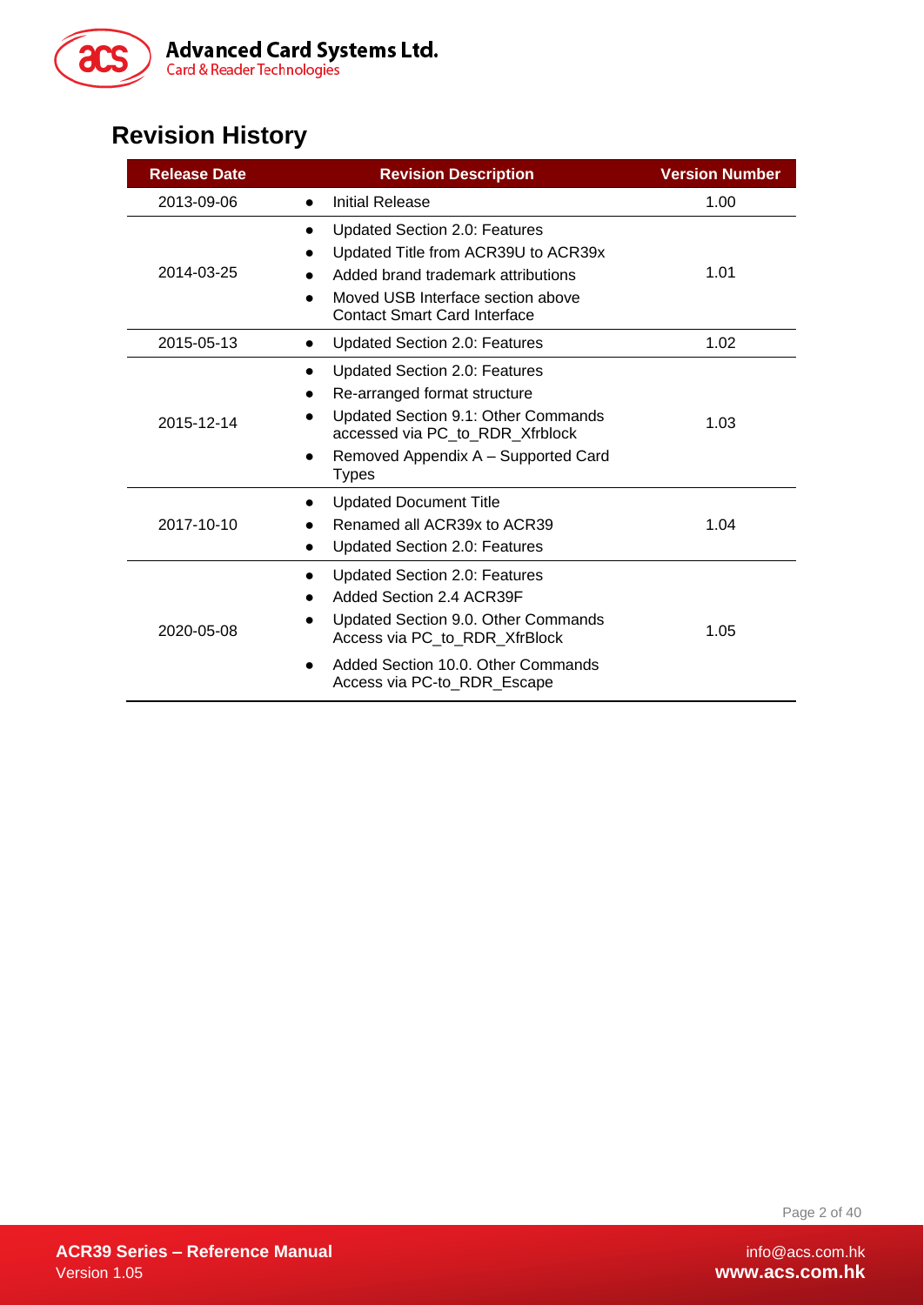

# **Table of Contents**

| 1.0.                                                                                                             |  |
|------------------------------------------------------------------------------------------------------------------|--|
| 1.1.<br>1.2.                                                                                                     |  |
| 2.0.                                                                                                             |  |
| 2.1.<br>2.2.<br>2.3.<br>2.4.                                                                                     |  |
| 3.0.                                                                                                             |  |
| 3.1.<br>3.2.                                                                                                     |  |
| 4.0.                                                                                                             |  |
| 4.1.<br>4.2.                                                                                                     |  |
| 5.0.                                                                                                             |  |
| 5.1.<br>5.2.<br>5.3.<br>5.4.<br>5.5.                                                                             |  |
| 6.0.                                                                                                             |  |
| 6.1.                                                                                                             |  |
| 7.0.                                                                                                             |  |
| 7.1.<br>7.1.1.<br>7.1.2.<br>7.1.3.<br>7.1.4.<br>7.1.5.<br>7.1.6.<br>7.1.7.<br>7.2.<br>7.2.1.<br>7.2.2.<br>7.2.3. |  |
| 8.0.                                                                                                             |  |
| 8.1.<br>8.1.1.<br>8.1.2.<br>8.1.3.<br>8.1.4.                                                                     |  |
| 8.2.<br>8.2.1.<br>8.2.2.                                                                                         |  |
| 8.2.3.<br>8.2.4.<br>8.3.<br>8.3.1.                                                                               |  |
| 8.3.2.                                                                                                           |  |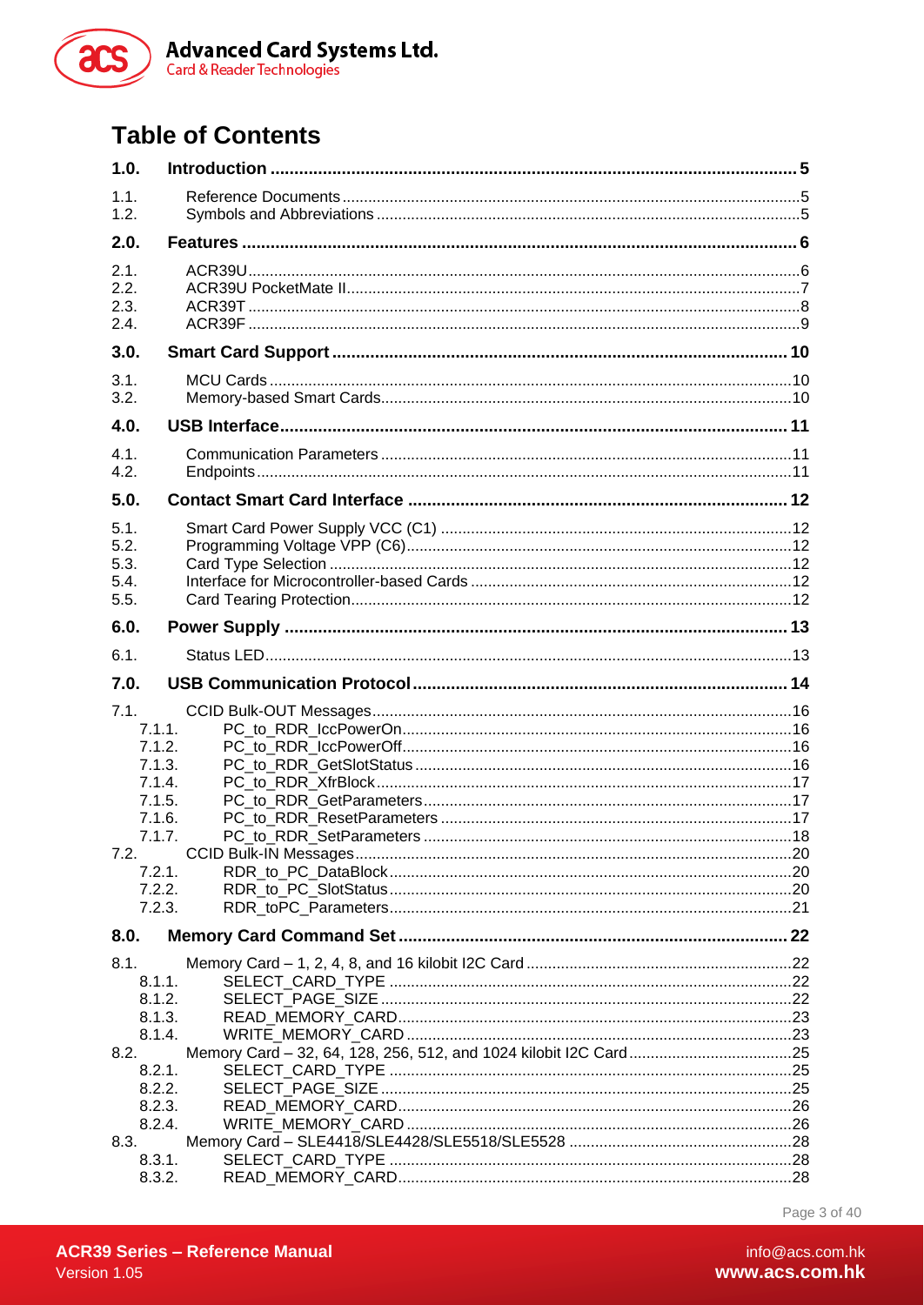

8.3.3. READ PRESENTATION ERROR COUNTER MEMORY CARD (Only SLE4428 [and SLE5528\).................................................................................................................................29](#page-28-0) 8.3.4. [READ\\_PROTECTION\\_BIT.........................................................................................29](#page-28-1) 8.3.5. WRITE\_MEMORY\_CARD [..........................................................................................30](#page-29-0) 8.3.6. WRITE\_PROTECTION\_MEMORY\_CARD [................................................................31](#page-30-0) 8.3.7. [PRESENT\\_CODE\\_MEMORY\\_CARD \(Only SLE4428 and SLE5528\)](#page-30-1) .....................31 8.4. Memory Card – [SLE4432/SLE4442/SLE5532/SLE5542](#page-32-0) ....................................................33 8.4.1. SELECT\_CARD\_TYPE [..............................................................................................33](#page-32-1) 8.4.2. [READ\\_MEMORY\\_CARD............................................................................................33](#page-32-2) 8.4.3. READ\_PRESENTATION\_ERROR\_COUNTER\_MEMORY\_CARD (Only SLE4442) [and SLE5542\).................................................................................................................................34](#page-33-0) 8.4.4. READ\_PROTECTION\_BITS [......................................................................................34](#page-33-1) 8.4.5. WRITE\_MEMORY\_CARD [..........................................................................................35](#page-34-0) 8.4.6. WRITE\_PROTECTION\_MEMORY\_CARD [................................................................35](#page-34-1) 8.4.7. PRESENT CODE MEMORY CARD (Only SLE4442 and SLE5542) ......................36 8.4.8. CHANGE\_CODE\_MEMORY\_CARD (Only SLE4442 and SLE5542).......................37 **9.0. [Other Commands Access via PC\\_to\\_RDR\\_XfrBlock...........................................](#page-37-0) 38** 9.1. GET\_READER\_INFORMATION [.........................................................................................38](#page-37-1) **10.0. [Other Commands Access via PC-to\\_RDR\\_Escape..............................................](#page-38-0) 39** 10.1. GET\_READER\_INFORMATION [.........................................................................................39](#page-38-1)

**Appendix A. Response Error Codes [..............................................................................](#page-39-0) 40**

# **List of Tables**

| 1.0. |  |
|------|--|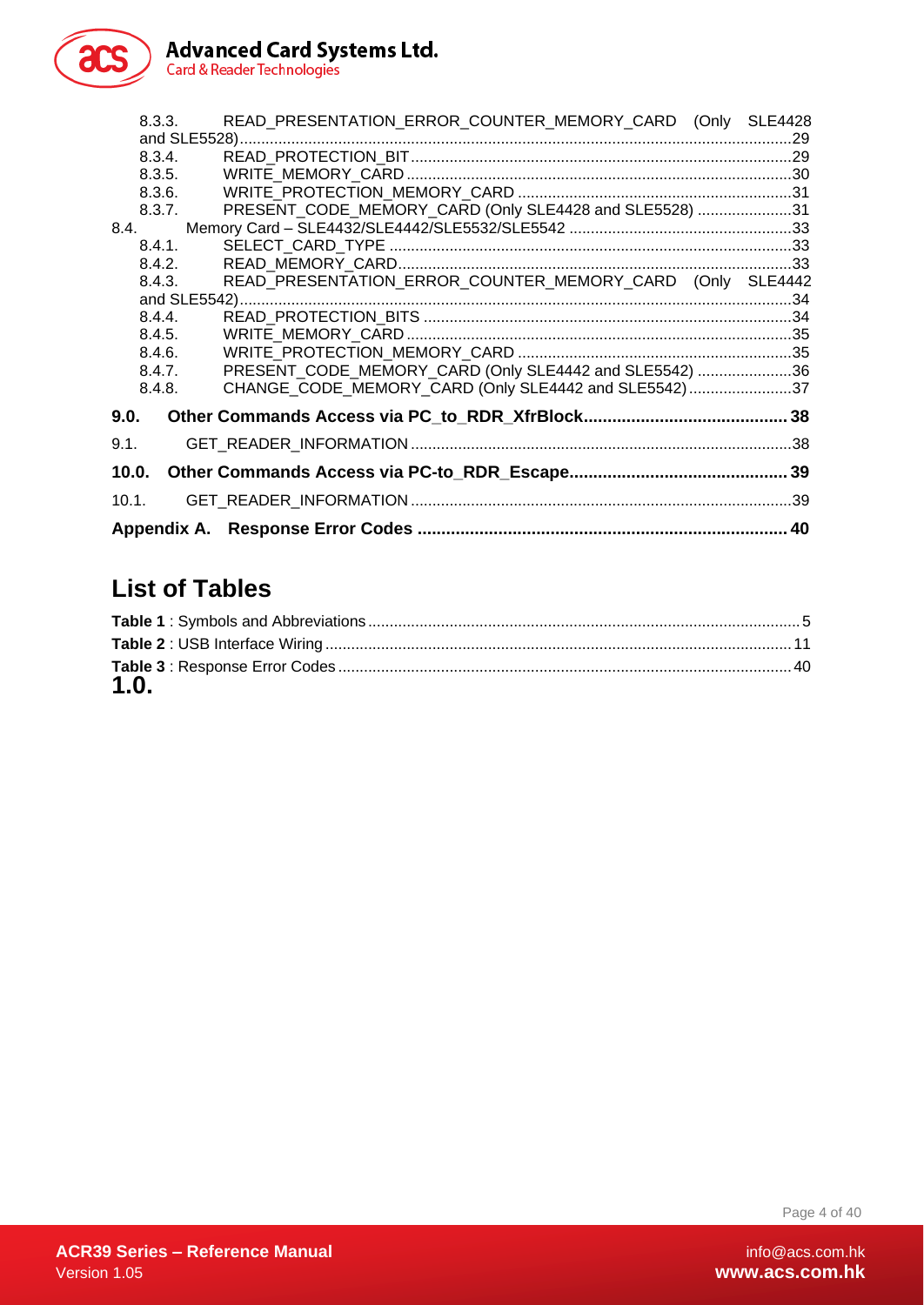

# <span id="page-4-0"></span>**1.0.Introduction**

The ACR39 PC-linked Smart Card Reader acts as an interface for the communication between a computer and a smart card. Different types of smart cards have different commands and different communication protocols, which, in most cases, prevent direct communication between a smart card and a computer. The ACR39 Smart Card Reader establishes a uniform interface from the computer to the smart card for a wide variety of cards. By taking care of the card's particulars, it releases the computer software programmer from being responsible with smart card operations' technical details, which in many cases, are not relevant to the implementation of a smart card system.

#### <span id="page-4-1"></span>**1.1. Reference Documents**

The following related documents are available from [www.usb.org](http://www.usb.org/)

- Universal Serial Bus Specification 2.0 (also referred to as the USB specification), April 27, 2000
- Universal Serial Bus Common Class Specification 1.0, December 16, 1997
- Universal Serial Bus Device Class: Smart Card CCID Specification for Integrated Circuit(s) Cards Interface Devices, Revision 1.1, April 22, 2005

The following related documents can be ordered through [www.ansi.org](http://www.ansi.org/)

- ISO/IEC 7816-1; Identification Cards Integrated circuit(s) cards with contacts Part 1: Physical Characteristics
- ISO/IEC 7816-2; Identification Cards Integrated circuit(s) cards with contacts Part 2: Dimensions and Locations of the contacts
- ISO/IEC 7816-3; Identification Cards Integrated circuit(s) cards with contacts Part 3: Electronic signals and transmission protocols

#### <span id="page-4-2"></span>**1.2. Symbols and Abbreviations**

| <b>Abbreviation</b> | <b>Description</b>                                |
|---------------------|---------------------------------------------------|
| <b>ATR</b>          | Answer-To-Reset                                   |
| CCID                | <b>Chip/Smart Card Interface Device</b>           |
| <b>ICC</b>          | <b>Integrated Circuit Cards</b>                   |
| <b>IFSC</b>         | Information Field Sized for ICC for protocol T=1  |
| <b>IFSD</b>         | Information Field Sized for CCID for protocol T=1 |
| <b>NAD</b>          | Node Address                                      |
| <b>PPS</b>          | <b>Protocol and Parameters Selection</b>          |
| RFU                 | Reserved for future use <sup>1</sup>              |
| <b>TPDU</b>         | <b>Transport Protocol Data Unit</b>               |
| USB                 | <b>Universal Serial Bus</b>                       |

**Table 1**: Symbols and Abbreviations

<span id="page-4-3"></span>*<sup>1</sup> Must be set to zero unless stated differently.*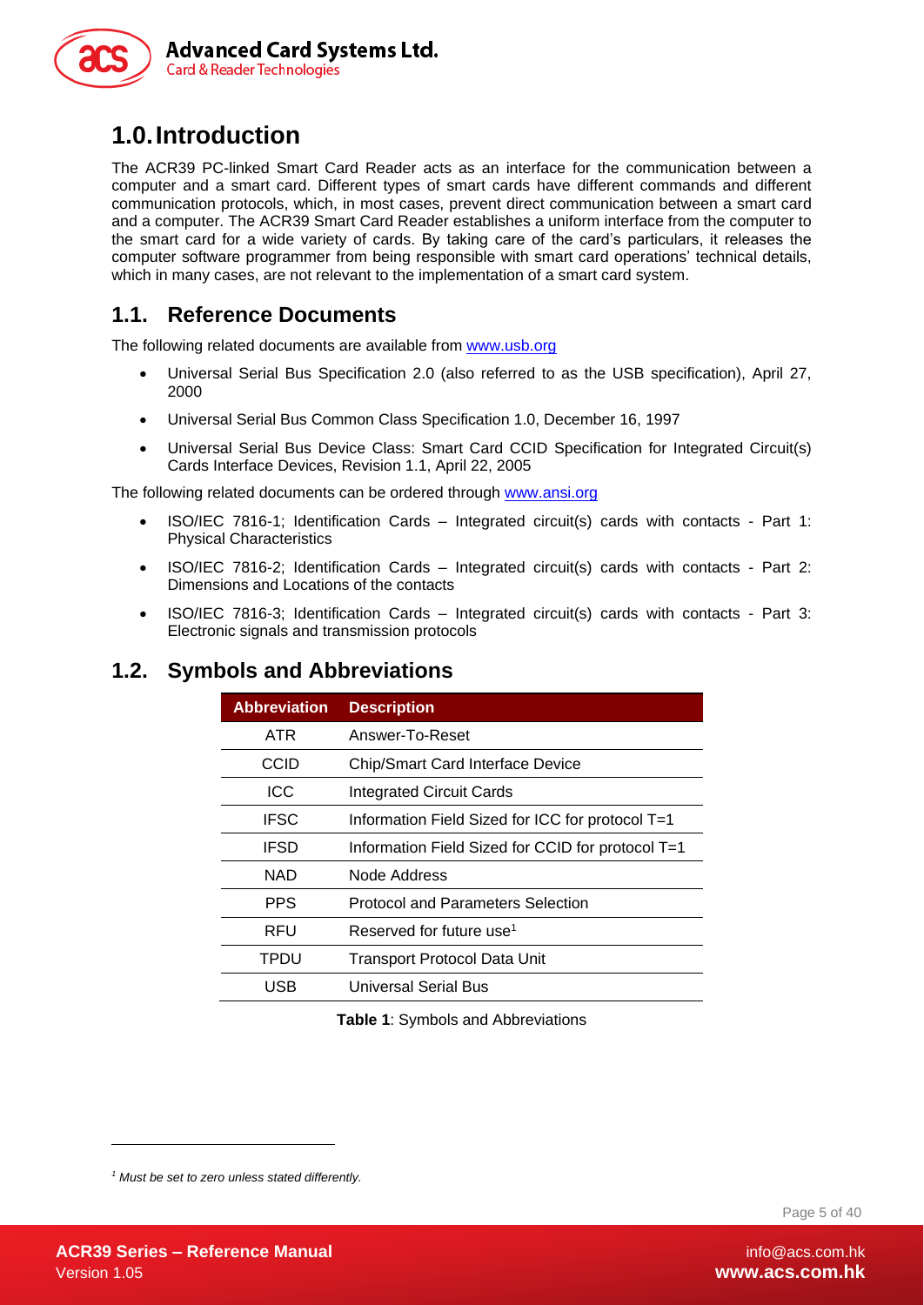

# <span id="page-5-0"></span>**2.0.Features**

#### <span id="page-5-1"></span>**2.1. ACR39U**

- USB Full Speed Interface\*
- Plug-and-Play CCID support brings utmost mobility
- Smart Card Reader:
	- o Contact Interface:
		- Supports ISO 7816 Class A, B and C (5 V, 3 V, 1.8 V) cards
		- Supports CAC (Common Access Card)
		- Supports SIPRNET Card
		- Supports J-LIS Card
		- Supports microprocessor cards with T=0 and T=1 protocol
		- Supports memory cards
		- Supports PPS (Protocol and Parameters Selection)
		- **EXECT:** Features Short Circuit Protection
- Application Programming Interface:
	- o Supports PC/SC
	- o Supports CT-API (through wrapper on top of PC/SC)
- Supports Android™ 3.1 and later<sup>2</sup>
- Compliant with the following standards:
	- o EN60950/IEC 60950
	- o ISO 7816
	- o EMV™ Level 1 (Contact)
	- o PC/SC
	- o CCID
	- o CE
	- o FCC
	- o WEEE
	- o RoHS
	- o REACH
	- o TAA (USA)
	- o J-LIS (Japan)
	- o VCCI (Japan)
	- o PBOC (China)
	- o Microsoft® WHQL

Page 6 of 40

<sup>2</sup> *Uses an ACS Defined Android Library*

*<sup>\*</sup>Available in USB Type A and USB Type C Connectors*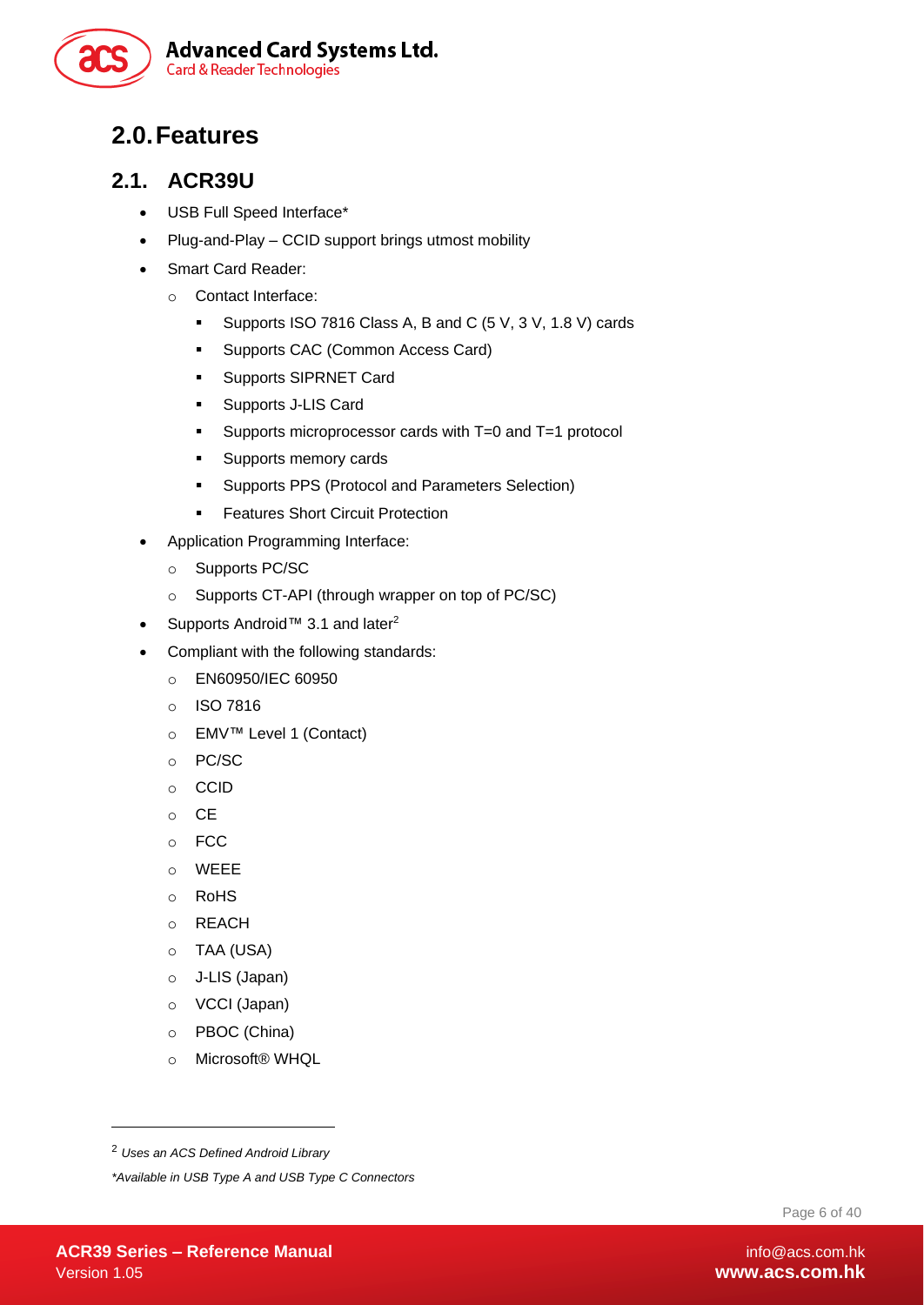

# **Advanced Card Systems Ltd.**

**Card & Reader Technologies** 

#### <span id="page-6-0"></span>**2.2. ACR39U PocketMate II**

- USB Full Speed Interface\*
- Plug-and-Play CCID support brings utmost mobility
- Swivel Motion Design
- Smart Card Reader:
	- o Contact Interface:
		- Supports ISO 7816 Class A, B and C (5 V, 3 V, 1.8 V) cards
		- **E** Supports CAC (Common Access Card)
		- **Supports SIPRNET Card**
		- Supports J-LIS Card
		- Supports microprocessor cards with T=0 and T=1 protocol
		- Supports memory cards
		- Supports PPS (Protocol and Parameters Selection)
		- Features Short Circuit Protection
- Application Programming Interface:
	- o Supports PC/SC
	- o Supports CT-API (through wrapper on top of PC/SC)
- Supports Android™ 3.1 and later<sup>3</sup>
- Compliant with the following standards:
	- o EN60950/IEC 60950
	- o ISO 7816
	- o EMV™ Level 1 (Contact)
	- o PC/SC
	- o CCID
	- o CE
	- o FCC
	- o WEEE
	- o RoHS
	- o REACH
	- o TAA (USA)
	- o J-LIS (Japan)
	- o VCCI (Japan)
	- o PBOC (China)
	- o Microsoft® WHQL

Page 7 of 40

<sup>3</sup> *Uses an ACS Defined Android Library*

*<sup>\*</sup>Available in USB Type A, USB Micro-B, and USB Type C Connectors*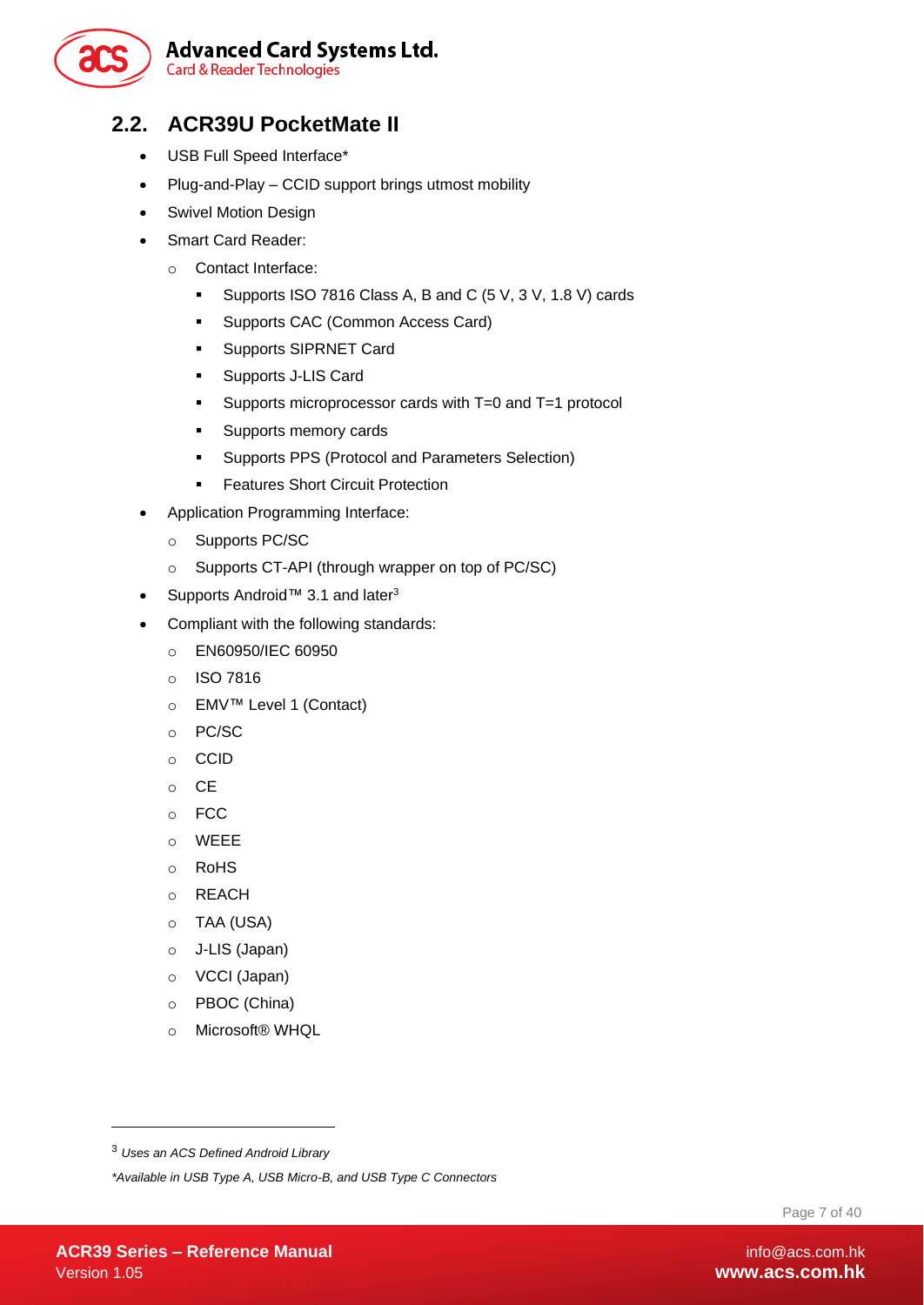

#### <span id="page-7-0"></span>**2.3. ACR39T**

- USB Full Speed Interface\*
- Plug-and-Play CCID support brings utmost mobility
- Includes protective USB cap
- Smart Card Reader:
	- o Contact Interface:
		- Supports ISO 7816 Class A, B and C (5 V, 3 V, 1.8 V) cards
		- Supports microprocessor cards with T=0 and T=1 protocol
		- Supports memory cards
		- Supports PPS (Protocol and Parameters Selection)
		- **EXECUTE: Features Short Circuit Protection**
- Application Programming Interface:
	- o Supports PC/SC
	- o Supports CT-API (through wrapper on top of PC/SC)
- Supports Android™ 3.1 and later<sup>4</sup>
- Compliant with the following standards:
	- o EN60950/IEC 60950
	- o ISO 7816
	- o PC/SC
	- o CCID
	- o CE
	- o FCC
	- o WEEE
	- o RoHS
	- o REACH
	- o VCCI (Japan)
	- o Microsoft® WHQL

Page 8 of 40

<sup>4</sup> *Uses an ACS Defined Android Library*

*<sup>\*</sup>Available in USB Micro-B and USB Type C Connectors*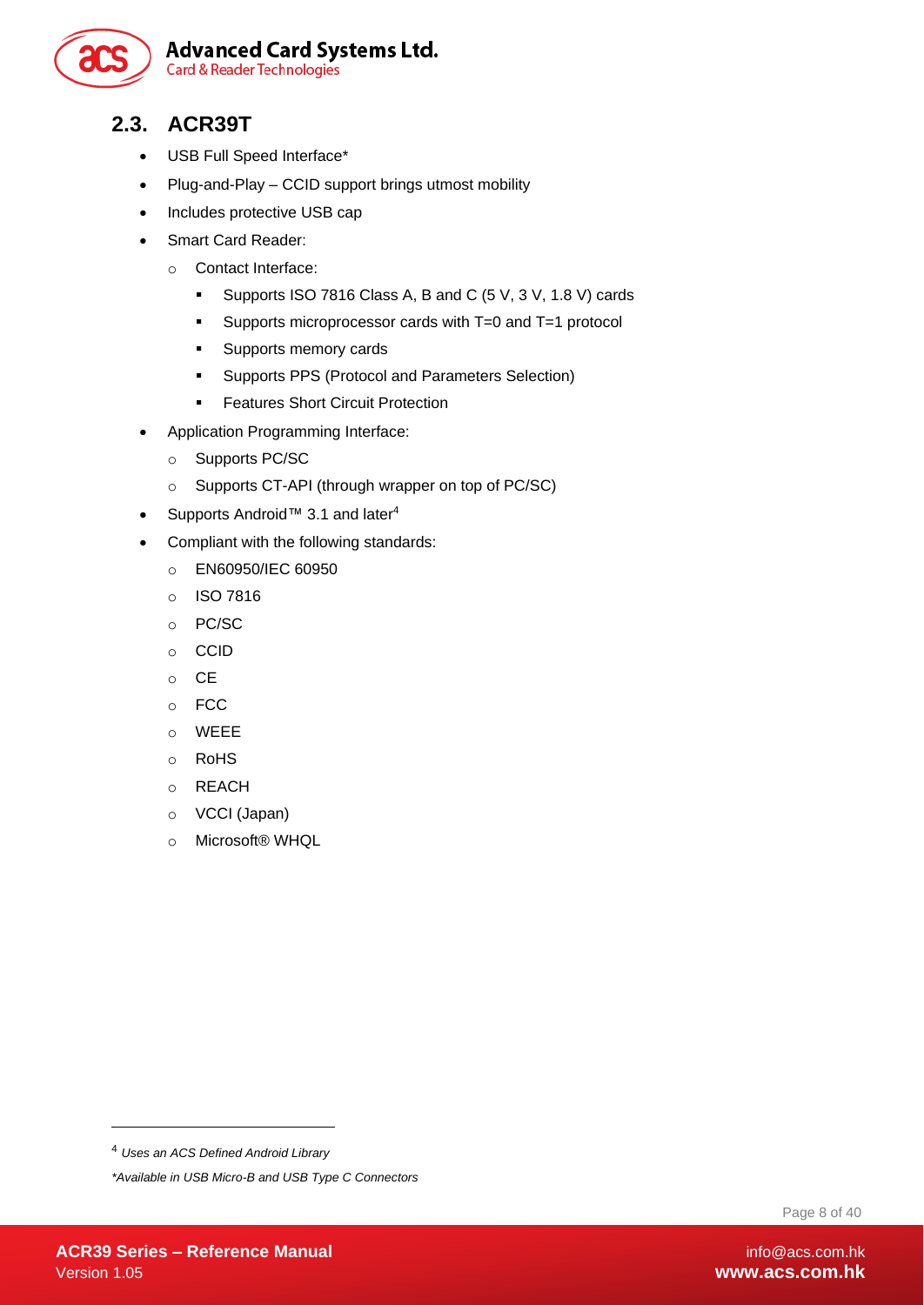

#### <span id="page-8-0"></span>**2.4. ACR39F**

- USB 2.0 Full Speed Interface (via detachable cable)
- Plug and Play CCID support brings utmost mobility
- Smart Card Reader:
	- o Contact Interface:
		- Supports ISO 7816 Class A, B and C (5 V, 3 V, 1.8 V) cards
		- Supports CAC (Common Access Card)
		- **Supports SIPRNET Card**
		- Supports J-LIS Card
		- Supports microprocessor cards with T=0 or T=1 protocol
		- Supports memory cards
		- Supports PPS (Protocol and Parameters Selection)
		- **EXECUTE: Features Short Circuit Protection**
- Application Programming Interface:
	- o Supports PC/SC
	- o Supports CT-API (through wrapper on top of PC/SC)
- Supports Android™ 3.1 and later<sup>5</sup>
- Compliant with the following standards:
	- o EN 60950/IEC 60950
	- o ISO 7816
	- o EMV™ Level 1 (Contact)
	- o PC/SC
	- o CCID
	- o CE
	- o FCC
	- o WEEE
	- o RoHS
	- o REACH
	- o Microsoft® WHQL

Page 9 of 40

*<sup>5</sup> PC/SC and CCID support are not applicable*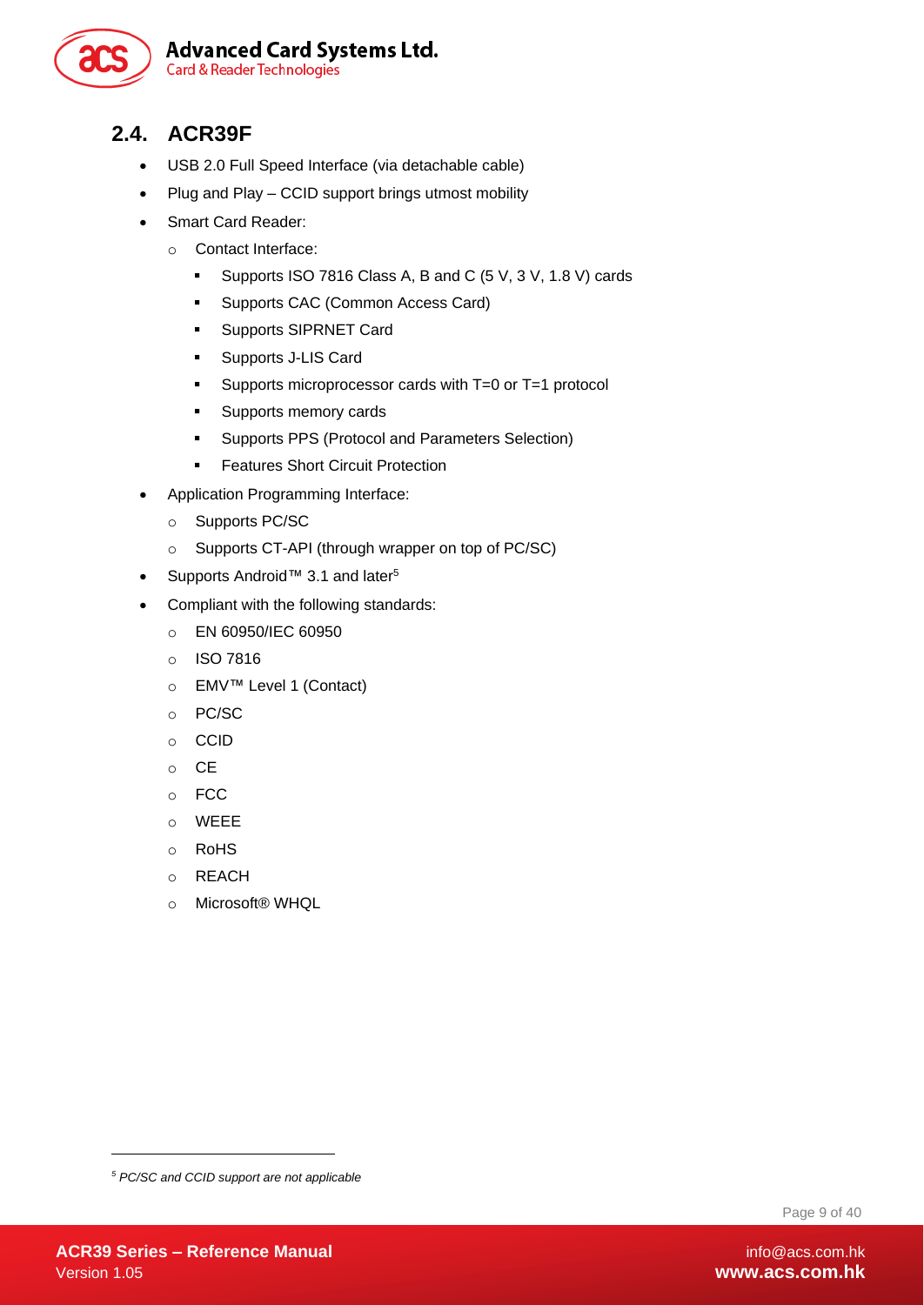

# <span id="page-9-0"></span>**3.0.Smart Card Support**

#### <span id="page-9-1"></span>**3.1. MCU Cards**

The ACR39 is a PC/SC–compliant smart card reader that supports ISO 7816 Class A, B and C (5 V, 3 V, and 1.8 V) smart cards. It supports up to 600Kbps smart card read/write speed It also works with MCU cards following either the T=0 or T=1 protocol.

The card ATR indicates the specific operation mode (TA2 present; bit 5 of TA2 must be 0). When that particular mode is not supported by the ACR39, it will reset the card to negotiable mode. If the card cannot be set to negotiable mode, the reader will then reject the card.

When the card ATR indicates the negotiable mode (TA2 not present) and communication parameters other than the default parameters, the ACR39 will execute the PPS and try to use the communication parameters that the card suggested in its ATR. If the card does not accept the PPS, the reader will use the default parameters (F=372, D=1).

*Note: For the meaning of the aforementioned parameters, please refer to ISO 7816-3.*

#### <span id="page-9-2"></span>**3.2. Memory-based Smart Cards**

ACR39 works with several memory-based smart cards such as:

- Cards following the I2C bus protocol (free memory cards) with maximum 128 bytes page with capability, including:
	- o Atmel®: AT24C01/02/04/08/16/32/64/128/256/512/1024
	- o SGS-Thomson: ST14C02C, ST14C04C
	- o Gemplus: GFM1K, GFM2K, GFM4K, GFM8K
- Cards with intelligent 1 KB EEPROM with write-protect function, including:
	- o Infineon®: SLE4418, SLE4428, SLE5518 and SLE5528
- Cards with intelligent 256-byte EEPROM with write-protect function, including:
	- o Infineon®: SLE4432, SLE4442, SLE5532 and SLE5542

Page 10 of 40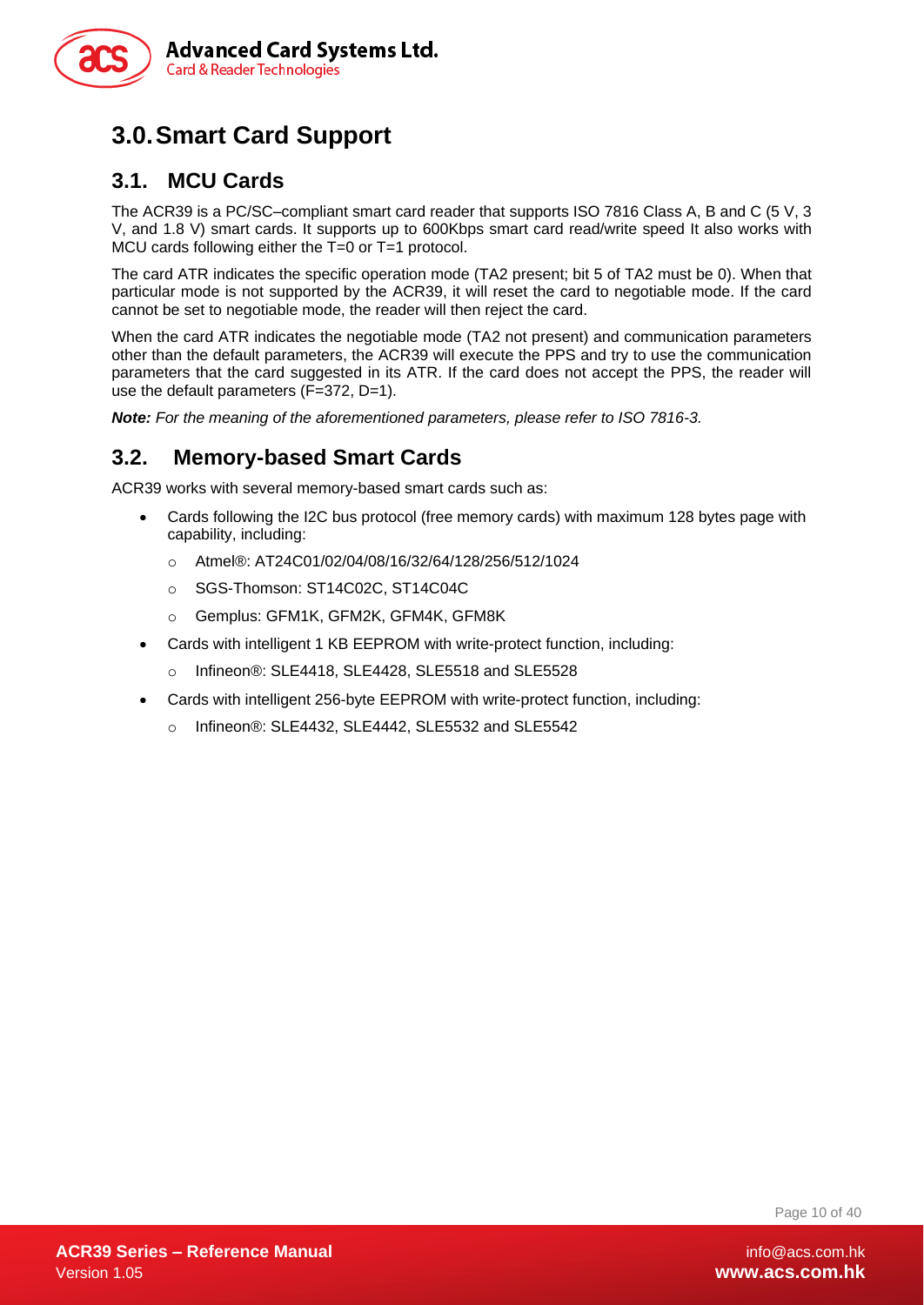

# <span id="page-10-0"></span>**4.0.USB Interface**

#### <span id="page-10-1"></span>**4.1. Communication Parameters**

The ACR39 is connected to a computer through USB as specified in the USB Specification 2.0. The ACR39 works in full speed mode, i.e. 12 Mbps.

| <b>Pin</b>   | <b>Signal</b>           | <b>Function</b>                                               |
|--------------|-------------------------|---------------------------------------------------------------|
|              | <b>V</b> <sub>BUS</sub> | $+5$ V power supply for the reader                            |
| $\mathbf{2}$ | D-                      | Differential signal transmits data between ACR39 and computer |
| 3            | D+                      | Differential signal transmits data between ACR39 and computer |
| 4            | <b>GND</b>              | Reference voltage level for power supply                      |

**Table 2**: USB Interface Wiring

#### <span id="page-10-3"></span><span id="page-10-2"></span>**4.2. Endpoints**

The ACR39 uses the following endpoints to communicate with the host computer:

|                 | <b>Control Endpoint</b> For setup and control purposes. |
|-----------------|---------------------------------------------------------|
| <b>Bulk-OUT</b> | For command to be sent from host to ACR39.              |
|                 | (Data packet size is 64 bytes)                          |
| <b>Bulk-IN</b>  | For response to be sent from ACR39 to host.             |
|                 | (Data packet size is 64 bytes)                          |
| Interrupt-IN    | For card status message to be sent from ACR39 to host.  |
|                 | (Data packet size is 8 bytes)                           |

Page 11 of 40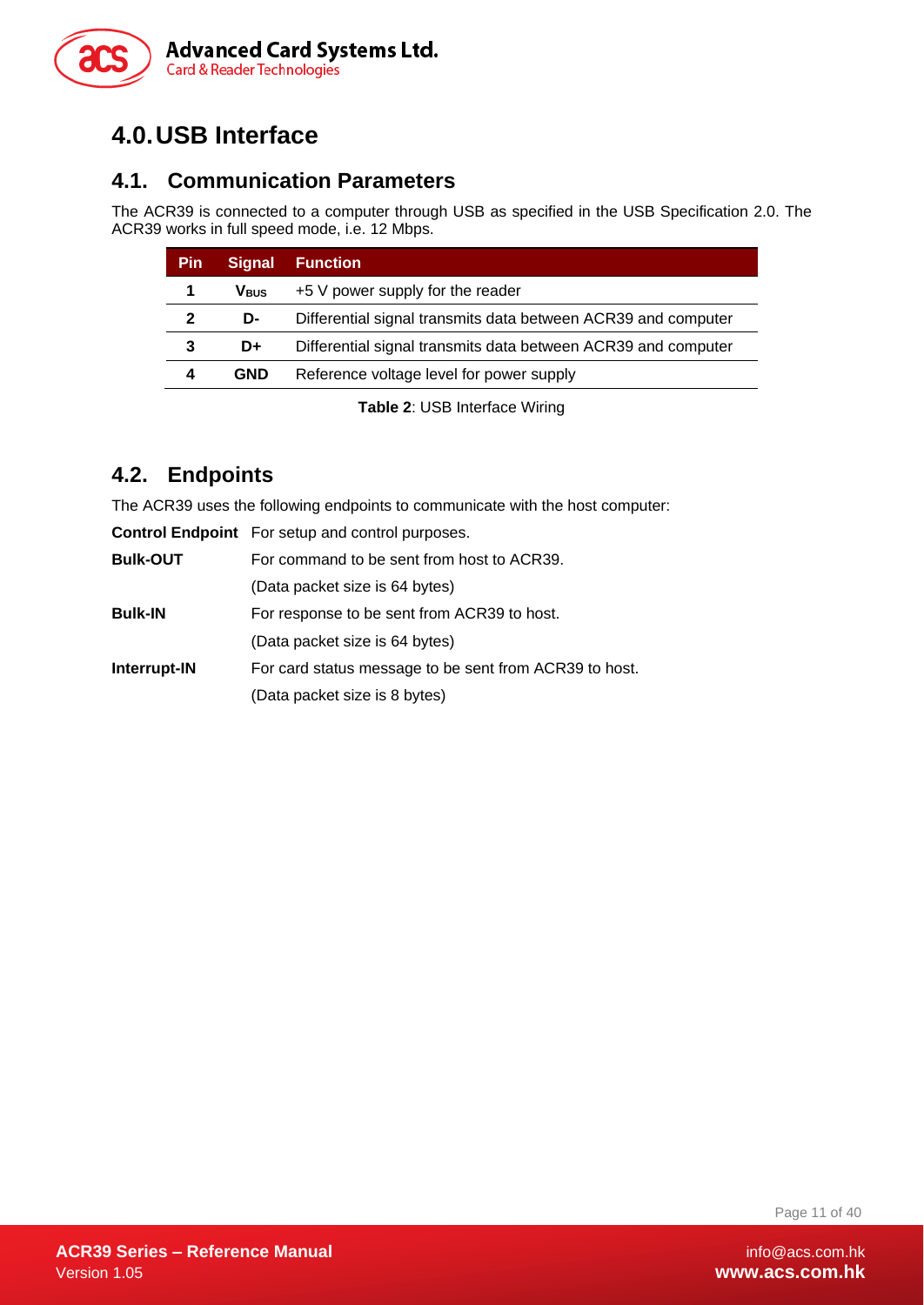

# <span id="page-11-0"></span>**5.0.Contact Smart Card Interface**

The interface between the ACR39 and the inserted smart card follows the specification of ISO 7816-3, with certain restrictions or enhancements to increase the practical functionality of the ACR39.

# <span id="page-11-1"></span>**5.1. Smart Card Power Supply VCC (C1)**

The current consumption of the inserted card must not be higher than 50 mA.

## <span id="page-11-2"></span>**5.2. Programming Voltage VPP (C6)**

According to ISO 7816-3, the smart card contact C6 (VPP) supplies the programming voltage to the smart card. Since all common smart cards in the market are EEPROM-based and do not require the provision of an external programming voltage, the contact C6 (VPP) has been implemented as a normal control signal in the ACR39. The electrical specifications of this contact are identical to those of the signal RST (at contact C2).

#### <span id="page-11-3"></span>**5.3. Card Type Selection**

The controlling computer must always select the card type through the proper command sent to the ACR39 prior to activating the inserted card. This includes both memory cards and MCU-based cards.

For MCU-based cards, the reader allows for the selection of the preferred protocol, T=0 or T=1. However, this selection is accepted and carried out by the reader through the PPS only if the card inserted in the reader supports both protocol types. If an MCU-based card supports only one protocol type, T=0 or T=1, the reader automatically uses that protocol type, regardless of the protocol type selected by the application.

#### <span id="page-11-4"></span>**5.4. Interface for Microcontroller-based Cards**

For microcontroller-based smart cards, only the contacts C1 (VCC), C2 (RST), C3 (CLK), C5 (GND) and C7 (I/O) are used. A frequency of 4.8 MHz is applied to the CLK signal (C3).

### <span id="page-11-5"></span>**5.5. Card Tearing Protection**

The ACR39 provides a mechanism to protect the inserted card when it is suddenly withdrawn while it is powered up. The power supply to the card and the signal lines between the ACR39 and the card are immediately deactivated when the card is removed..

*Note: The ACR39 never switches on the power supply to the inserted card by itself. The controlling computer through the proper command sent to the reader must explicitly do this.*

Page 12 of 40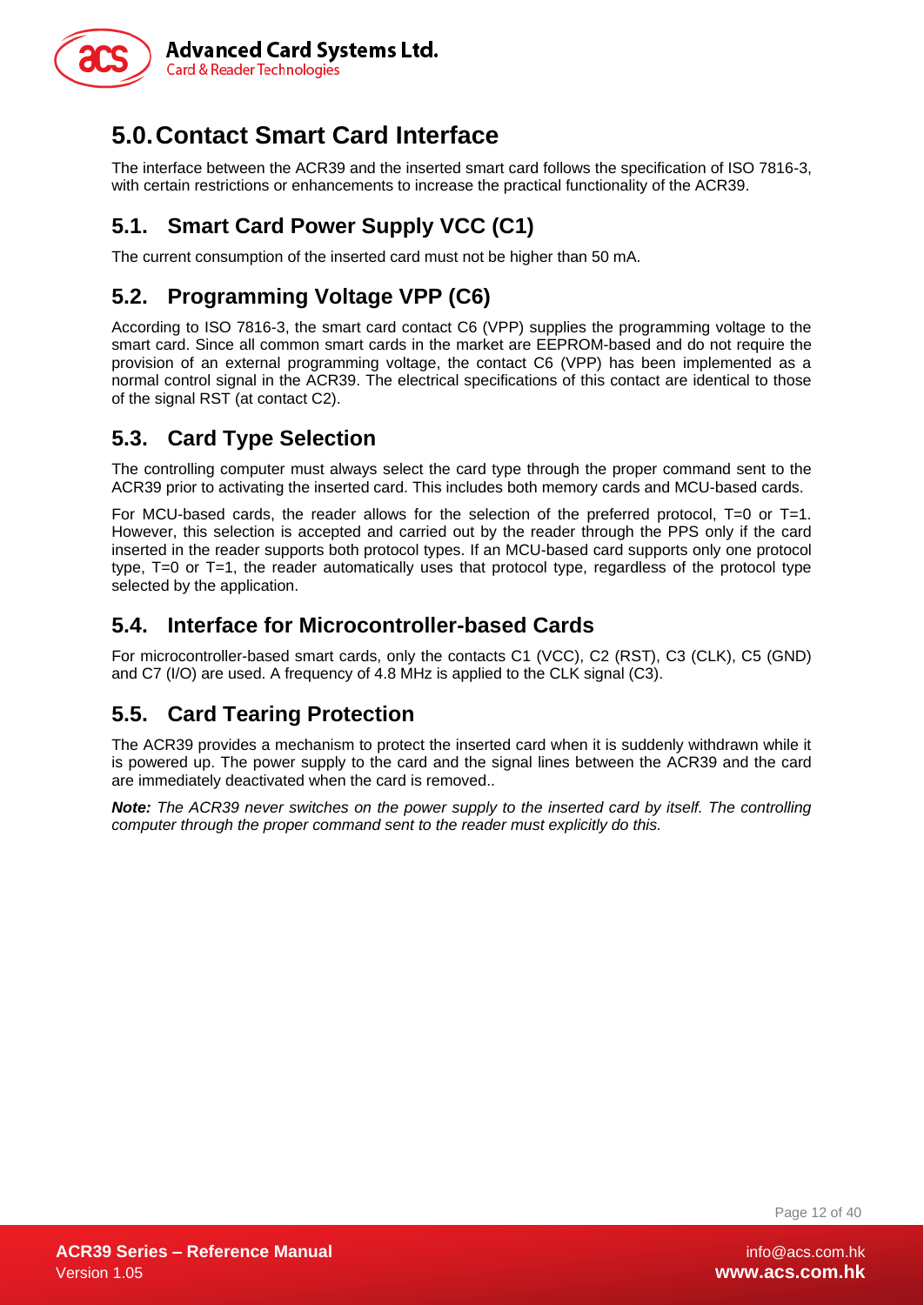

# <span id="page-12-0"></span>**6.0.Power Supply**

The ACR39 requires a voltage of 5 V DC, 100 mA, regulated, power supply. The ACR39 gets its power from the computer (through the cable supplied along with each type of reader).

#### <span id="page-12-1"></span>**6.1. Status LED**

The LED indicates the activation status of the smart card interface:

• **Flashing slowly (turns on 200 ms every 2 seconds)**

Indicates the ACR39 is powered up and in the standby state. Either a smart card has not been inserted or the inserted smart card has not been powered up.

• **Lighting up**

Indicates power supply to the smart card is switched on, i.e., the smart card is activated.

• **Flashing quickly**

Indicates there are communications between the ACR39 and the smart card.

Page 13 of 40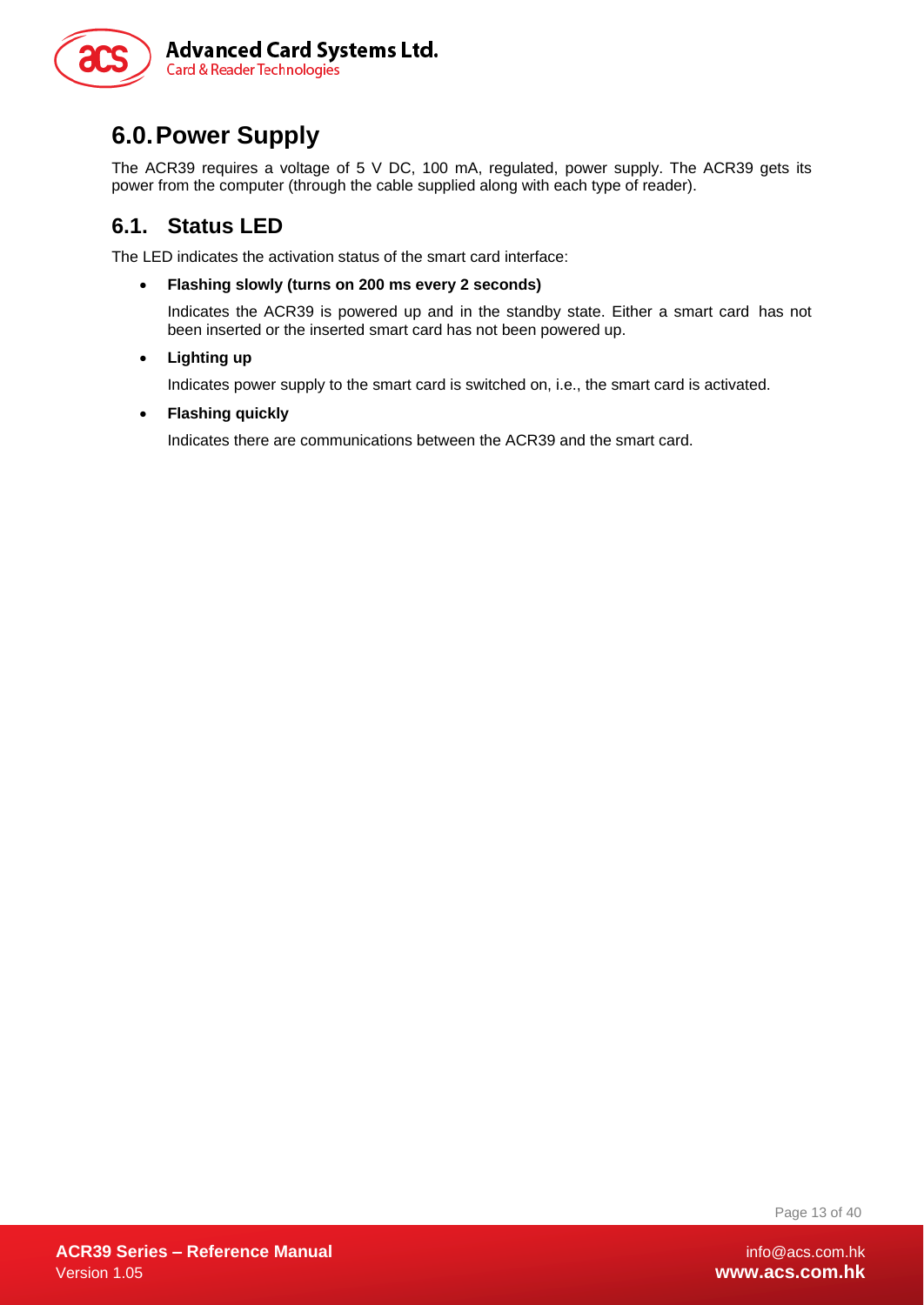

# <span id="page-13-0"></span>**7.0.USB Communication Protocol**

The ACR39 shall interface with the host through USB connection. A specification, namely CCID, has been released within the industry defining such a protocol for USB chip-card interface devices. CCID covers all the protocols required for operating smart cards.

The configurations and usage of USB endpoints on ACR39 shall follow CCID Rev 1.0 Section 3.

An overview is summarized below:

- 1. *Control Commands* are sent on the control pipe (default pipe). These include class-specific requests and USB standard requests. Commands that are sent on the default pipe report information back to the host on the default pipe.
- 2. *CCID Events* are sent on the interrupt pipe.
- 3. *CCID Commands* are sent on the BULK-OUT endpoint. Each command sent to the ACR39 has an associated ending response. Some commands can also have intermediate responses.
- 4. *CCID Responses* are sent on the BULK-IN endpoint. All commands sent to the ACR39 must be sent synchronously (e.g., *bMaxCCIDBusySlots* is equal to 01h for ACR39).

| <b>Offset</b>  | <b>Field</b>           | <b>Size</b>    | <b>Value</b> | <b>Description</b>                                                   |
|----------------|------------------------|----------------|--------------|----------------------------------------------------------------------|
| 0              | bLength                | 1              |              | Size of this descriptor, in bytes.                                   |
| 1              | bDescriptorType        | 1              |              | <b>CCID Functional Descriptor type.</b>                              |
| $\overline{2}$ | bcdCCID                | $\overline{2}$ |              | <b>CCID Specification Release Number in</b><br>binary-coded decimal. |
| 4              | bMaxSlotIndex          | 1              |              | One slot is available on ACR39.                                      |
| 5              | bVoltageSupport        | 1              |              | ACR39 can supply 1.8 V, 3 V, and 5 V to<br>its slot.                 |
| 6              | dwProtocols            | 4              |              | ACR39 supports T=0 and T=1 protocol.                                 |
| 10             | dwDefaultClock         | 4              |              | Default ICC clock frequency is 4.8 MHz.                              |
| 14             | dwMaximumClock         | 4              |              | Maximum supported ICC clock frequency<br>is 4.8 MHz.                 |
| 18             | bNumClockSupported     | 1              |              | Does not support manual setting of clock<br>frequency.               |
| 19             | dwDataRate             | 4              |              | Default ICC I/O data rate is 12918 bps.                              |
| 23             | dwMaxDataRate          | 4              |              | Maximum supported ICC I/O data rate is<br>826 Kbps.                  |
| 27             | bNumDataRatesSupported | 1              |              | Does not support manual setting of data<br>rates.                    |
| 28             | dwMaxIFSD              | 4              |              | Maximum IFSD supported by ACR39 for<br>protocol T=1 is 247.          |
| 32             | dwSynchProtocols       | 4              |              | ACR39 does not support synchronous<br>card.                          |
| 36             | dwMechanical           | 4              |              | ACR39 does not support special<br>mechanical characteristics.        |

The ACR39 supported CCID features are indicated in its Class Descriptor: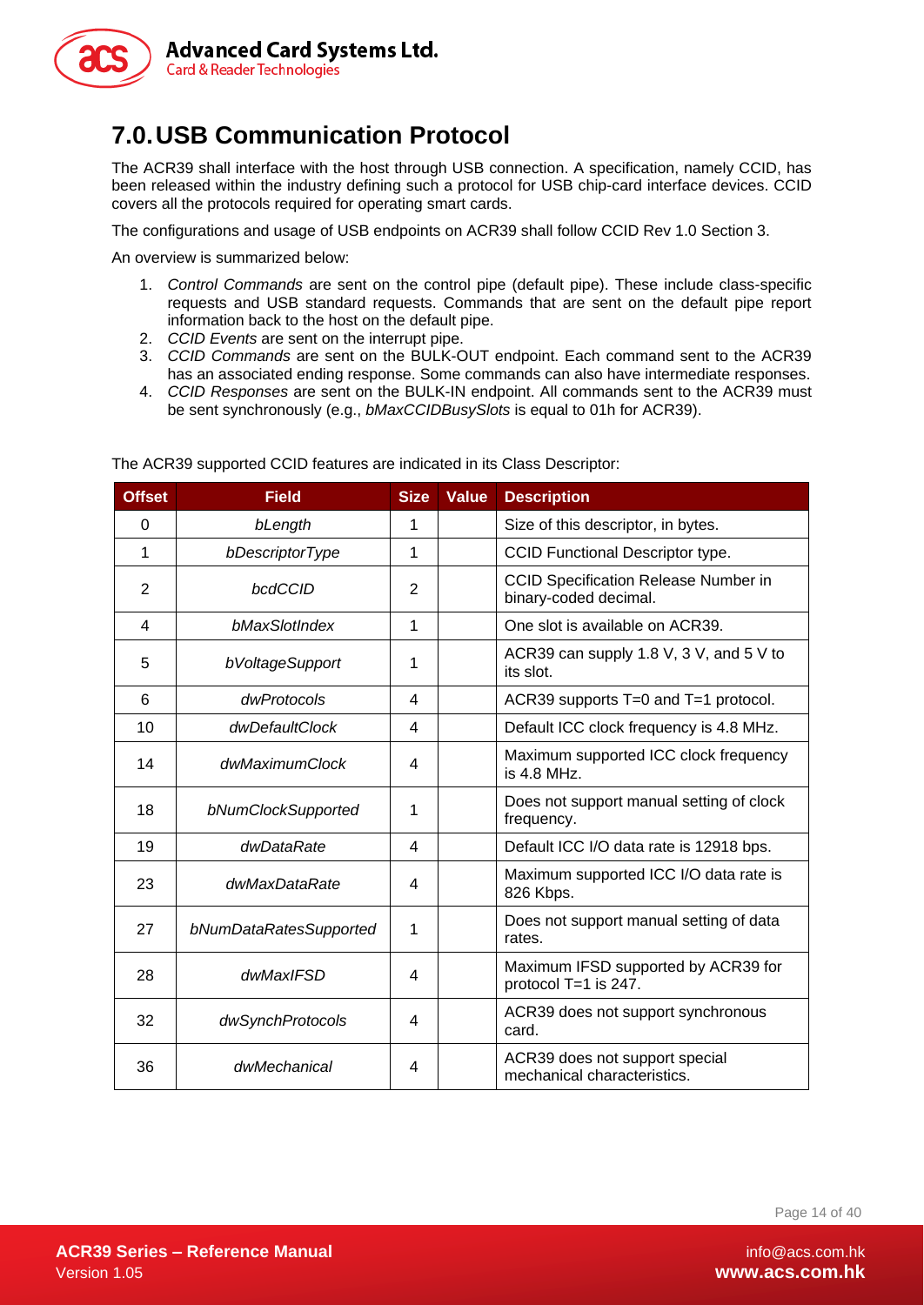

# Advanced Card Systems Ltd.<br>Card & Reader Technologies

| <b>Offset</b> | <b>Field</b>           | <b>Size</b>    | <b>Value</b> | <b>Description</b>                                                           |
|---------------|------------------------|----------------|--------------|------------------------------------------------------------------------------|
|               |                        |                |              | ACR39 supports the following features:                                       |
| 40            | dwFeatures             | 4              |              | Automatic ICC clock frequency change<br>$\bullet$<br>according to parameters |
|               |                        |                |              |                                                                              |
|               |                        |                |              | TPDU level change with ACR39<br>$\bullet$                                    |
| 44            | dwMaxCCIDMessageLength | 4              |              | Maximum message length accepted by<br>ACR39 is 271 bytes.                    |
| 48            | bClassGetResponse      | 1              |              | Insignificant for TPDU level exchanges.                                      |
| 49            | bClassEnvelope         | 1              |              | Insignificant for TPDU level exchanges.                                      |
| 50            | wLCDLayout             | $\overline{2}$ |              | No LCD.                                                                      |
| 52            | bPINSupport            | 1              |              | With PIN Verification.                                                       |
| 53            | bMaxCCIDBusySlots      | 1              |              | Only 1 slot can be simultaneously busy.                                      |

Page 15 of 40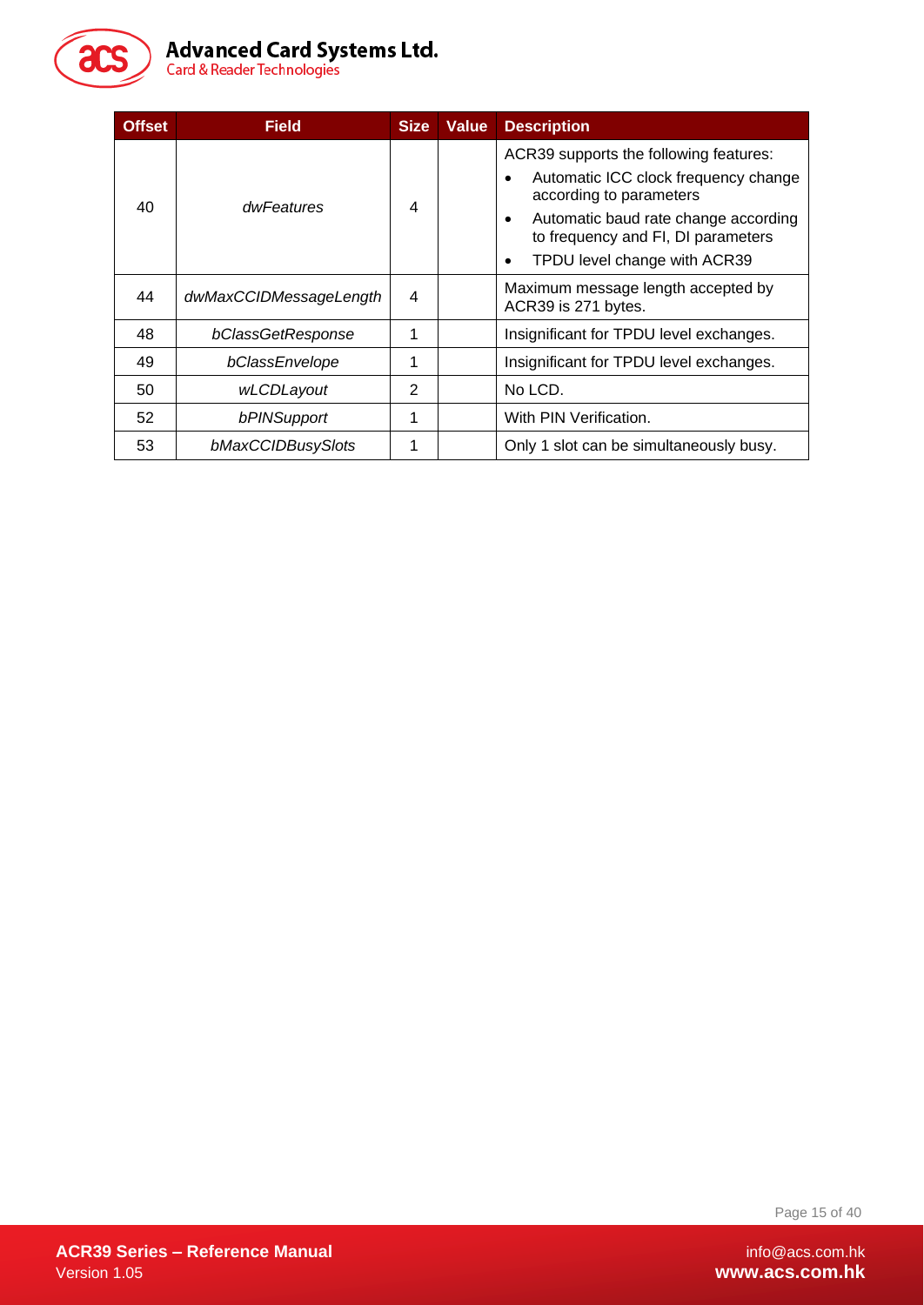

#### <span id="page-15-0"></span>**7.1. CCID Bulk-OUT Messages**

The ACR39 shall follow the CCID Bulk-OUT Messages as specified in CCID Rev 1.0 Section 4.1. In addition, this specification defines some extended commands for operating additional features.

This section lists the CCID Bulk-OUT Messages to be supported by the ACR39.

#### <span id="page-15-1"></span>**7.1.1. PC\_to\_RDR\_IccPowerOn**

This command activates the card slot and returns the ATR from the card.

| <b>Offset</b>  | <b>Field</b>        | <b>Size</b> | <b>Value</b> | <b>Description</b>                                                                                                                                                                                  |
|----------------|---------------------|-------------|--------------|-----------------------------------------------------------------------------------------------------------------------------------------------------------------------------------------------------|
| 0              | bMessageType        | 1           | 62h          |                                                                                                                                                                                                     |
| 1              | dwLength            | 4           | 00000000h    | Size of extra bytes of this message.                                                                                                                                                                |
| $\overline{2}$ | bSlot               |             |              | Identifies the slot number for this command.                                                                                                                                                        |
| 5              | bSeq                |             |              | Sequence number for command.                                                                                                                                                                        |
| 6              | <b>bPowerSelect</b> |             |              | Voltage that is applied to the ICC:<br>00h - Automatic Voltage Selection<br>$01h - 5V$<br>$02h - 3V$<br>$03h - 1.8V$<br>Note: Automatic Voltage selection<br>sequence is 1.8V, then 3V and then 5V. |
|                | abRFU               | 2           |              | Reserved for future use.                                                                                                                                                                            |

The response to this message is the *RDR\_to\_PC\_DataBlock* message and the data returned is the Answer-to-Reset (ATR) data.

#### <span id="page-15-2"></span>**7.1.2. PC\_to\_RDR\_IccPowerOff**

This command deactivates the card slot.

| <b>Offset</b> | <b>Field</b> | <b>Size</b> | <b>Value</b> | <b>Description</b>                           |
|---------------|--------------|-------------|--------------|----------------------------------------------|
| 0             | bMessageType |             | 63h          |                                              |
|               | dwLength     | 4           | 00000000h    | Size of extra bytes of this message.         |
| 5             | bSlot        |             |              | Identifies the slot number for this command. |
| 6             | bSeq         |             |              | Sequence number for command.                 |
|               | abRFU        | 3           |              | Reserved for future use.                     |

The response to this message is the *RDR\_to\_PC\_SlotStatus* message.

#### <span id="page-15-3"></span>**7.1.3. PC\_to\_RDR\_GetSlotStatus**

This command gets the current status of the slot.

| <b>Offset</b> | <b>Field</b> | <b>Size</b> | Value     | <b>Description</b>                           |
|---------------|--------------|-------------|-----------|----------------------------------------------|
| 0             | bMessageType |             | 65h       |                                              |
|               | dwLength     | 4           | 00000000h | Size of extra bytes of this message.         |
| 5             | bSlot        |             |           | Identifies the slot number for this command. |
| 6             | bSeq         |             |           | Sequence number for command.                 |
|               | abRFU        | 3           |           | Reserved for future use.                     |

Page 16 of 40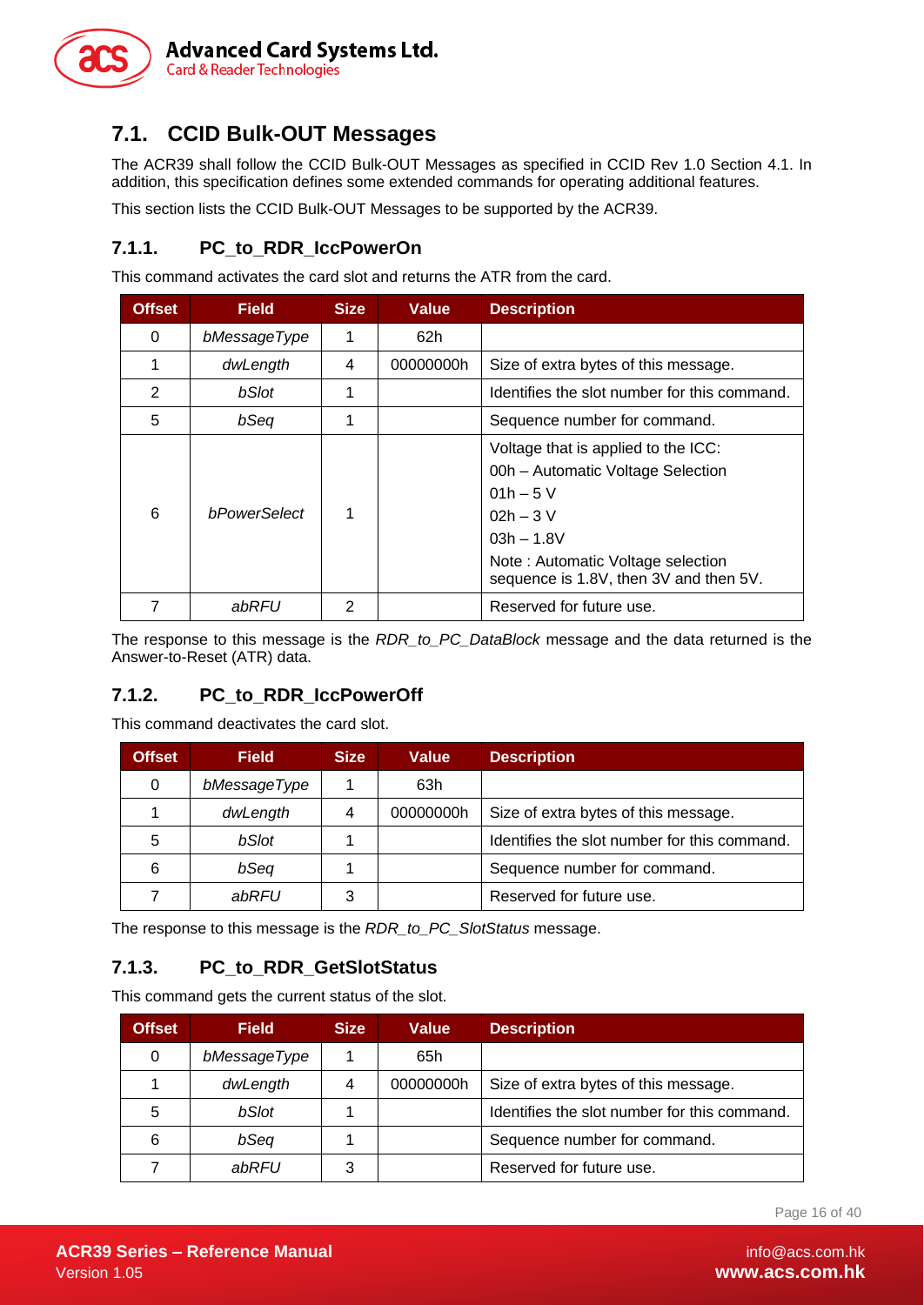

The response to this message is the *RDR\_to\_PC\_SlotStatus* message.

#### <span id="page-16-0"></span>**7.1.4. PC\_to\_RDR\_XfrBlock**

This command transfers data block to the ICC.

| <b>Offset</b> | <b>Field</b>    | <b>Size</b>          | <b>Value</b> | <b>Description</b>                                                                                                                                                                           |
|---------------|-----------------|----------------------|--------------|----------------------------------------------------------------------------------------------------------------------------------------------------------------------------------------------|
| 0             | bMessageType    | 1                    | 6Fh          |                                                                                                                                                                                              |
|               | dwLength        | 4                    |              | Size of <i>abData</i> field of this message.                                                                                                                                                 |
| 5             | bSlot           |                      |              | Identifies the slot number for this command.                                                                                                                                                 |
| 6             | bSeq            |                      |              | Sequence number for command.                                                                                                                                                                 |
|               | <b>bBWI</b>     |                      |              | Used to extend the CCIDs Block Waiting<br>Timeout for this current transfer. The CCID<br>will timeout the block after "this number"<br>multiplied by the Block Waiting Time" has<br>expired. |
| 8             | wLevelParameter | $\mathcal{P}$        | 0000h        | RFU (TPDU exchange level).                                                                                                                                                                   |
| 10            | abData          | <b>Byte</b><br>array |              | Data block sent to the CCID. Data is sent<br>"as is" to the ICC (TPDU exchange level).                                                                                                       |

The response to this message is the *RDR\_to\_PC\_DataBlock* message.

#### <span id="page-16-1"></span>**7.1.5. PC\_to\_RDR\_GetParameters**

This command gets the slot parameters.

| <b>Offset</b> | <b>Field</b> | <b>Size</b> | <b>Value</b> | <b>Description</b>                           |
|---------------|--------------|-------------|--------------|----------------------------------------------|
| 0             | bMessageType |             | 6Ch          |                                              |
|               | dwLength     | 4           | 00000000h    | Size of extra bytes of this message.         |
| 5             | bSlot        |             |              | Identifies the slot number for this command. |
| 6             | bSeq         |             |              | Sequence number for command.                 |
|               | abRFU        | 3           |              | Reserved for future use.                     |

The response to this message is the *RDR\_to\_PC\_Parameters* message.

#### <span id="page-16-2"></span>**7.1.6. PC\_to\_RDR\_ResetParameters**

This command resets the slot parameter to default value.

| <b>Offset</b> | <b>Field</b> | <b>Size</b> | <b>Value</b> | <b>Description</b>                           |  |
|---------------|--------------|-------------|--------------|----------------------------------------------|--|
| 0             | bMessageType |             | 6Dh          |                                              |  |
|               | dwLength     |             | 00000000h    | Size of extra bytes of this message.         |  |
| 5             | bSlot        |             |              | Identifies the slot number for this command. |  |
| 6             | bSeq         |             |              | Sequence number for command.                 |  |
|               | abRFU        |             |              | Reserved for future use.                     |  |

The response to this message is the *RDR\_to\_PC\_Parameters* message.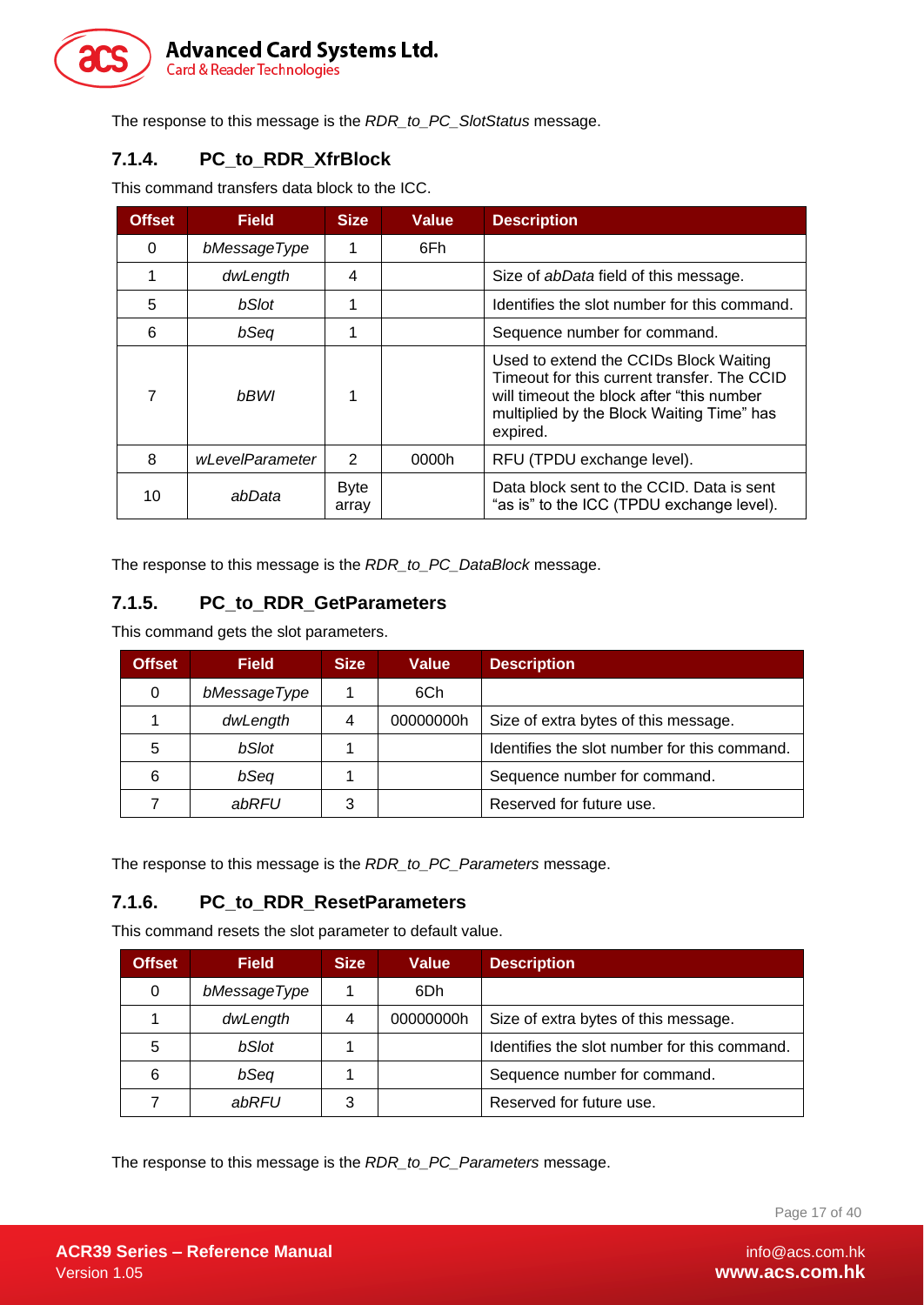

#### <span id="page-17-0"></span>**7.1.7. PC\_to\_RDR\_SetParameters**

This command sets the slot parameters.

| <b>Offset</b> | <b>Field</b>            | <b>Size</b>          | <b>Value</b>                                    | <b>Description</b>                                                                                                                                                                                                                                                                                       |
|---------------|-------------------------|----------------------|-------------------------------------------------|----------------------------------------------------------------------------------------------------------------------------------------------------------------------------------------------------------------------------------------------------------------------------------------------------------|
| 0             | bMessageType            |                      | 61h                                             |                                                                                                                                                                                                                                                                                                          |
| 1             | dwLength                | 4                    |                                                 | Size of extra bytes of this<br>message.                                                                                                                                                                                                                                                                  |
| 5             | bSlot                   |                      | Identifies the slot number for this<br>command. |                                                                                                                                                                                                                                                                                                          |
| 6             | bSeq                    | 1                    |                                                 | Sequence number for command.                                                                                                                                                                                                                                                                             |
| 7             | bProtocolNum            |                      |                                                 | Specifies what protocol data<br>structure follows:<br>00h - Structure for protocol $T=0$<br>$01h$ – Structure for protocol T=1<br>The following values are reserved<br>for future use:<br>80h - Structure for 2-wire protocol<br>81h - Structure for 3-wire protocol<br>82h – Structure for I2C protocol |
| 8             | abRFU                   | 2                    |                                                 | Reserved for future use.                                                                                                                                                                                                                                                                                 |
| 10            | abProtocolDataStructure | <b>Byte</b><br>array |                                                 | Protocol Data Structure.                                                                                                                                                                                                                                                                                 |

Protocol Data Structure for Protocol T=0 (*dwLength*=00000005h)

| Offset          | <b>Field</b>      | <b>Size</b> | <b>Value</b> | <b>Description</b>                                                                                                          |
|-----------------|-------------------|-------------|--------------|-----------------------------------------------------------------------------------------------------------------------------|
| 10              | bmFindexDindex    | 1           |              | $B7-4$ – FI – Index into the table 7 in ISO/IEC<br>7816-3:1997 selecting a clock rate<br>conversion factor.                 |
|                 |                   |             |              | $B3-0$ – DI – Index into the table 8 in $ISO/IEC$<br>7816-3:1997 selecting a baud rate<br>conversion factor.                |
|                 |                   |             |              | $B0 - 0b$ , B7-2 - 000000b                                                                                                  |
| bmTCCKST0<br>11 |                   | 1           |              | $B1 -$ Convention used (b1=0 for direct, b1=1<br>for inverse)                                                               |
|                 |                   |             |              | Note: The CCID ignores this bit.                                                                                            |
| 12              | bGuardTimeT0      | 1           |              | Extra guard time between two characters.<br>Add 0 to 254 etu to the normal guard time of<br>12 etu. FFh is the same as 00h. |
| 13              | bWaitingIntegerT0 | 1           |              | WI for T=0 used to define WWT.                                                                                              |

Page 18 of 40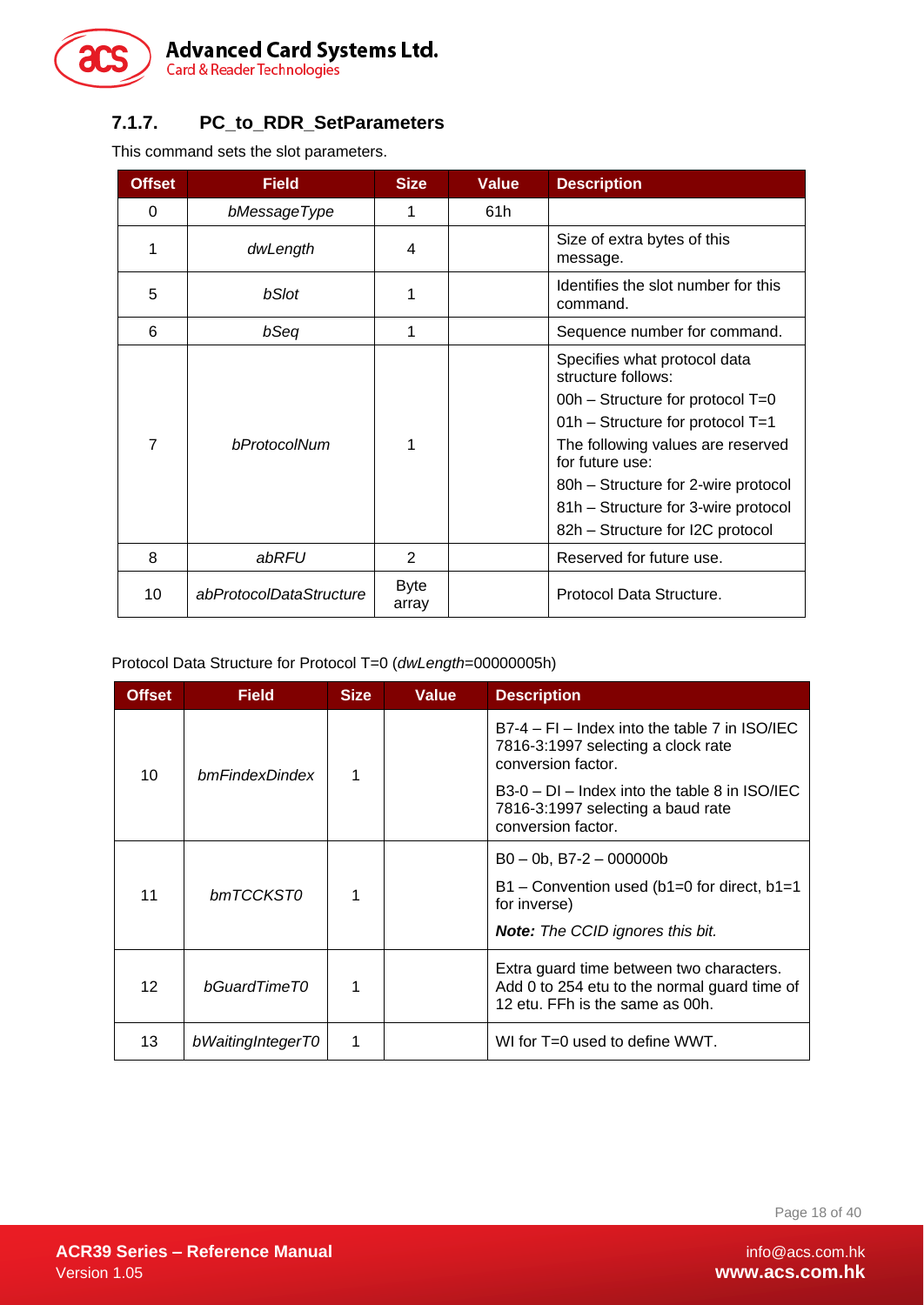

| <b>Offset</b> | <b>Field</b> | <b>Size</b> | <b>Value</b> | <b>Description</b>                                                                                                                                                                                |
|---------------|--------------|-------------|--------------|---------------------------------------------------------------------------------------------------------------------------------------------------------------------------------------------------|
| 14            | bClockStop   |             |              | ICC Clock Stop Support:<br>00h - Stopping the Clock is not allowed<br>01h - Stop with Clock signal Low<br>02h - Stop with Clock signal High<br>03h - Stop with Clock signal either High or<br>Low |

Protocol Data Structure for Protocol T=1 (*dwLength*=00000007h)

| <b>Offset</b> | <b>Field</b>      | <b>Size</b> | <b>Value</b> | <b>Description</b>                                                                                                      |
|---------------|-------------------|-------------|--------------|-------------------------------------------------------------------------------------------------------------------------|
| 10            | bmFindexDindex    |             |              | B7-4 - FI - Index into the Table 7 in<br>ISO/IEC 7816-3:1997 selecting a clock rate<br>conversion factor.               |
|               |                   |             |              | B3-0 - DI - Index into the Table 8 in<br>ISO/IEC 7816-3:1997 selecting a baud rate<br>conversion factor.                |
|               |                   |             |              | $B7-2 - 000100b$                                                                                                        |
|               | 11<br>bmTCCKST1   |             |              | B0 - Checksum type (b0=0 for LRC, b0=1<br>for CRC)                                                                      |
|               |                   | 1           |              | B1 - Convention used (b1=0 for direct, b1=1<br>for inverse)                                                             |
|               |                   |             |              | <b>Note:</b> The CCID ignores this bit.                                                                                 |
| 12            | bGuardTimeT1      | 1           |              | Extra guard time (0 to 254 etu between two<br>characters). If value is FFh, then the guard<br>time is reduced by 1 etu. |
| 13            |                   | 1           |              | B7-4 - BWI values 0-9h valid                                                                                            |
|               | bWaitingIntegerT1 |             |              | B3-0 - CWI values 0-Fh valid                                                                                            |
|               |                   |             |              | ICC Clock Stop Support:                                                                                                 |
|               |                   |             |              | 00h – Stopping the Clock is not allowed                                                                                 |
| 14            | bClockStop        | 1           |              | 01h - Stop with Clock signal Low                                                                                        |
|               |                   |             |              | 02h - Stop with Clock signal High                                                                                       |
|               |                   |             |              | 03h - Stop with Clock signal either High or<br>Low                                                                      |
| 15            | bIFSC             | 1           |              | Size of negotiated IFSC.                                                                                                |
| 16            | bNadValue         | 1           | 00h          | Only support NAD=00h.                                                                                                   |

The response to this message is the *RDR\_to\_PC\_Parameters* message.

Page 19 of 40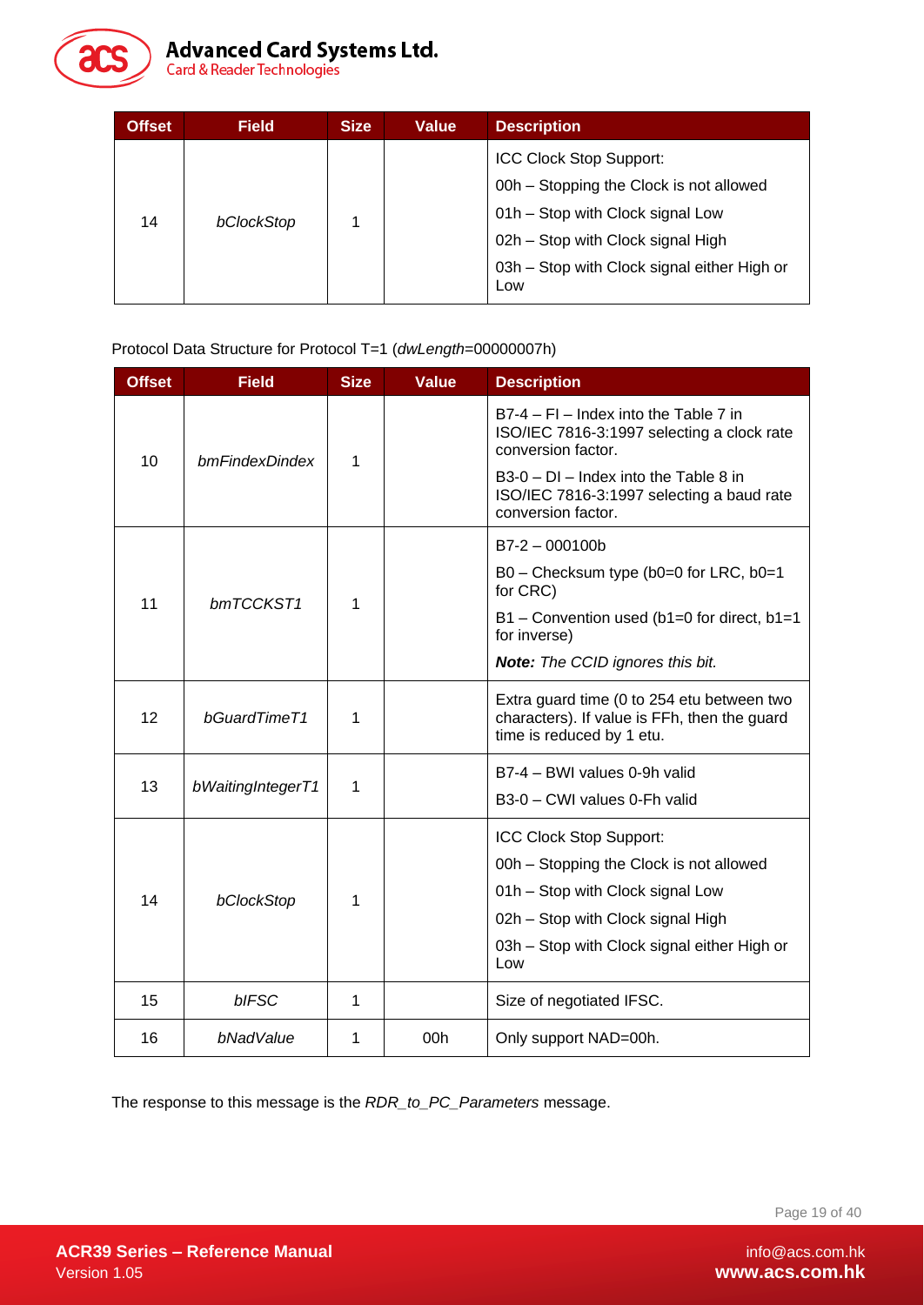

#### <span id="page-19-0"></span>**7.2. CCID Bulk-IN Messages**

The Bulk-IN Messages are used in response to the Bulk-OUT Messages. The ACR39 shall follow the CCID Bulk-IN Messages as specified in CCID Rev 1.0 Section 4.

This section lists the CCID Bulk-IN Messages to be supported by the ACR39.

#### <span id="page-19-1"></span>**7.2.1. RDR\_to\_PC\_DataBlock**

This message is sent by the ACR39 in response to the *PC\_to\_RDR\_IccPowerOn*, and *PC\_to\_RDR\_XfrBlock* messages.

| <b>Offset</b> | <b>Field</b>    | <b>Size</b> | <b>Value</b>    | <b>Description</b>                                                |
|---------------|-----------------|-------------|-----------------|-------------------------------------------------------------------|
| 0             | bMessageType    | 80h<br>1    |                 | Indicates that a data block is being sent<br>from the CCID.       |
|               | dwLength        | 4           |                 | Size of extra bytes of this message.                              |
| 5             | bSlot           |             |                 | Same value as in Bulk-OUT message.                                |
| 6             | bSeq            | 1           |                 | Same value as in Bulk-OUT message.                                |
|               | bStatus         | 1           |                 | Slot status register as defined in CCID Rev<br>1.0 Section 4.2.1. |
| 8             | <b>b</b> Error  |             |                 | Slot status register as defined in CCID Rev<br>1.0 Section 4.2.1. |
| 9             | bChainParameter |             | 00 <sub>h</sub> | RFU (TPDU exchange level).                                        |
| 10            | abData          | Byte array  |                 | This field contains the data returned by the<br>CCID.             |

#### <span id="page-19-2"></span>**7.2.2. RDR\_to\_PC\_SlotStatus**

This message is sent by the ACR39 in response to *PC\_to\_RDR\_IccPowerOff*, and *PC\_to\_RDR\_GetSlotStatus* messages.

| <b>Offset</b>  | <b>Field</b> | <b>Size</b> | <b>Value</b>                                            | <b>Description</b>                                                                                                                                                        |  |
|----------------|--------------|-------------|---------------------------------------------------------|---------------------------------------------------------------------------------------------------------------------------------------------------------------------------|--|
| 0              | bMessageType | 1           | 81h                                                     |                                                                                                                                                                           |  |
|                | dwLength     | 4           | 00 00 00<br>Size of extra bytes of this message.<br>00h |                                                                                                                                                                           |  |
| 5              | bSlot        | 1           |                                                         | Same value as in Bulk-OUT message.                                                                                                                                        |  |
| 6              | bSeq         | 1           | Same value as in Bulk-OUT message.                      |                                                                                                                                                                           |  |
| $\overline{7}$ | bStatus      |             |                                                         | Slot status register as defined in CCID Rev 1.0<br>Section 4.2.1.                                                                                                         |  |
| 8              | bError       | 1           |                                                         | Slot status register as defined in CCID Rev 1.0<br>Section 4.2.1.                                                                                                         |  |
| 9              | bClockStatus | 1           |                                                         | Value:<br>00h - Clock running<br>01h - Clock stopped in state L<br>02h - Clock stopped in state H<br>03h – Clock stopped in an unknown state<br>All other values are RFU. |  |

Page 20 of 40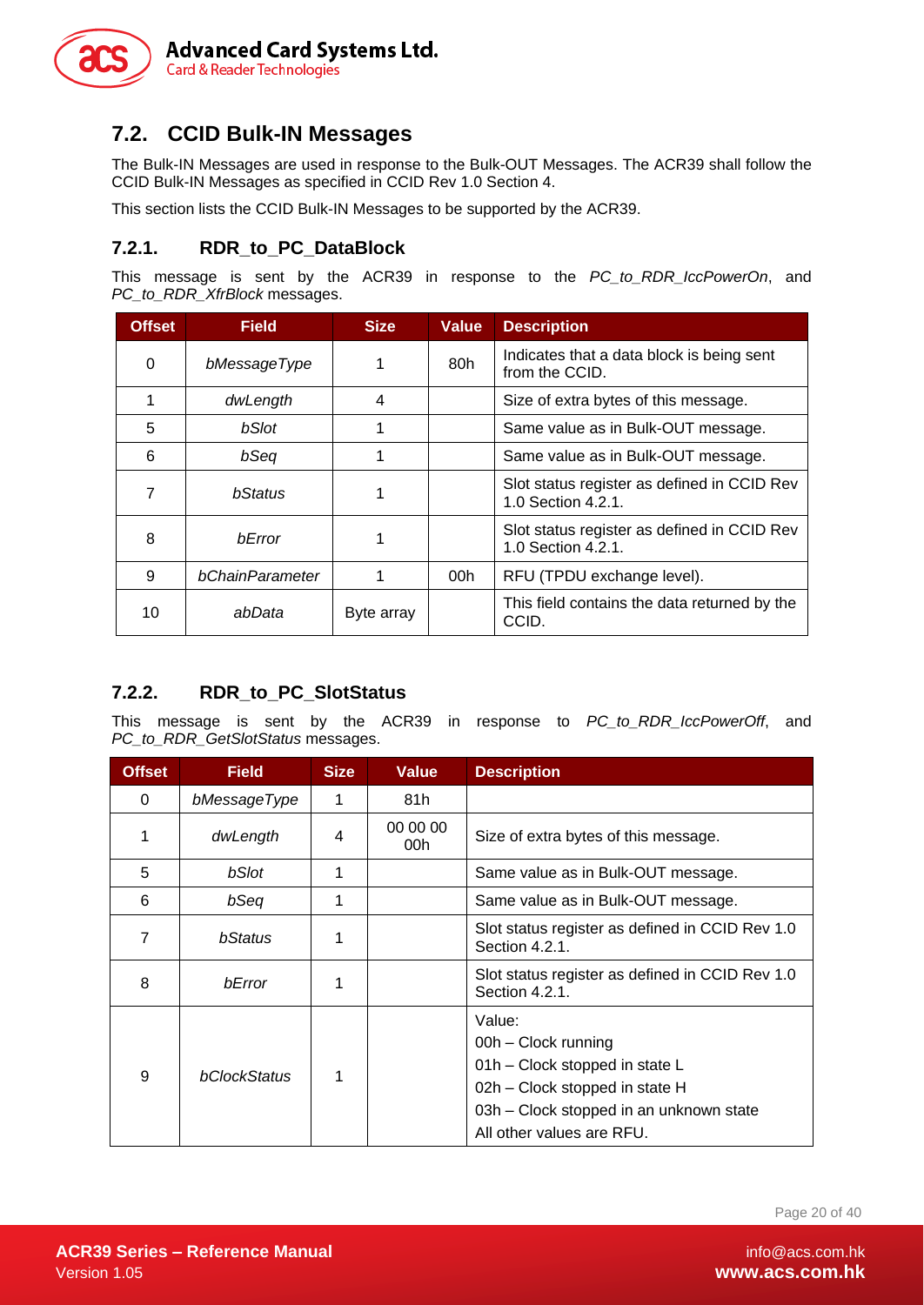

#### <span id="page-20-0"></span>**7.2.3. RDR\_toPC\_Parameters**

This message is sent by the ACR39 in response to *PC\_to\_RDR\_GetParameters*, *PC\_to\_RDR\_ResetParameters*, and *PC\_to\_RDR\_SetParameters* messages.

| <b>Offset</b>  | <b>Field</b>            | <b>Size</b> | <b>Value</b> | <b>Description</b>                                                                                                                                                                                                                                                                                         |
|----------------|-------------------------|-------------|--------------|------------------------------------------------------------------------------------------------------------------------------------------------------------------------------------------------------------------------------------------------------------------------------------------------------------|
| $\Omega$       | bMessageType            | 1           | 82h          |                                                                                                                                                                                                                                                                                                            |
| 1              | dwLength                | 4           |              | Size of extra bytes of this<br>message.                                                                                                                                                                                                                                                                    |
| 5              | bSlot                   | 1           |              | Same value as in Bulk-OUT<br>message.                                                                                                                                                                                                                                                                      |
| 6              | bSeq                    | 1           |              | Same value as in Bulk-OUT<br>message.                                                                                                                                                                                                                                                                      |
| $\overline{7}$ | bStatus                 | 1           |              | Slot status register as defined in<br>CCID Rev 1.0 Section 4.2.1.                                                                                                                                                                                                                                          |
| 8              | bError                  | 1           |              | Slot error register as defined in<br>CCID Section 4.2.1 and                                                                                                                                                                                                                                                |
| 9              | bProtocolNum            | 1           |              | Specifies what protocol data<br>structure follows:<br>00h - Structure for protocol T=0<br>01h - Structure for protocol T=1<br>The following values are<br>reserved for future use:<br>80h - Structure for 2-wire<br>protocol<br>81h - Structure for 3-wire<br>protocol<br>82h – Structure for I2C protocol |
| 10             | abProtocolDataStructure | Byte array  |              | Protocol Data Structure.                                                                                                                                                                                                                                                                                   |

Page 21 of 40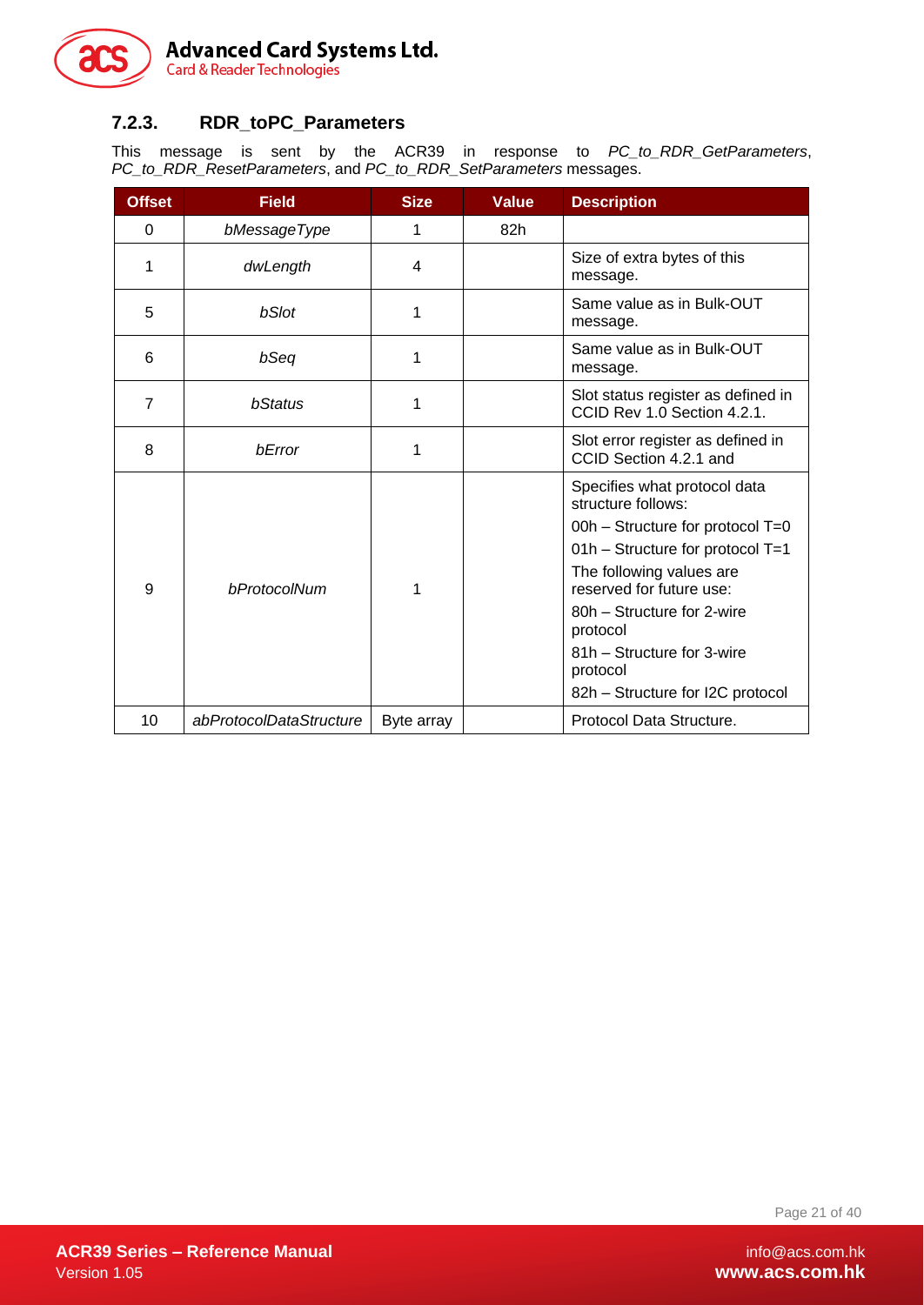

# <span id="page-21-0"></span>**8.0.Memory Card Command Set**

Memory cards can be accessed via *PC\_to\_RDR\_XfrBlock* command. All functions of memory cards are mapped into pseudo-APDUs.

#### <span id="page-21-1"></span>**8.1. Memory Card – 1, 2, 4, 8, and 16 kilobit I2C Card**

#### <span id="page-21-2"></span>**8.1.1. SELECT\_CARD\_TYPE**

This command is used to power down and up the selected card in the card reader, and then performs a card reset.

*Note: This command can be used only after the logical smart card reader communication has been established using SCardConnect() API. For details of SCardConnect() API, please refer to PC/SC Specifications.*

Command format (*abData* field in the *PC\_to\_RDR\_XfrBlock*)

| <b>Pseudo-APDU</b>                                                                   |     |     |           |  |     |  |
|--------------------------------------------------------------------------------------|-----|-----|-----------|--|-----|--|
| <b>Card Type</b><br><b>CLA</b><br><b>INS</b><br>- P1.<br><b>4227</b><br><b>TIGAL</b> |     |     |           |  |     |  |
| FFh.                                                                                 | A4h | 00h | $00h$ 01h |  | 01h |  |

Response data format (*abData* field in the *RDR\_to\_PC\_DataBlock*)

| <b>SW1</b> | <b>SW2</b> |
|------------|------------|
|            |            |
| --         |            |

Where:

**SW1 SW2** = 90 00h if no error.

#### <span id="page-21-3"></span>**8.1.2. SELECT\_PAGE\_SIZE**

This command is used to select the page size to read the smart card. The default value is 8-byte page write. It will reset to the default value whenever the card is removed, or the reader is powered off.

Command format (*abdata* field in the *PC\_to\_RDR\_XfrBlock*)

| <b>Pseudo-APDU</b>                                                    |     |     |     |       |  |  |  |
|-----------------------------------------------------------------------|-----|-----|-----|-------|--|--|--|
| <b>INS</b><br><b>CLA</b><br><b>Page Size</b><br>-P1<br>- P2 -<br>Lc - |     |     |     |       |  |  |  |
| <b>FFh</b>                                                            | 01h | 00h | 00h | l 01h |  |  |  |

Where:

**Page size** = 03h for 8-byte page write

- = 04h for 16-byte page write
- = 05h for 32-byte page write
- = 06h for 64-byte page write
- = 07h for 128-byte page write

Page 22 of 40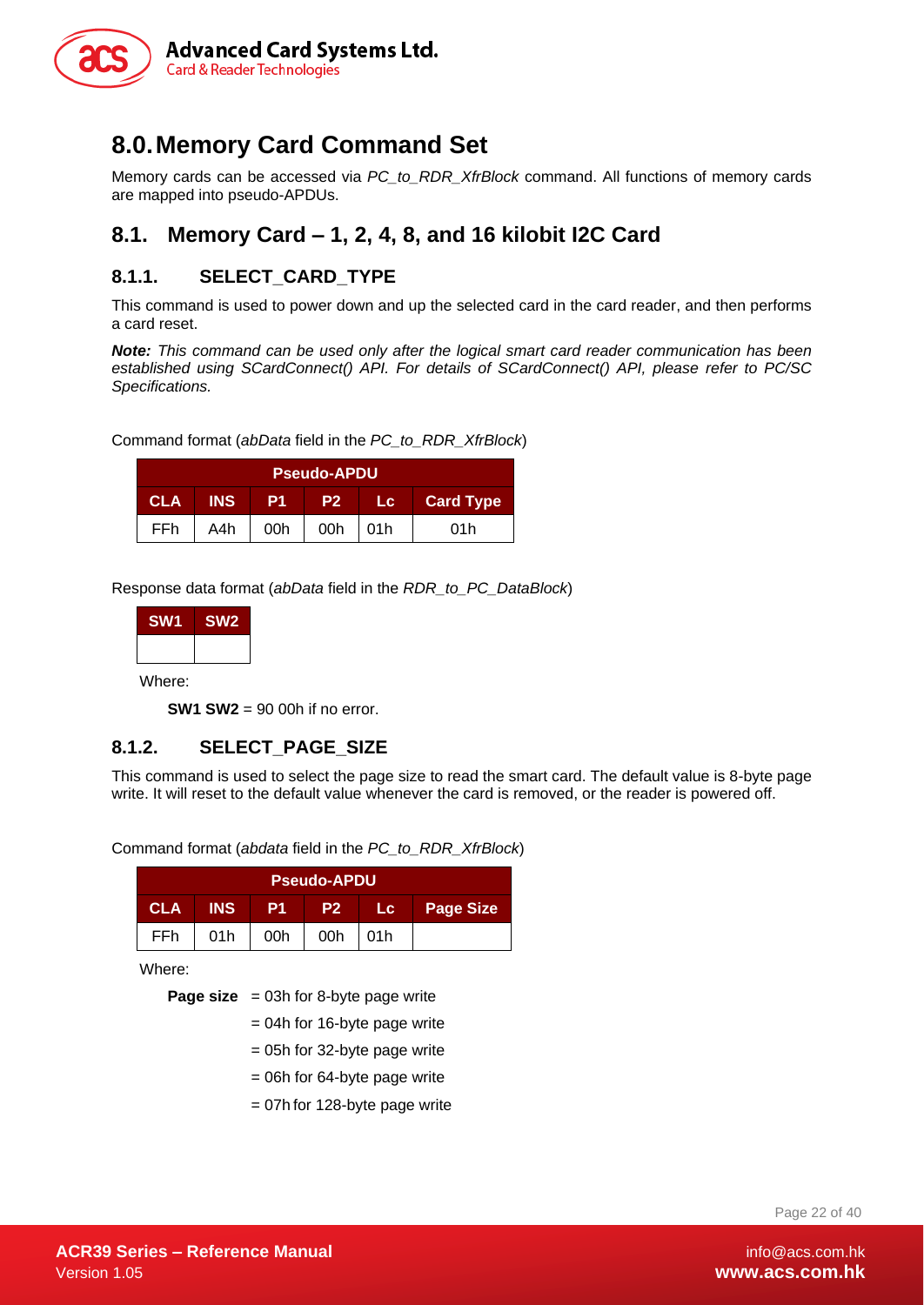

Response data format (*abData* field in the *RDR\_to\_PC\_DataBlock*)

| SW <sub>1</sub> | SW <sub>2</sub> |
|-----------------|-----------------|
|                 |                 |
|                 |                 |

Where:

**SW1 SW2** = 90 00h if no error.

#### <span id="page-22-0"></span>**8.1.3. READ\_MEMORY\_CARD**

Command format (*abData* field in the *PC\_to\_RDR\_XfrBlock*)

|            |            | <b>Pseudo-APDU</b> |                     |       |
|------------|------------|--------------------|---------------------|-------|
| <b>CLA</b> | <b>INS</b> |                    | <b>Byte Address</b> |       |
|            |            | <b>MSB</b>         | <b>LSB</b>          | MEM L |
| <b>FFh</b> | B0h        |                    |                     |       |

Where:

| <b>Byte Address</b> | Memory address location of the memory card.     |
|---------------------|-------------------------------------------------|
| <b>MEML</b>         | Length of data to be read from the memory card. |

Response data format (*abData* field in the *RDR\_to\_PC\_DataBlock*)

| <b>BYTE 1</b> | <b>A 8 8 8</b> | BYTE N SW1 SW2 |  |
|---------------|----------------|----------------|--|
|               |                |                |  |

Where:

**BYTE x** Data read from the memory card.

**SW1 SW2** = 90 00h if no error.

#### <span id="page-22-1"></span>**8.1.4. WRITE\_MEMORY\_CARD**

Command format (*abData* field in the *PC\_to\_RDR\_XfrBlock*)

|            |            |            |                     | <b>Pseudo-APDU</b> |        |       |               |
|------------|------------|------------|---------------------|--------------------|--------|-------|---------------|
|            |            |            | <b>Byte Address</b> |                    |        |       |               |
| <b>CLA</b> | <b>INS</b> | <b>MSB</b> | <b>LSB</b>          | MEM L              | BYTE 1 | a sin | <b>BYTE N</b> |
| FFh.       | D0h        |            |                     |                    |        |       |               |

Where:

| <b>Byte Address</b> | Memory address location of the memory card.     |
|---------------------|-------------------------------------------------|
| <b>MEML</b>         | Length of data to be read from the memory card. |
| <b>BYTE X</b>       | Data to be written to the memory card.          |

Page 23 of 40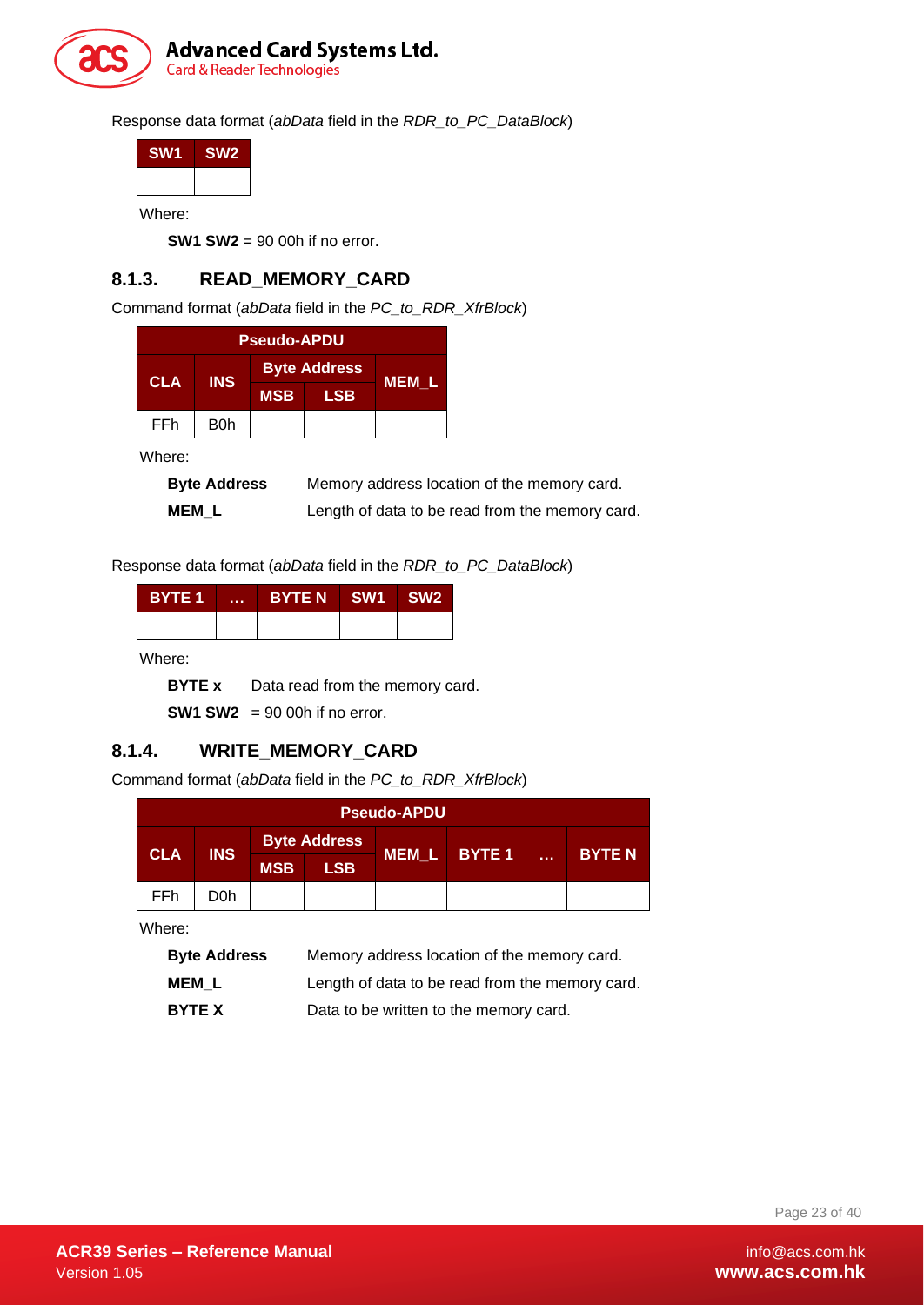

Response data format (*abData* field in the *RDR\_to\_PC\_DataBlock*)

| <b>SW1</b> | SW <sub>2</sub> |
|------------|-----------------|
|            |                 |

Where:

**SW1 SW2** = 90 00h if no error.

Page 24 of 40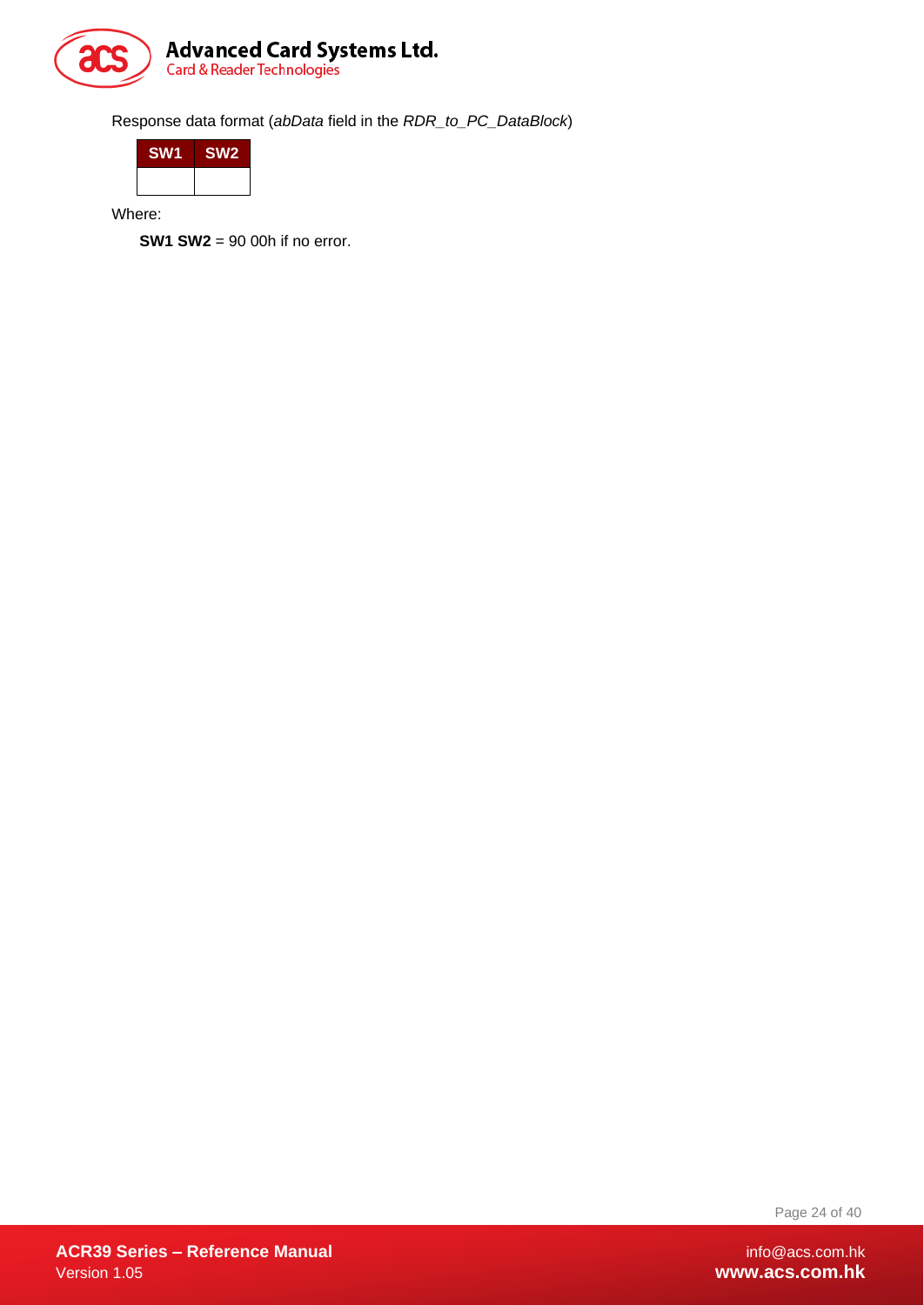

#### <span id="page-24-0"></span>**8.2. Memory Card – 32, 64, 128, 256, 512, and 1024 kilobit I2C Card**

#### <span id="page-24-1"></span>**8.2.1. SELECT\_CARD\_TYPE**

This command is used to power down and up the selected card in the card reader, and then performs a card reset.

*Note: This command can be used only after the logical smart card reader communication has been established using SCardConnect() API. For details of SCardConnect() API, please refer to PC/SC Specifications.* 

Command format (*abData* field in the *PC\_to\_RDR\_XfrBlock*)

|            |            |     | <b>Pseudo-APDU</b> |     |                  |
|------------|------------|-----|--------------------|-----|------------------|
| <b>CLA</b> | <b>INS</b> | P1  | P <sub>2</sub>     |     | <b>Card Type</b> |
| FFh        | A4h        | 00h | 00h                | 01h | 02h              |

Response data format (*abData* field in the *RDR\_to\_PC\_DataBlock*)

| SW <sub>1</sub> | SW <sub>2</sub> |
|-----------------|-----------------|
|                 |                 |

Where:

**SW1 SW2** = 90 00h if no error.

#### <span id="page-24-2"></span>**8.2.2. SELECT\_PAGE\_SIZE**

This command is used to select the page size to read the smart card. The default value is 8-byte page write. It will reset to the default value whenever the card is removed, or the reader is powered off.

Command format (*abdata* field in the *PC\_to\_RDR\_XfrBlock*)

|            |            |     | <b>Pseudo-APDU</b> |      |                  |
|------------|------------|-----|--------------------|------|------------------|
| <b>CLA</b> | <b>INS</b> | P1  | IP27               | Lc.  | <b>Page Size</b> |
| FFh        | 01h        | 00h | 00h                | .01h |                  |

Where:

**Data** TPDU to be sent to the card.

**Page size** = 03h for 8-byte page write

- = 04h for 16-byte page write
- = 05h for 32-byte page write
- = 06h for 64-byte page write
- = 07h for 128-byte page write

Page 25 of 40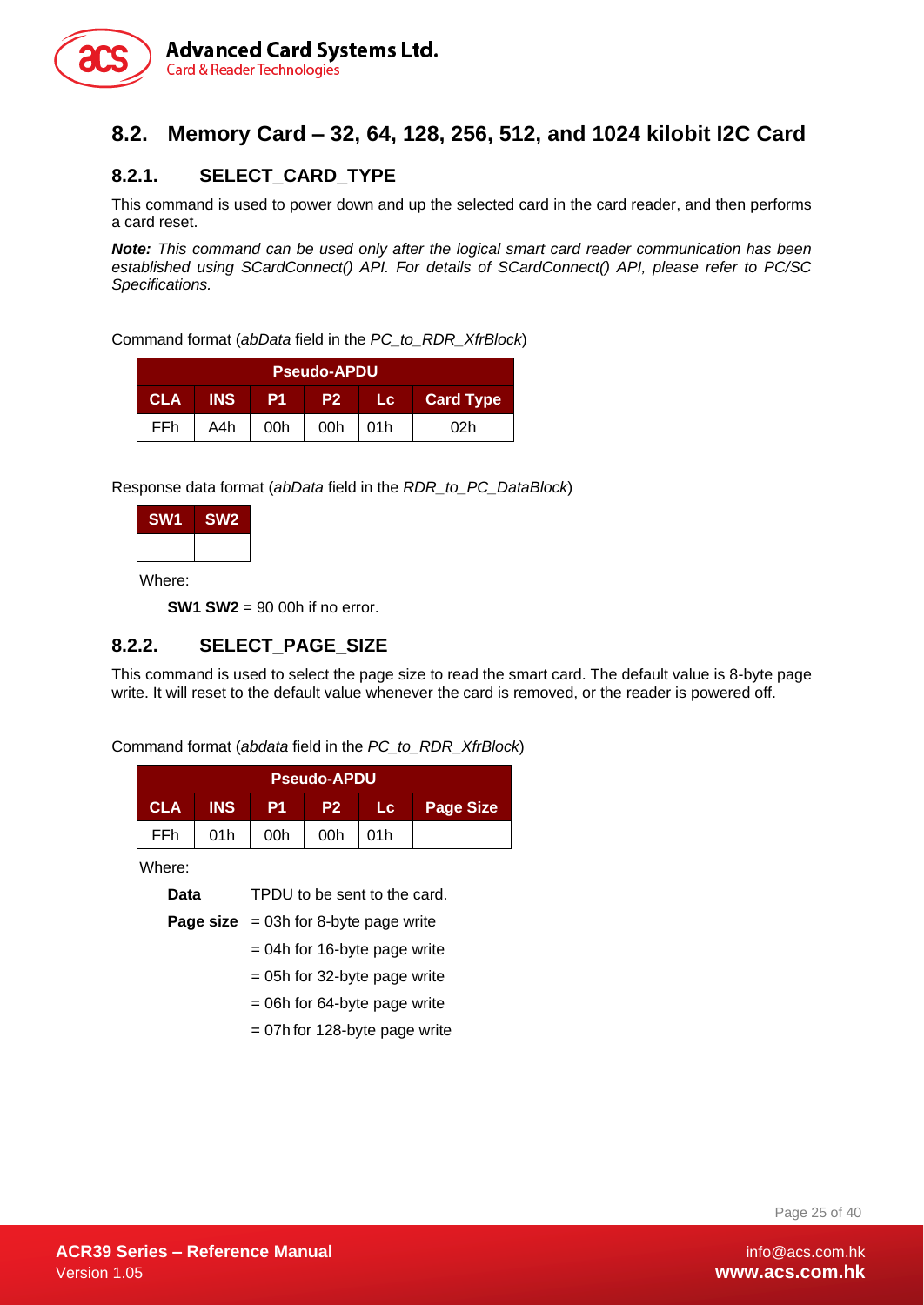

Response data format (*abData* field in the *RDR\_to\_PC\_DataBlock*)

| SW <sub>1</sub> | SW <sub>2</sub> |
|-----------------|-----------------|
|                 |                 |
|                 |                 |

Where:

**SW1 SW2** = 90 00h if no error.

#### <span id="page-25-0"></span>**8.2.3. READ\_MEMORY\_CARD**

Command format (*abData* field in the *PC\_to\_RDR\_XfrBlock*)

|            | <b>Pseudo-APDU</b>  |            |                     |                                                        |  |
|------------|---------------------|------------|---------------------|--------------------------------------------------------|--|
| <b>CLA</b> | IN <sub>S</sub>     |            | <b>Byte Address</b> | MEM L                                                  |  |
|            |                     | <b>MSB</b> | <b>LSB</b>          |                                                        |  |
| FFh.       |                     |            |                     |                                                        |  |
| Where:     |                     |            |                     |                                                        |  |
| <b>INS</b> |                     |            |                     | $=$ B0h for 32, 64, 128, 256, and 512 kilobit iic card |  |
|            |                     |            |                     | $=$ 1011 000*b for 1024 kilobit iic card               |  |
|            |                     |            |                     | where * is the MSB of the 17 bit addressing            |  |
|            | <b>Byte Address</b> |            |                     | Memory address location of the memory card.            |  |
|            | <b>MEM L</b>        |            |                     | Length of data to be read from the memory card.        |  |

Response data format (*abData* field in the *RDR\_to\_PC\_DataBlock*)

| BYTE 1 | <b>A 8 8 8</b> | BYTE N SW1 SW2 |  |
|--------|----------------|----------------|--|
|        |                |                |  |

Where:

**BYTE x** Data read from memory card.

**SW1 SW2** = 90 00h if no error.

#### <span id="page-25-1"></span>**8.2.4. WRITE\_MEMORY\_CARD**

Command format (*abData* field in the *PC\_to\_RDR\_XfrBlock*)

|            | <b>Pseudo-APDU</b>  |            |                                                        |              |              |  |              |
|------------|---------------------|------------|--------------------------------------------------------|--------------|--------------|--|--------------|
| <b>CLA</b> | <b>INS</b>          |            | <b>Byte Address</b>                                    |              | <b>BYTE1</b> |  | <b>BYTEN</b> |
|            |                     | <b>MSB</b> | <b>LSB</b>                                             | <b>MEM L</b> |              |  |              |
| FFh.       |                     |            |                                                        |              |              |  |              |
| Where:     |                     |            |                                                        |              |              |  |              |
| <b>INS</b> |                     |            | $=$ D0h for 32, 64, 128, 256, and 512 kilobit iic card |              |              |  |              |
|            |                     |            | $= 1101 000$ <sup>*</sup> b for 1024 kilobit ijc card  |              |              |  |              |
|            |                     |            | where * is the MSB of the 17 bit addressing            |              |              |  |              |
|            | <b>Byte Address</b> |            | Memory address location of the memory card.            |              |              |  |              |
|            | MEM L               |            | Length of data to be read from the memory card.        |              |              |  |              |

Page 26 of 40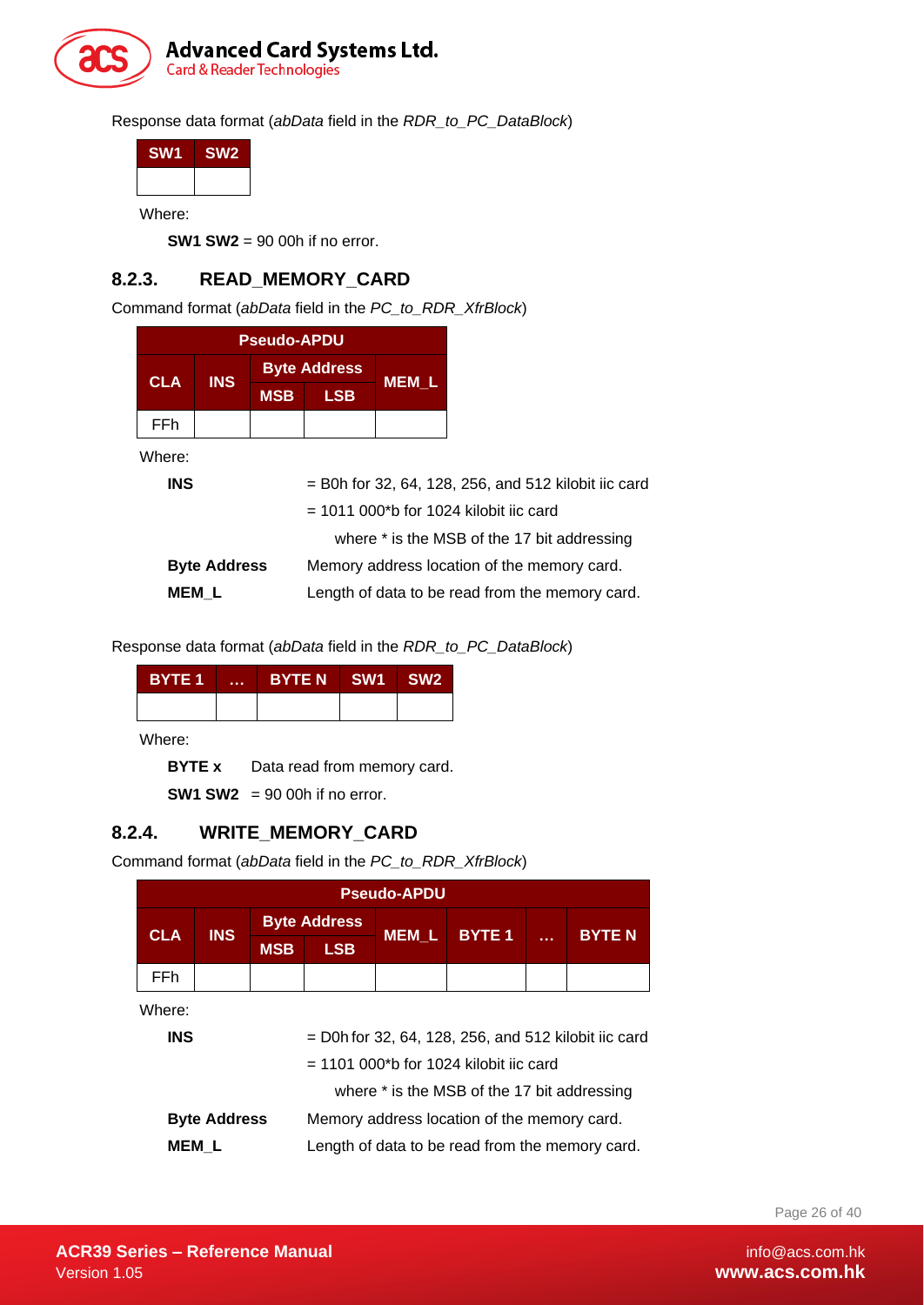

**BYTE X** Data to be written to the memory card.

Response data format (*abData* field in the *RDR\_to\_PC\_DataBlock*)

| <b>SW1</b> | SW <sub>2</sub> |
|------------|-----------------|
|            |                 |

Where:

**SW1 SW2** = 90 00h if no error.

Page 27 of 40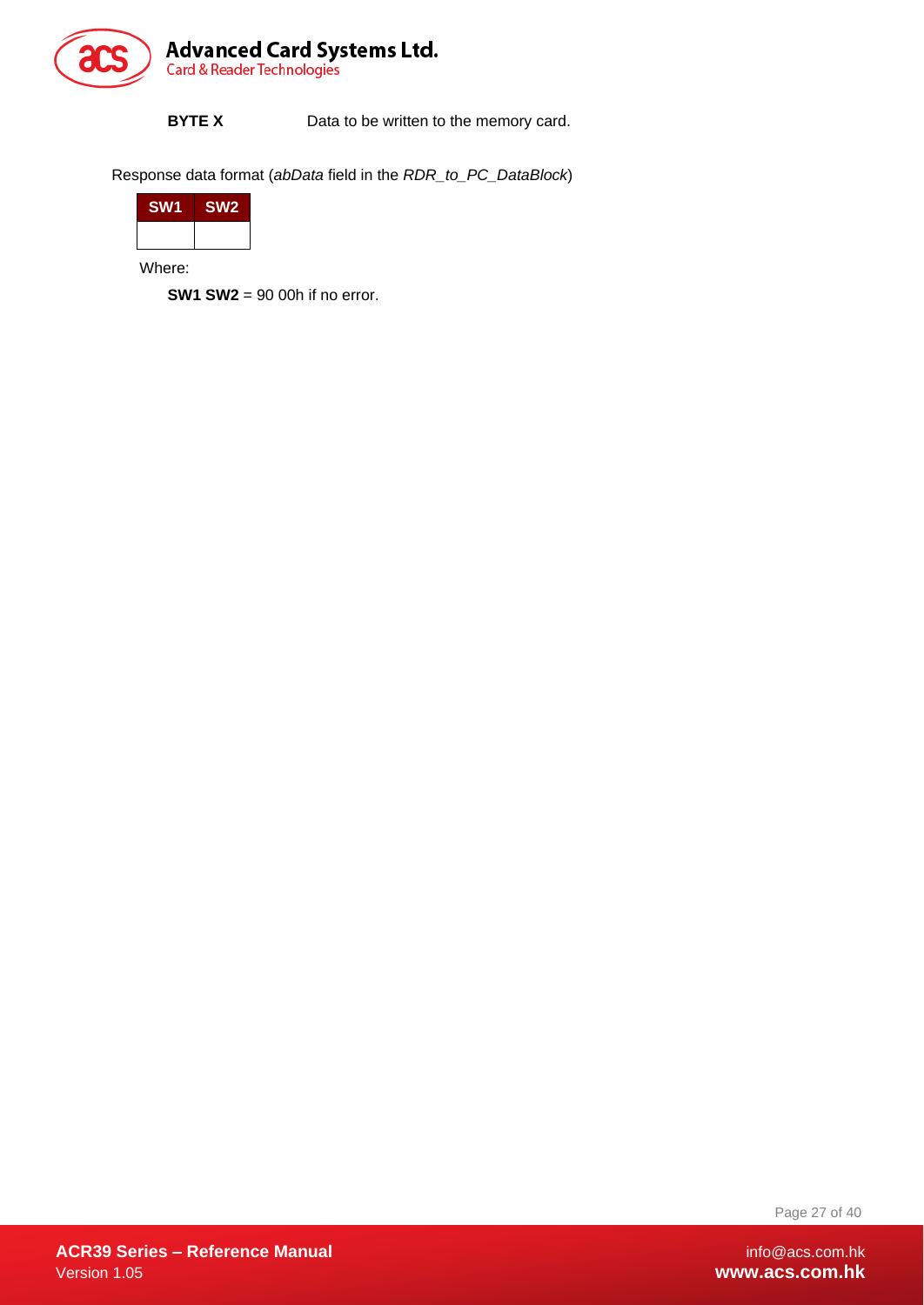

#### <span id="page-27-0"></span>**8.3. Memory Card – SLE4418/SLE4428/SLE5518/SLE5528**

#### <span id="page-27-1"></span>**8.3.1. SELECT\_CARD\_TYPE**

This command is used to power down and up the selected card in the card reader, and then performs a card reset.

*Note: This command can be used only after the logical smart card reader communication has been established using SCardConnect() API. For details of SCardConnect() API, please refer to PC/SC Specifications.*

Command format (*abData* field in the *PC\_to\_RDR\_XfrBlock*)

| <b>Pseudo-APDU</b> |            |                |           |      |                  |
|--------------------|------------|----------------|-----------|------|------------------|
| <b>CLA</b>         | <b>INS</b> | P <sub>1</sub> | <b>P2</b> | Lc 1 | <b>Card Type</b> |
| <b>FFh</b>         | A4h        | 00h            | 00h       | 01h  | 05h              |

Response data format (*abData* field in the *RDR\_to\_PC\_DataBlock*)

| <b>SW1</b> | SW <sub>2</sub> |
|------------|-----------------|
|            |                 |

Where:

**SW1 SW2** = 90 00h if no error.

#### <span id="page-27-2"></span>**8.3.2. READ\_MEMORY\_CARD**

Command format (*abData* field in the *PC\_to\_RDR\_XfrBlock*)

| <b>Pseudo-APDU</b> |            |            |                     |              |
|--------------------|------------|------------|---------------------|--------------|
|                    | <b>INS</b> |            | <b>Byte Address</b> |              |
| <b>CLA</b>         |            | <b>MSB</b> | <b>LSB</b>          | <b>MEM L</b> |
| FFh                | B0h        |            |                     |              |

Where:

| <b>MSB Byte Address</b> | $= 0000 00A_9A_8b$ is the memory address location of the memory card.                |
|-------------------------|--------------------------------------------------------------------------------------|
| <b>LSB Byte Address</b> | $= A_7A_6A_5A_4A_3A_2A_1A_0$ b is the memory address location of the memory<br>card. |
| <b>MEM L</b>            | Length of data to be read from the memory card.                                      |

Response data format (*abData* field in the *RDR\_to\_PC\_DataBlock*)

| BYTE 1 | <b>A 8 8 8</b> | BYTE N SW1 SW2 |  |
|--------|----------------|----------------|--|
|        |                |                |  |

Where:

**BYTE x** Data read from memory card.

**SW1 SW2** = 90 00h if no error.

Page 28 of 40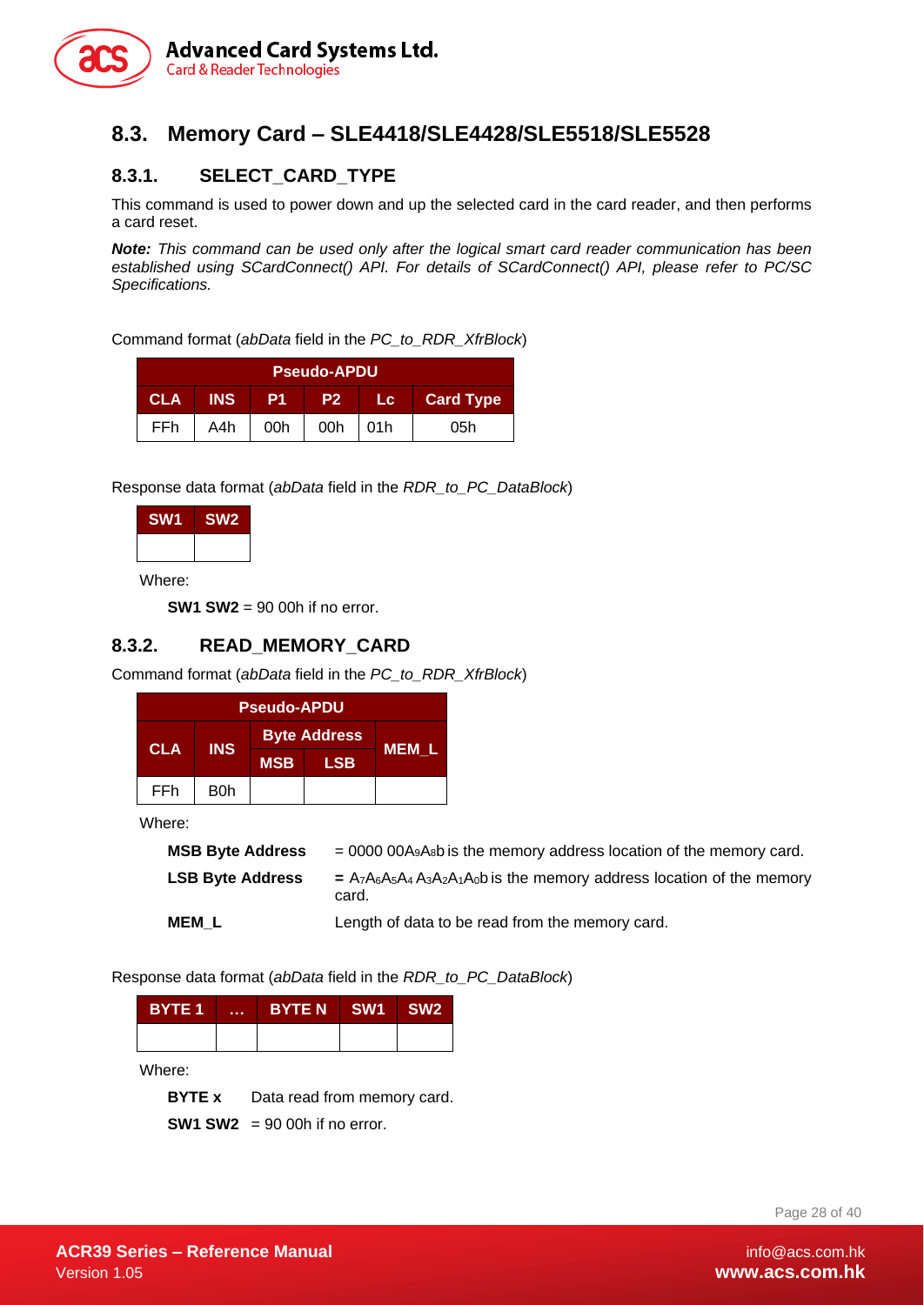

#### <span id="page-28-0"></span>**8.3.3. READ\_PRESENTATION\_ERROR\_COUNTER\_MEMORY\_CARD (Only SLE4428 and SLE5528)**

This command is used to read the presentation error counter for the secret code.

Command format (*abData* field in the *PC\_to\_RDR\_XfrBlock*)

|            |                  | <b>Pseudo-APDU</b> |                |       |
|------------|------------------|--------------------|----------------|-------|
| <b>CLA</b> | <b>INS</b>       | P1                 | P <sub>2</sub> | MEM L |
| FFh        | B <sub>1</sub> h | 00h                | 00h            | 03h   |

Response data format (*abData* field in the *RDR\_to\_PC\_DataBlock*)

| ERRCNT DUMMY1 DUMMY2 SW1 SW2 |  |  |
|------------------------------|--|--|
|                              |  |  |

Where:

**ERRCNT** The value of the presentation error counter. FFh indicates the last verification is correct. 00h indicates the password is locked (exceeded maximum number of retries). Other values indicate the last verification failed.

**DUMMY** Two bytes dummy data read from the card.

**SW1 SW2** = 90 00h if no error.

#### <span id="page-28-1"></span>**8.3.4. READ\_PROTECTION\_BIT**

Command format (*abData* field in the *PC\_to\_RDR\_XfrBlock*)

| <b>Pseudo-APDU</b> |            |                     |            |              |
|--------------------|------------|---------------------|------------|--------------|
|                    |            | <b>Byte Address</b> |            |              |
| <b>CLA</b>         | <b>INS</b> | <b>MSB</b>          | <b>LSB</b> | <b>MEM L</b> |
| FFh                | B2h        |                     |            |              |

Where:

| <b>MSB Byte Address</b> | $= 0000 00A_9A_8b$ is the memory address location of the memory card.                                                    |  |  |  |
|-------------------------|--------------------------------------------------------------------------------------------------------------------------|--|--|--|
| <b>LSB Byte Address</b> | $= A_7A_6A_5A_4A_3A_2A_1A_0$ is the memory address location of the memory<br>card                                        |  |  |  |
| <b>MEM L</b>            | Length of data to be read from the memory card (in multiple of 8 bits;<br>maximum of 32).                                |  |  |  |
|                         | $MEM_L = 1 + INT$ [(number of bits $-1/8$ ]                                                                              |  |  |  |
|                         | For example: To read eight protection bits starting from memory<br>0010h, the following pseudo-APDU should be issued as: |  |  |  |
|                         | FF B1 00 10 01h                                                                                                          |  |  |  |

Page 29 of 40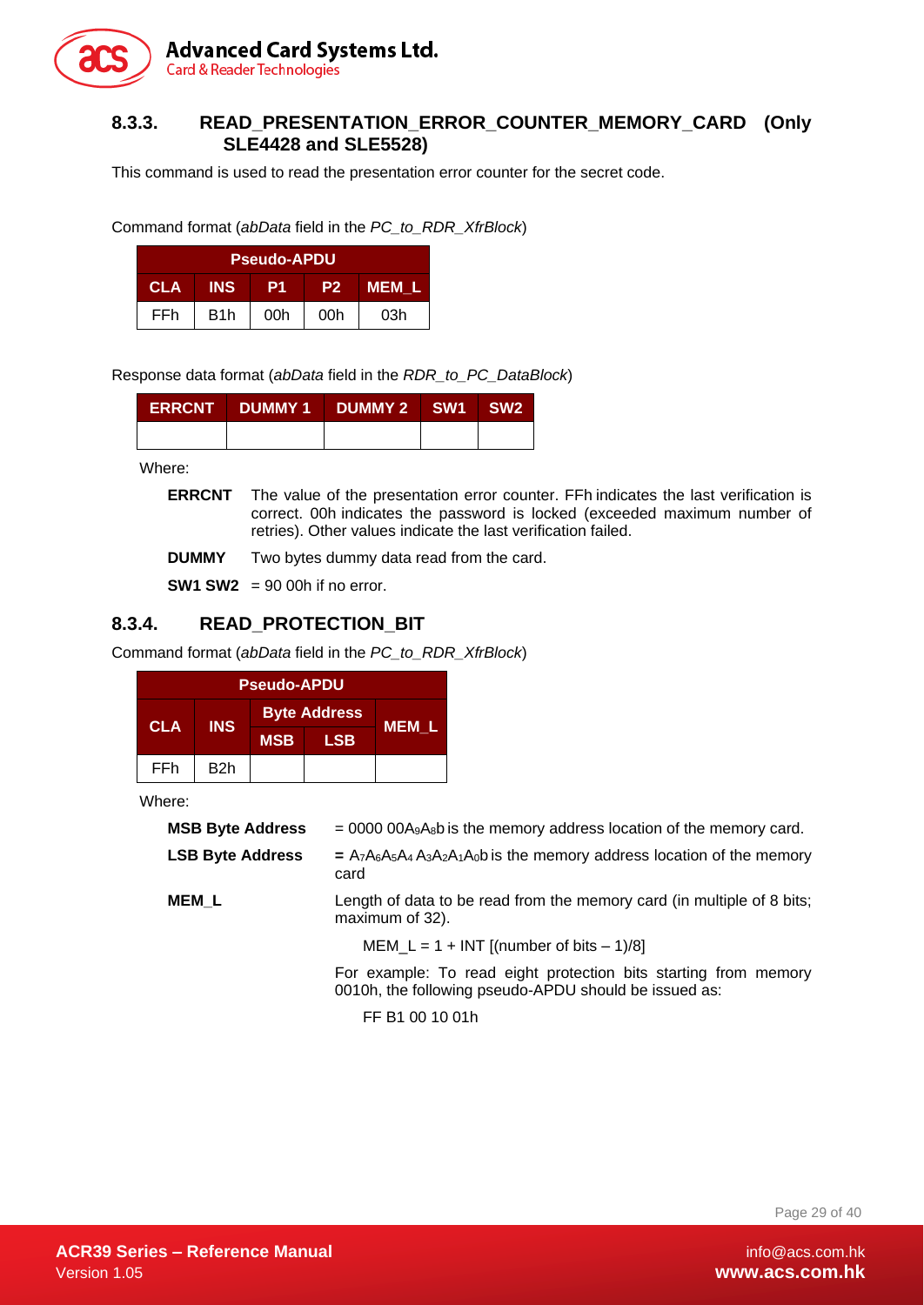

Response data format (*abData* field in the *RDR\_to\_PC\_DataBlock*)

| <b>PROT 1</b> | <b>ALC N</b> | PROTL SW1 SW2 |  |
|---------------|--------------|---------------|--|
|               |              |               |  |

Where:

**PROT y** Bytes containing the protection bits.

**SW1 SW2** = 90 00h if no error.

The arrangement of the protection bits in the PROT bytes is as follows:

|                |    |    | PROT 1 |  |  |  | PROT 2'                                                               |  |  |          |        |          |          |          |           |                 |                 |
|----------------|----|----|--------|--|--|--|-----------------------------------------------------------------------|--|--|----------|--------|----------|----------|----------|-----------|-----------------|-----------------|
| P <sub>8</sub> | P7 | P6 |        |  |  |  | P5   P4   P3   P2   P1   P16   P15   P14   P13   P12   P11   P10   P9 |  |  | $\cdots$ | $\sim$ | $\cdots$ | $\cdots$ | $\cdots$ | $\ddotsc$ | P <sub>18</sub> | P <sub>17</sub> |

Where:

**Px** is the protection bit of BYTE x in the response data.

**'0'** byte is write protected.

**'1'** byte can be written.

#### <span id="page-29-0"></span>**8.3.5. WRITE\_MEMORY\_CARD**

Command Format (*abData* field in the *PC\_to\_RDR\_XfrBlock*)

|            | <b>Pseudo-APDU</b> |            |                     |              |        |  |  |               |
|------------|--------------------|------------|---------------------|--------------|--------|--|--|---------------|
|            | <b>INS</b>         |            | <b>Byte Address</b> |              |        |  |  |               |
| <b>CLA</b> |                    | <b>MSB</b> | <b>LSB</b>          | <b>MEM_L</b> | Byte 1 |  |  | <b>Byte N</b> |
| <b>FFh</b> | D0h                |            |                     |              |        |  |  |               |

Where:

| <b>MSB Byte Address</b> | $= 0000000A_9A_8b$ is the memory address location of the memory card.               |
|-------------------------|-------------------------------------------------------------------------------------|
| <b>LSB Byte Address</b> | $= A_7A_6A_5A_4A_3A_2A_1A_0b$ is the memory address location of the memory<br>card. |
| <b>MEM L</b>            | Length of data to be written to the memory card.                                    |
| Byte x                  | Data to be written to the memory card.                                              |

Response Data Format (*abData* field in the *RDR\_to\_PC\_DataBlock*)



Where:

**SW1 SW2** = 90 00h if no error.

Page 30 of 40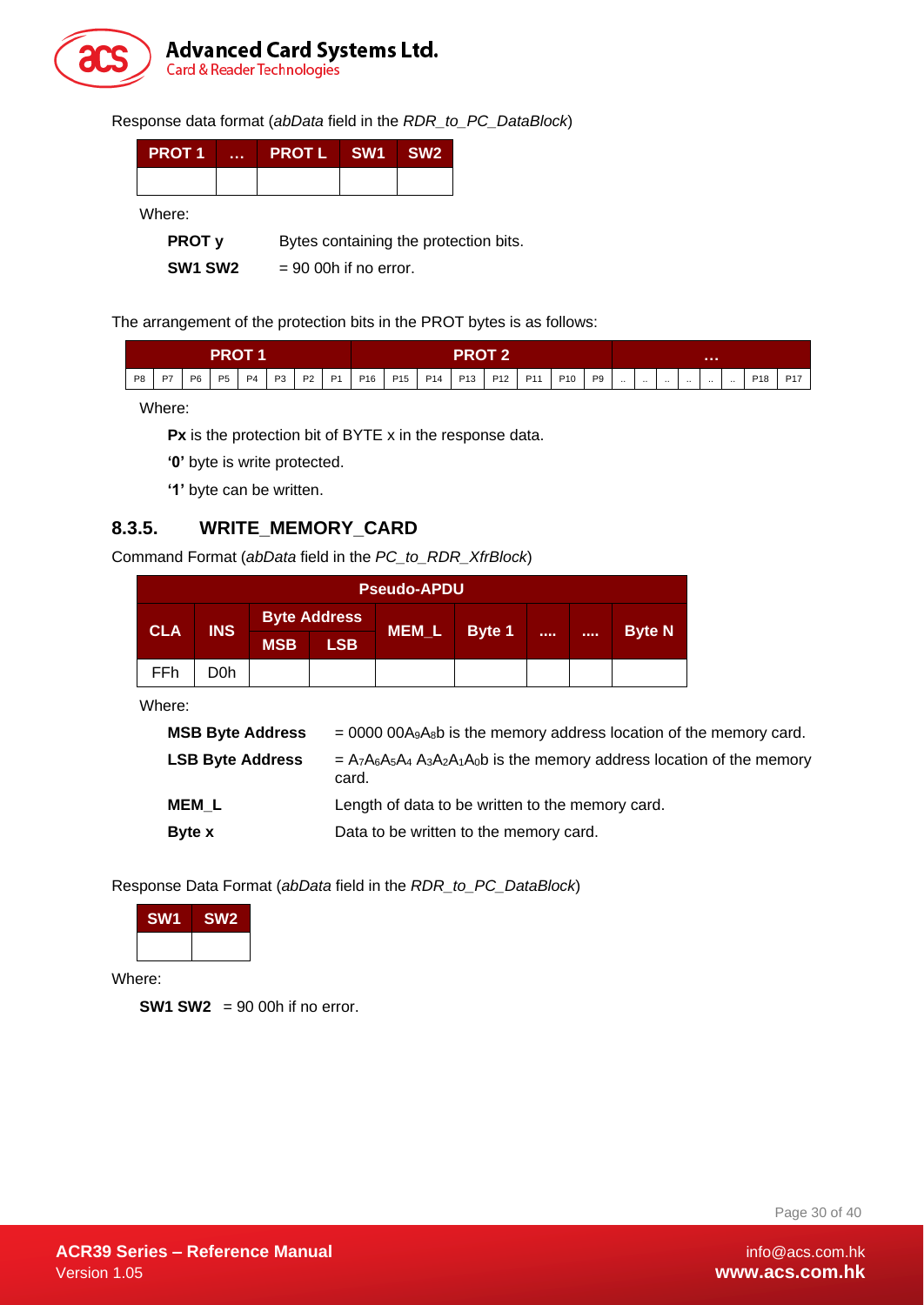

#### <span id="page-30-0"></span>**8.3.6. WRITE\_PROTECTION\_MEMORY\_CARD**

Each byte specified in the command is used in the card to compare the byte stored in a specified address location. If the data match, the corresponding protection bit is irreversibly programmed to '0'.

|              |                         |            |                                                                                                                                                                                                       | <b>Pseudo-APDU</b> |        |  |  |               |  |
|--------------|-------------------------|------------|-------------------------------------------------------------------------------------------------------------------------------------------------------------------------------------------------------|--------------------|--------|--|--|---------------|--|
|              |                         |            | <b>Byte Address</b>                                                                                                                                                                                   |                    |        |  |  |               |  |
| <b>CLA</b>   | <b>INS</b>              | <b>MSB</b> | <b>LSB</b>                                                                                                                                                                                            | <b>MEM L</b>       | Byte 1 |  |  | <b>Byte N</b> |  |
| FFh.         | D <sub>1</sub> h        |            |                                                                                                                                                                                                       |                    |        |  |  |               |  |
| Where:       |                         |            |                                                                                                                                                                                                       |                    |        |  |  |               |  |
|              | <b>MSB Byte Address</b> |            | $= 0000 00A_9A_8b$ is the memory address location of the memory card.                                                                                                                                 |                    |        |  |  |               |  |
|              | <b>LSB Byte Address</b> |            | $= A_7A_6A_5A_4A_3A_2A_1A_0$ b is the memory address location of the memory<br>card.                                                                                                                  |                    |        |  |  |               |  |
| <b>MEM L</b> |                         |            | Length of data to be written to the memory card.                                                                                                                                                      |                    |        |  |  |               |  |
| Byte x       |                         |            | Byte values to be compared with the data in the card starting at Byte<br>Address. BYTE 1 is compared with the data at Byte Address; BYTE<br>N is compared with the data at (Byte Address $+ N - 1$ ). |                    |        |  |  |               |  |

Command Format (*abData* field in the *PC\_to\_RDR\_XfrBlock*)

Response Data Format (*abData* field in the *RDR\_to\_PC\_DataBlock*)

| SW <sub>2</sub> |
|-----------------|
|                 |
|                 |

Where:

**SW1 SW2** = 90 00h if no error.

#### <span id="page-30-1"></span>**8.3.7. PRESENT\_CODE\_MEMORY\_CARD (Only SLE4428 and SLE5528)**

This command is used to submit the secret code to the memory card to enable the write operation with the SLE4428 and SLE5528 card, the following actions are executed:

- 1. Search a '1' bit in the presentation error counter and write the bit to '0'.
- 2. Present the specified code to the card.
- 3. Try to erase the presentation error counter.

Command Format (*abData* field in the *PC\_to\_RDR\_XfrBlock*)

|            | <b>Pseudo-APDU</b> |                |                |              |               |        |  |  |
|------------|--------------------|----------------|----------------|--------------|---------------|--------|--|--|
| <b>CLA</b> | <b>INS</b>         | P <sub>1</sub> | P <sub>2</sub> |              | <b>CODE</b>   |        |  |  |
|            |                    |                |                | <b>MEM_L</b> | <b>Byte 1</b> | Byte 2 |  |  |
| FFh        | 20 <sub>h</sub>    | 00h            | 00h            | 02h          |               |        |  |  |

Where:

**CODE** Two bytes secret code (PIN).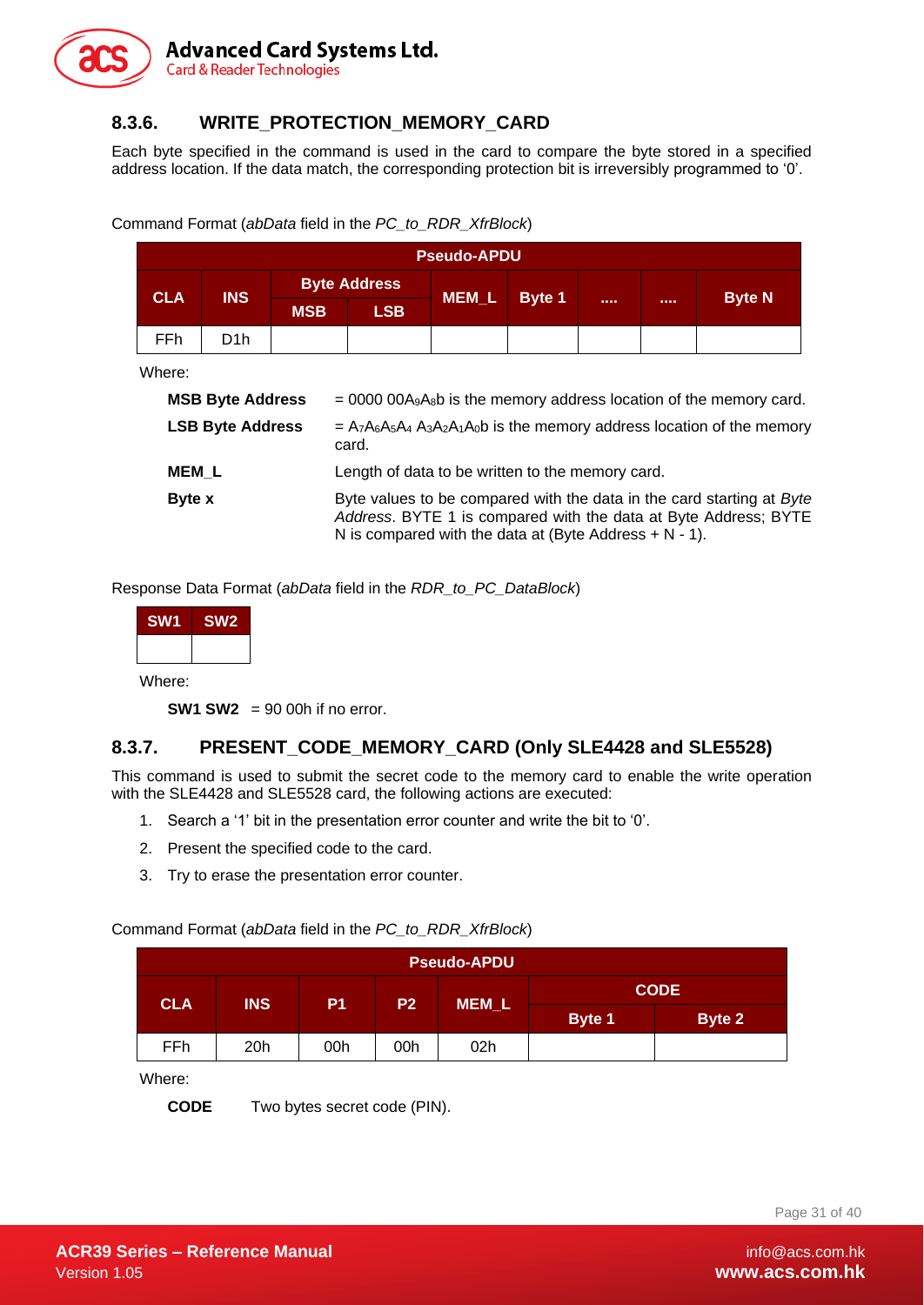

#### Response Data Format (*abData* field in the *RDR\_to\_PC\_DataBlock*)

| SW <sub>1</sub> | SW <sub>2</sub><br><b>ErrorCnt</b> |  |
|-----------------|------------------------------------|--|
| 90h             |                                    |  |
| Where:          |                                    |  |

**SW1**  $= 90h$ 

**SW2 (ErrorCnt)** = Error Counter. FFh indicates successful verification. 00h indicates that the password is locked (or exceeded the maximum number of retries). Other values indicate that current verification has failed.

Page 32 of 40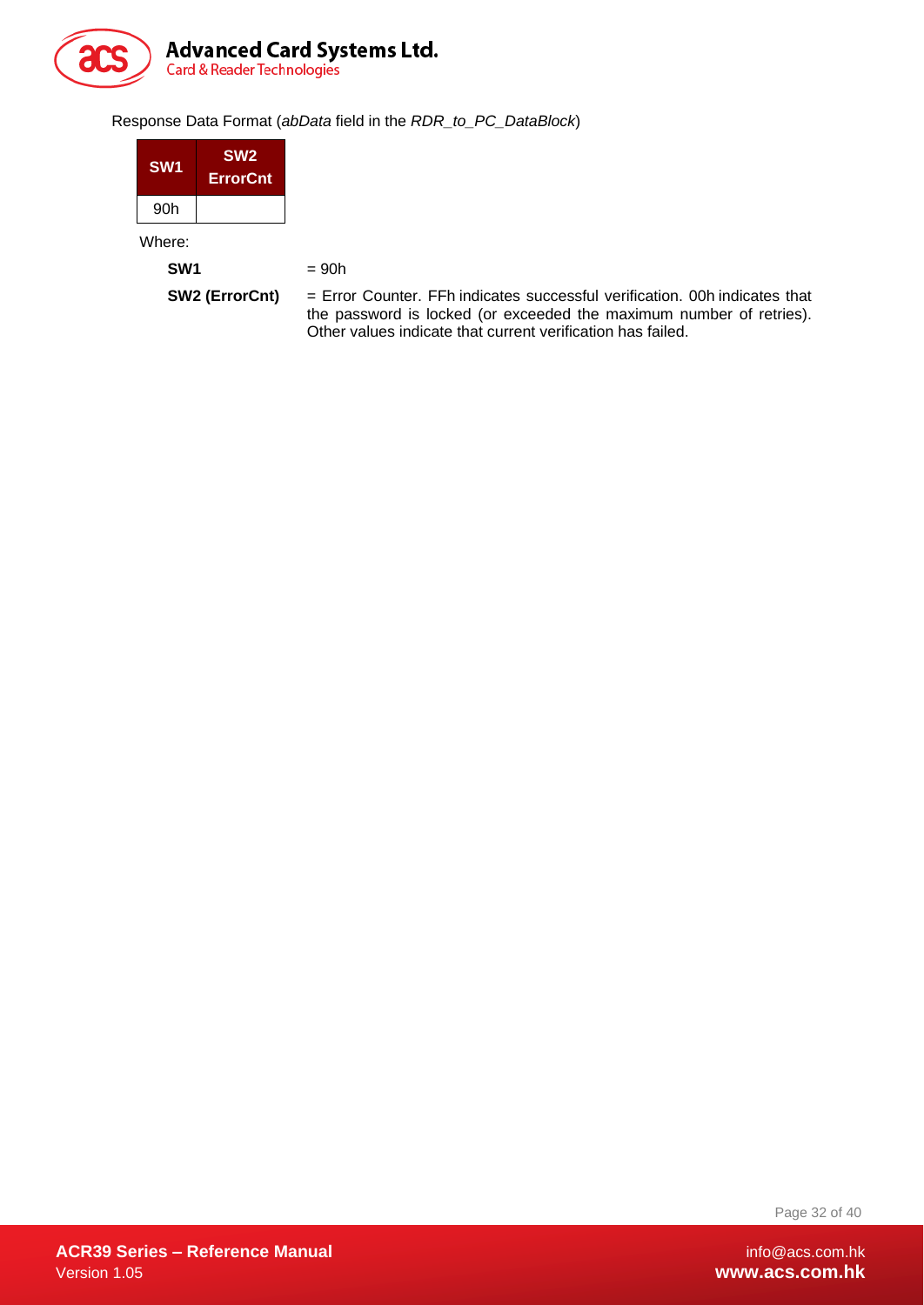

#### <span id="page-32-0"></span>**8.4. Memory Card – SLE4432/SLE4442/SLE5532/SLE5542**

#### <span id="page-32-1"></span>**8.4.1. SELECT\_CARD\_TYPE**

This command is used to power down and up the selected card in the card reader and performs a card reset.

*Note: This command can be used only after the logical smart card reader communication has been established using SCardConnect() API. For details of SCardConnect() API, please refer to PC/SC specifications.*

Command Format (*abData* field in the *PC\_to\_RDR\_XfrBlock*)

| <b>Pseudo-APDU</b> |            |     |                |     |                  |  |  |
|--------------------|------------|-----|----------------|-----|------------------|--|--|
| CLA                | <b>INS</b> | P1  | P <sub>2</sub> | ∴Lc | <b>Card Type</b> |  |  |
| <b>FFh</b>         | A4h        | 00h | 00h            | 01h | 06h              |  |  |

Response Data Format (*abData* field in the *RDR\_to\_PC\_DataBlock*)



Where:

**SW1 SW2** = 90 00h if no error.

#### <span id="page-32-2"></span>**8.4.2. READ\_MEMORY\_CARD**

Command Format (*abData* field in the *PC\_to\_RDR\_XfrBlock*)

| <b>Pseudo-APDU</b> |            |           |                     |       |  |  |  |
|--------------------|------------|-----------|---------------------|-------|--|--|--|
| <b>CLA</b>         | <b>INS</b> | <b>P1</b> | <b>Byte Address</b> | MEM L |  |  |  |
| FFh.               | B0h        | 00h       |                     |       |  |  |  |

Where:

**Byte Address**  $= A_7A_6A_5A_4 A_3A_2A_1A_0$  is the memory address location of the memory card.

**MEM\_L** Length of data to be read from the memory card.

Response Data Format (*abData* field in the *RDR\_to\_PC\_DataBlock*)

|  | BYTE 1      BYTE N   PROT 1   PROT 2   PROT 3   PROT 4   SW1   SW2 |  |  |  |
|--|--------------------------------------------------------------------|--|--|--|
|  |                                                                    |  |  |  |

Where:

| <b>BYTE x</b>                   | Data read from memory card.                                  |
|---------------------------------|--------------------------------------------------------------|
| <b>PROT v</b>                   | Bytes containing the protection bits from protection memory. |
| SW <sub>1</sub> SW <sub>2</sub> | $= 90$ 00h if no error.                                      |

Page 33 of 40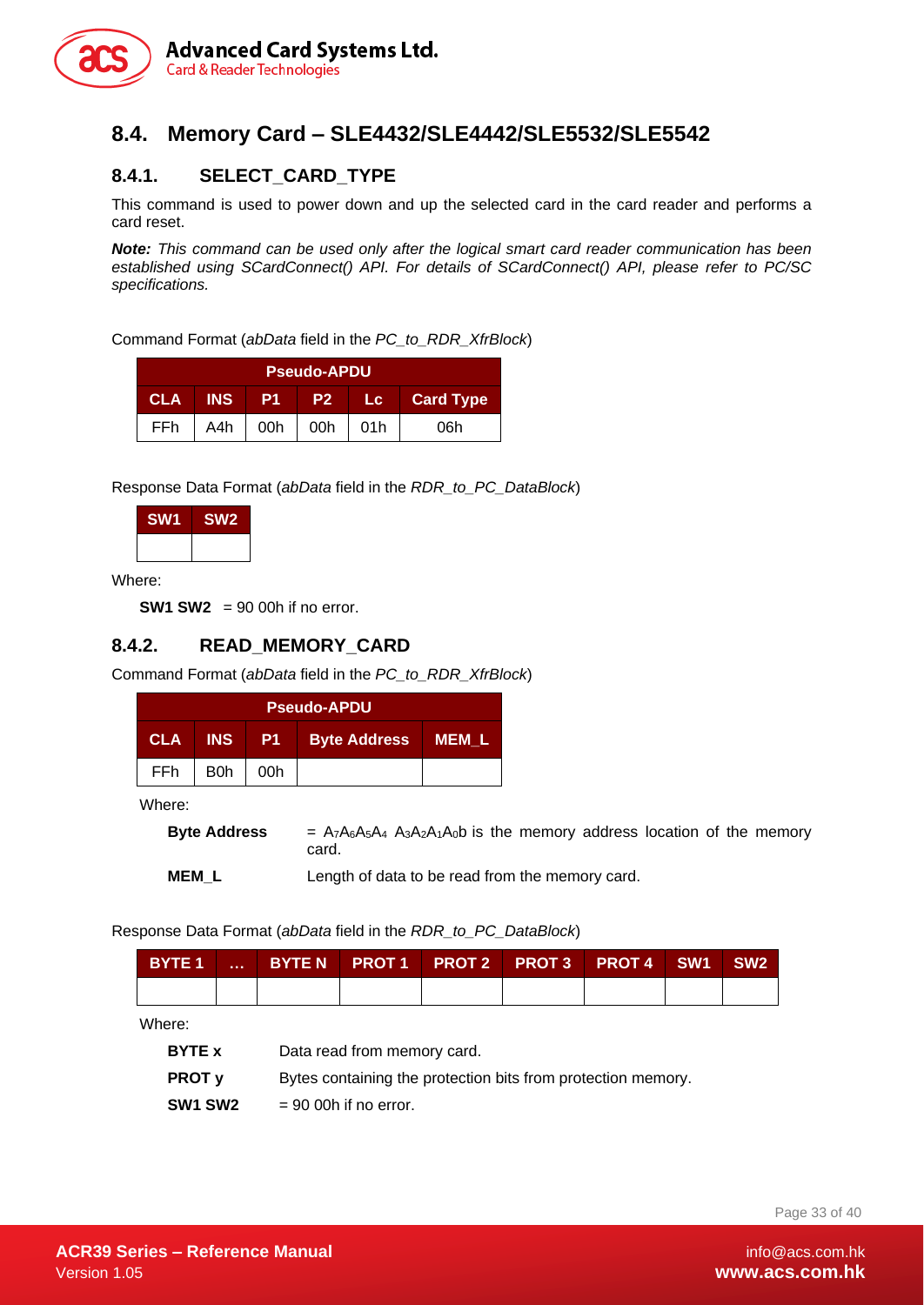

The arrangement of the protection bits in the PROT bytes is as follows:

| PROT |    |                |                |           | PRNT 2<br>. . |       |                |     |                 |                 |                 |         |  |                 |                |          |          |          |           |          |  |                 |            |
|------|----|----------------|----------------|-----------|---------------|-------|----------------|-----|-----------------|-----------------|-----------------|---------|--|-----------------|----------------|----------|----------|----------|-----------|----------|--|-----------------|------------|
| P8   | D7 | P <sub>6</sub> | P <sub>5</sub> | <b>P4</b> |               | P3 P2 | P <sub>1</sub> | P16 | P <sub>15</sub> | P <sub>14</sub> | P <sub>13</sub> | P12 P11 |  | P <sub>10</sub> | P <sub>9</sub> | $\cdots$ | $\cdots$ | $\cdots$ | $\cdot$ . | $\cdots$ |  | P <sub>18</sub> | <b>P17</b> |

Where:

**Px** is the protection bit of BYTE x in the response data.

'0' byte is write protected.

**'1'** byte can be written.

#### <span id="page-33-0"></span>**8.4.3. READ\_PRESENTATION\_ERROR\_COUNTER\_MEMORY\_CARD (Only SLE4442 and SLE5542)**

This command is used to read the presentation error counter for the secret code.

Command Format (*abData* field in the *PC\_to\_RDR\_XfrBlock*)

|            |                  | <b>Pseudo-APDU</b> |                |              |
|------------|------------------|--------------------|----------------|--------------|
| <b>CLA</b> | <b>INS</b>       | P1                 | P <sub>2</sub> | <b>MEM L</b> |
| FFh        | B <sub>1</sub> h | 00h                | 00h            | 04h          |

Response Data Format (*abData* field in the *RDR\_to\_PC\_DataBlock*)

|  | ERRCNT DUMMY 1 DUMMY 2 DUMMY 3 SW1 SW2 |  |
|--|----------------------------------------|--|
|  |                                        |  |

Where:

| <b>ERRCNT</b> | The value of the presentation error counter. 07h indicates that the last                                                                            |
|---------------|-----------------------------------------------------------------------------------------------------------------------------------------------------|
|               | verification is correct. Ooh indicates that the password is locked (exceeded<br>the maximum number of retries). Other values indicate that the last |
|               | verification has failed.                                                                                                                            |

**DUMMY** Three bytes dummy data read from the card.

**SW1 SW2** = 90 00h if no error.

#### <span id="page-33-1"></span>**8.4.4. READ\_PROTECTION\_BITS**

This command is used to read the protection bits for the first 32 bytes.

Command Format (*abData* field in the *PC\_to\_RDR\_XfrBlock*)

|            |            | <b>Pseudo-APDU</b> |                |              |
|------------|------------|--------------------|----------------|--------------|
| <b>CLA</b> | <b>INS</b> | P1                 | P <sub>2</sub> | <b>MEM L</b> |
| FFh        | B2h        | 00h                | 00h            | 04h          |

Page 34 of 40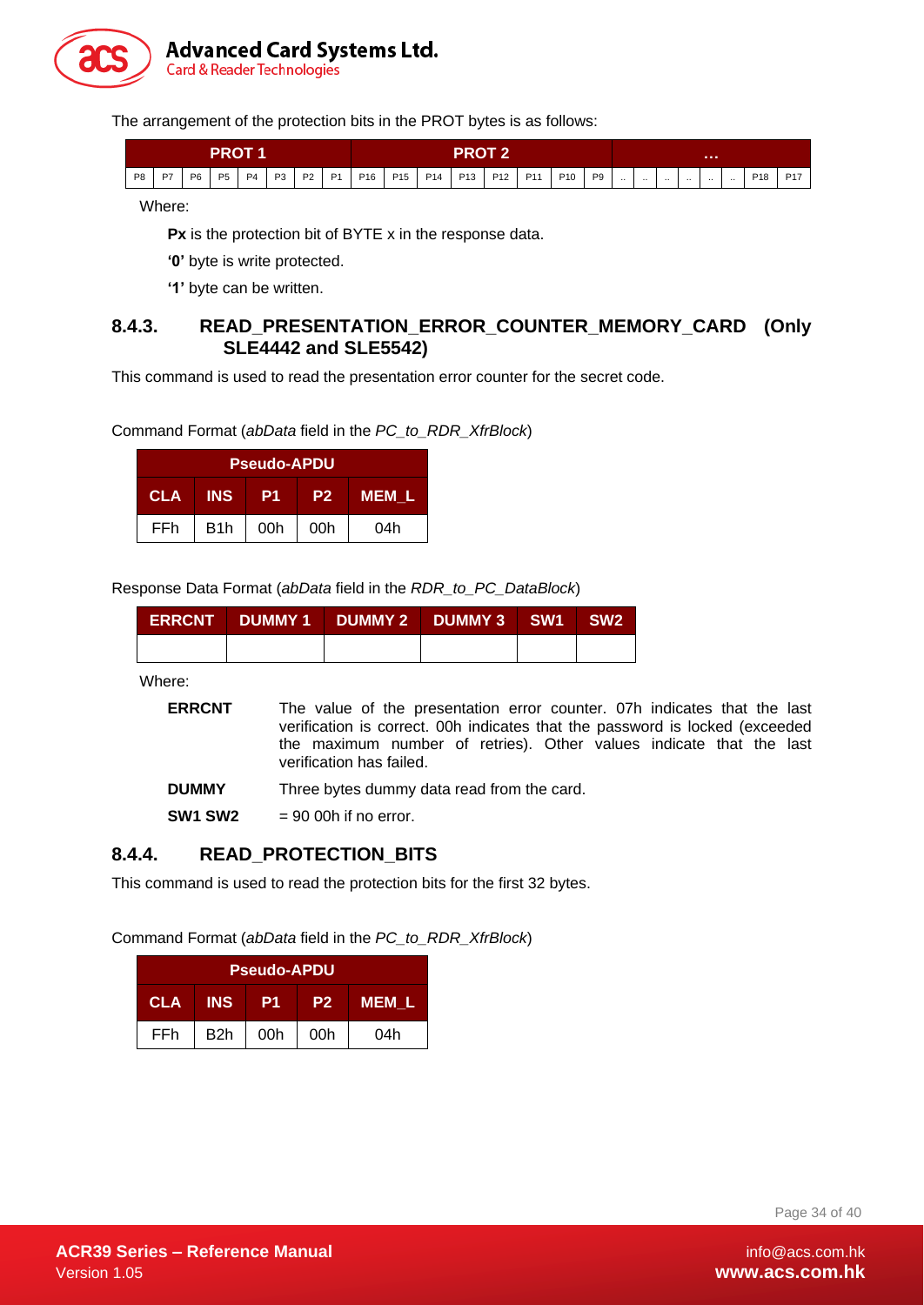

Response Data Format (*abData* field in the *RDR\_to\_PC\_DataBlock*)

| PROT1 PROT2 PROT3 PROT4 SW1 SW2 |  |  |
|---------------------------------|--|--|
|                                 |  |  |

Where:

**PROT y** Bytes containing the protection bits from protection memory.

**SW1 SW2** = 90 00h if no error.

The arrangement of the protection bits in the PROT bytes is as follows:

| <b>PROT 1</b> |           |             |                |           | PROT |                |  |          |  |         | .           |  |  |                 |    |         |          |          |        |          |          |                 |       |
|---------------|-----------|-------------|----------------|-----------|------|----------------|--|----------|--|---------|-------------|--|--|-----------------|----|---------|----------|----------|--------|----------|----------|-----------------|-------|
| P8            | <b>P7</b> | <b>P6</b> 1 | P <sub>5</sub> | <b>P4</b> | P3   | P <sub>2</sub> |  | P1   P16 |  | P15 P14 | P13 P12 P11 |  |  | P <sub>10</sub> | P9 | $\cdot$ | $\cdots$ | $\cdots$ | $\sim$ | $\cdots$ | $\cdots$ | P <sub>18</sub> | . P17 |

Where:

**Px** is the protection bit of BYTE x in the response data.

'0' byte is write protected.

**'1'** byte can be written.

#### <span id="page-34-0"></span>**8.4.5. WRITE\_MEMORY\_CARD**

Command Format (*abData* field in the *PC\_to\_RDR\_XfrBlock*)

|            | <b>Pseudo-APDU</b> |     |                                    |  |  |              |                  |               |  |  |  |  |  |
|------------|--------------------|-----|------------------------------------|--|--|--------------|------------------|---------------|--|--|--|--|--|
| <b>CLA</b> | <b>INS</b>         |     | P1   Byte Address   MEM_L   Byte 1 |  |  | <b>STATE</b> | <b>A 8 8 8 1</b> | <b>Byte N</b> |  |  |  |  |  |
| FFh.       | D0h                | 00h |                                    |  |  |              |                  |               |  |  |  |  |  |

Where:

| <b>Byte Address</b> | $= A_7A_6A_5A_4 A_3A_2A_1A_0b$ is the memory address location of the memory<br>card. |
|---------------------|--------------------------------------------------------------------------------------|
| <b>MEM L</b>        | Length of data to be written to the memory card.                                     |
| <b>Byte x</b>       | Data to be written to the memory card.                                               |

Response Data Format (*abData* field in the *RDR\_to\_PC\_DataBlock*)



Where:

**SW1 SW2** = 90 00h if no error.

#### <span id="page-34-1"></span>**8.4.6. WRITE\_PROTECTION\_MEMORY\_CARD**

Each byte specified in the command is internally in the card compared with the byte stored at the specified address. If the data match, the corresponding protection bit is irreversibly programmed to '0'.

Command Format (*abData* field in the *PC\_to\_RDR\_XfrBlock*)

|     | <b>Pseudo-APDU</b> |           |                     |       |        |  |       |               |  |  |  |  |  |
|-----|--------------------|-----------|---------------------|-------|--------|--|-------|---------------|--|--|--|--|--|
| CLA | INS                | <b>P1</b> | <b>Byte Address</b> | MEM_L | Byte 1 |  | 10000 | <b>Byte N</b> |  |  |  |  |  |
| FFh |                    | 00h       |                     |       |        |  |       |               |  |  |  |  |  |

Page 35 of 40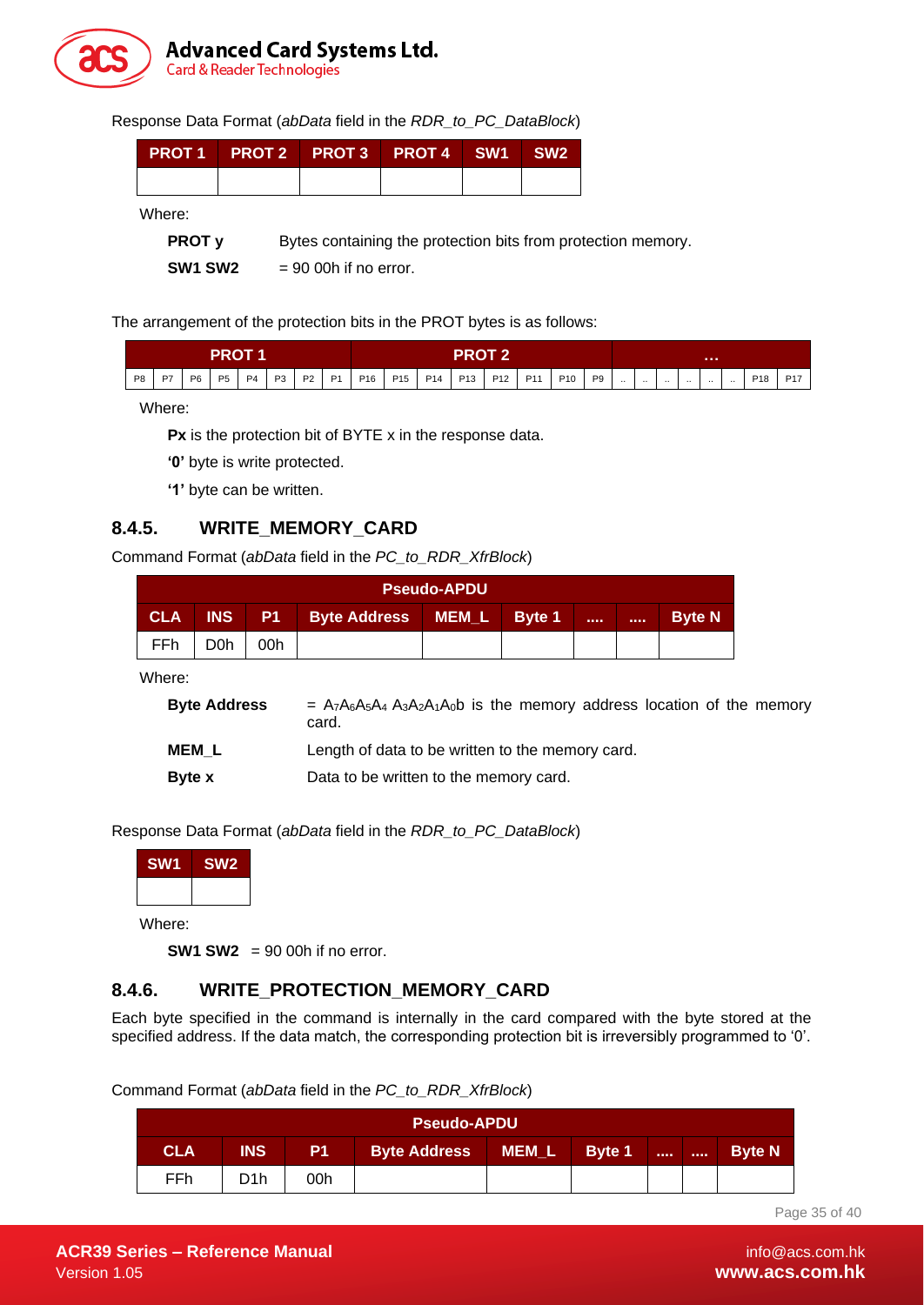

#### Where:

- **Byte Address** =  $000A_4$   $A_3A_2A_1A_0$  (00h to 1Fh) is the protection memory address location of the memory card.
- **MEM\_L** Length of data to be written to the memory card.
- **Byte x** Byte values to be compared with the data in the card starting at Byte Address. BYTE 1 is compared with the data at Byte Address; BYTE N is compared with the data at (Byte Address  $+ N - 1$ ).

Response Data Format (*abData* field in the *RDR\_to\_PC\_DataBlock*)

| SW <sub>1</sub> | SW <sub>2</sub> |
|-----------------|-----------------|
|                 |                 |

Where:

**SW1 SW2** = 90 00h if no error.

#### <span id="page-35-0"></span>**8.4.7. PRESENT\_CODE\_MEMORY\_CARD (Only SLE4442 and SLE5542)**

This command is used to submit the secret code to the memory card to enable the write operation with the SLE4442 and SLE5542 card. The following actions are executed:

- 1. Search a '1' bit in the presentation error counter and write the bit to '0'.
- 2. Present the specified code to the card.
- 3. Try to erase the presentation error counter.

Command Format (*abData* field in the *PC\_to\_RDR\_XfrBlock*)

|            | <b>Pseudo-APDU</b> |                |                |              |  |               |               |  |  |  |  |  |
|------------|--------------------|----------------|----------------|--------------|--|---------------|---------------|--|--|--|--|--|
|            | <b>INS</b>         |                |                |              |  | <b>CODE</b>   |               |  |  |  |  |  |
| <b>CLA</b> |                    | P <sub>1</sub> | P <sub>2</sub> | <b>MEM L</b> |  | Byte 1 Byte 2 | <b>Byte 3</b> |  |  |  |  |  |
| FFh        | 20 <sub>h</sub>    | 00h            | 00h            | 03h          |  |               |               |  |  |  |  |  |

Where:

**CODE** Three bytes secret code (PIN).

Response Data Format (*abData* field in the *RDR\_to\_PC\_DataBlock*)

| SW <sub>1</sub> | SW <sub>2</sub><br><b>ErrorCnt</b> |                                                                                                                                                                                                                         |
|-----------------|------------------------------------|-------------------------------------------------------------------------------------------------------------------------------------------------------------------------------------------------------------------------|
| 90h             |                                    |                                                                                                                                                                                                                         |
| Where:          |                                    |                                                                                                                                                                                                                         |
| SW <sub>1</sub> |                                    | $= 90h$                                                                                                                                                                                                                 |
|                 | <b>SW2</b> (ErrorCnt)              | $=$ Error Counter, 07h indicates that the verification is correct, 00h<br>indicates the password is locked (exceeded the maximum number of<br>retries). Other values indicate that the current verification has failed. |

Page 36 of 40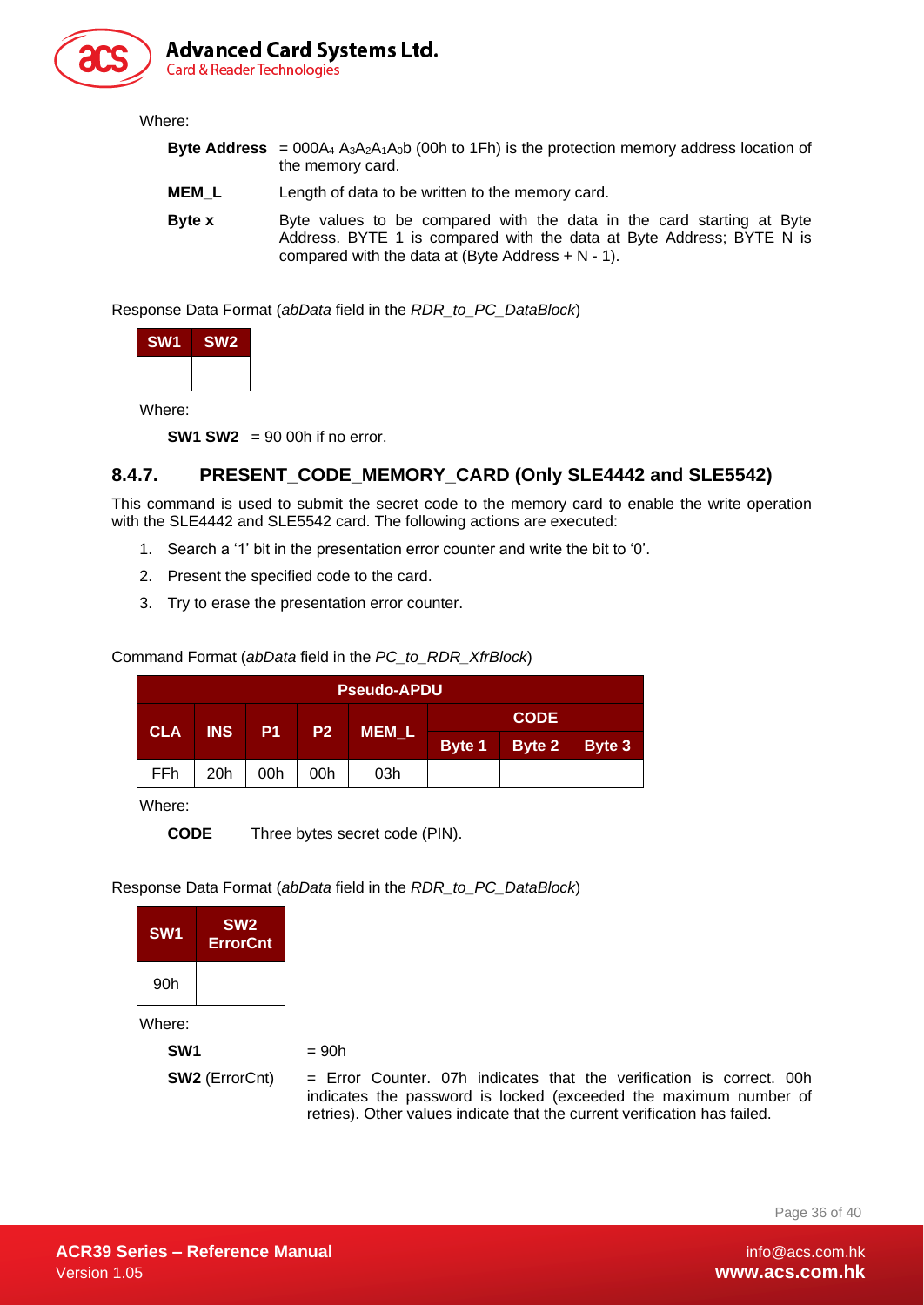

#### <span id="page-36-0"></span>**8.4.8. CHANGE\_CODE\_MEMORY\_CARD (Only SLE4442 and SLE5542)**

This command is used to write the specified data as the new secret code in the card. The current secret code must have been presented to the card with the *PRESENT\_CODE* command prior to the execution of this command.

Command Format (*abData* field in the *PC\_to\_RDR\_XfrBlock*)

| <b>Pseudo-APDU</b> |                  |              |     |              |             |               |  |  |
|--------------------|------------------|--------------|-----|--------------|-------------|---------------|--|--|
|                    |                  | <b>P1</b> P2 |     |              | <b>CODE</b> |               |  |  |
| <b>CLA</b>         | <b>INS</b>       |              |     | <b>MEM L</b> | Byte 1      | Byte 2 Byte 3 |  |  |
| <b>FFh</b>         | D <sub>2</sub> h | 00h          | 01h | 03h          |             |               |  |  |

Response Data Format (*abData* field in the *RDR\_to\_PC\_DataBlock*)

| <b>SW1</b> | SW <sub>2</sub> |
|------------|-----------------|
|            |                 |

Where:

**SW1 SW2** = 90 00h if no error.

Page 37 of 40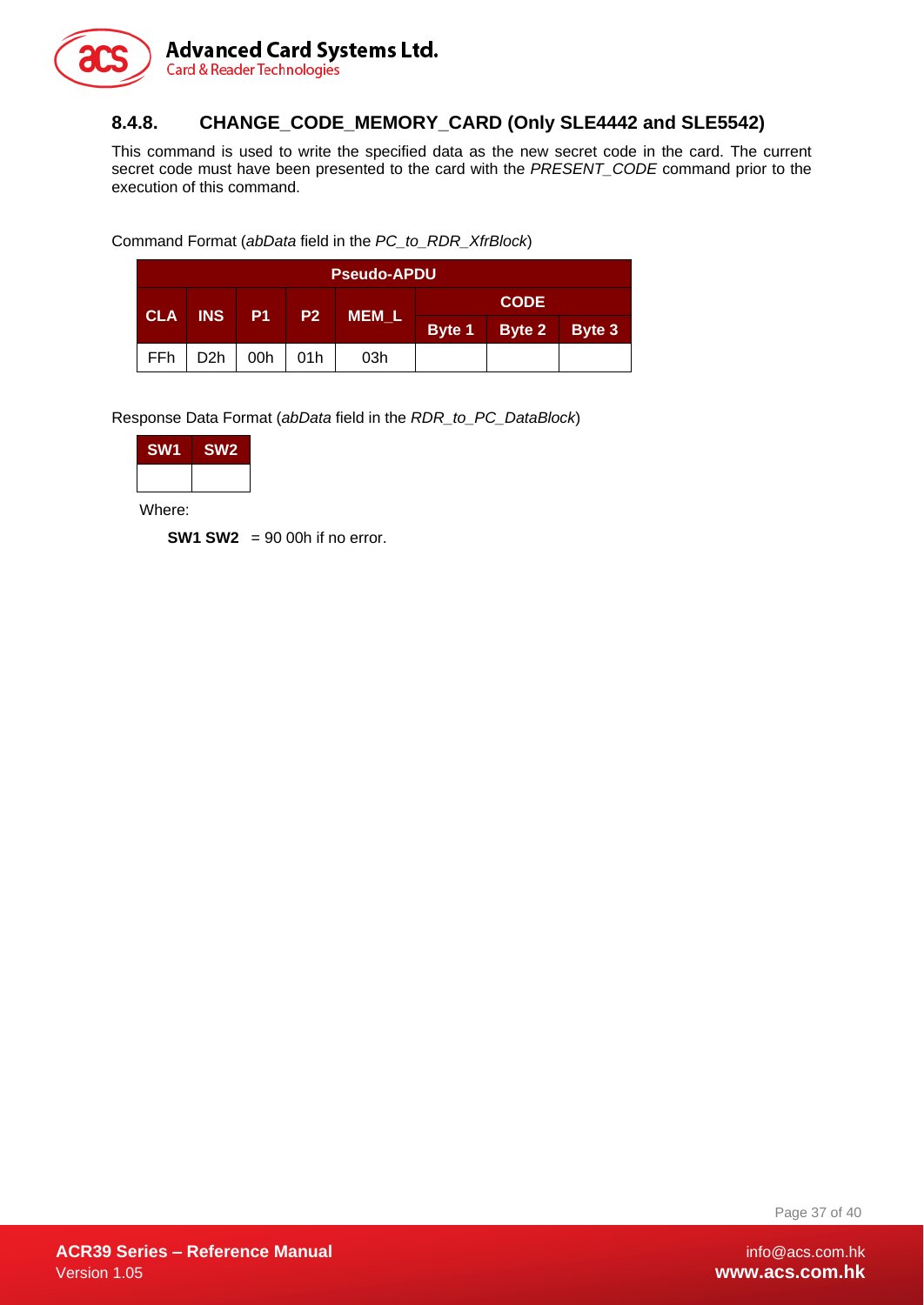

# <span id="page-37-0"></span>**9.0.Other Commands Access via PC\_to\_RDR\_XfrBlock**

#### <span id="page-37-1"></span>**9.1. GET\_READER\_INFORMATION**

This command is used to return the firmware revision number of the ACR39 reader.

*Note: This command can be used only after the logical smart card reader communication with T=0 protocol has been established using SCardConnect() API. For details of SCardConnect() API, please refer to PC/SC specifications.*

Command Format (*abData* field in the *PC\_to\_RDR\_XfrBlock*)

| <b>Pseudo-APDU</b> |            |     |                |     |  |  |
|--------------------|------------|-----|----------------|-----|--|--|
| <b>CLA</b>         | <b>INS</b> |     | P <sub>2</sub> | Le  |  |  |
| FFh                | 09h        | 00h | 00h            | 11h |  |  |

Response Data Format (*abData* field in the *RDR\_to\_PC\_DataBlock*)

| <b>FIRMWARE</b> |  |  |  |  |  |  |  |  |  |  |
|-----------------|--|--|--|--|--|--|--|--|--|--|
|                 |  |  |  |  |  |  |  |  |  |  |

Where:

**FIRMWARE** 11 bytes data for firmware version.

Page 38 of 40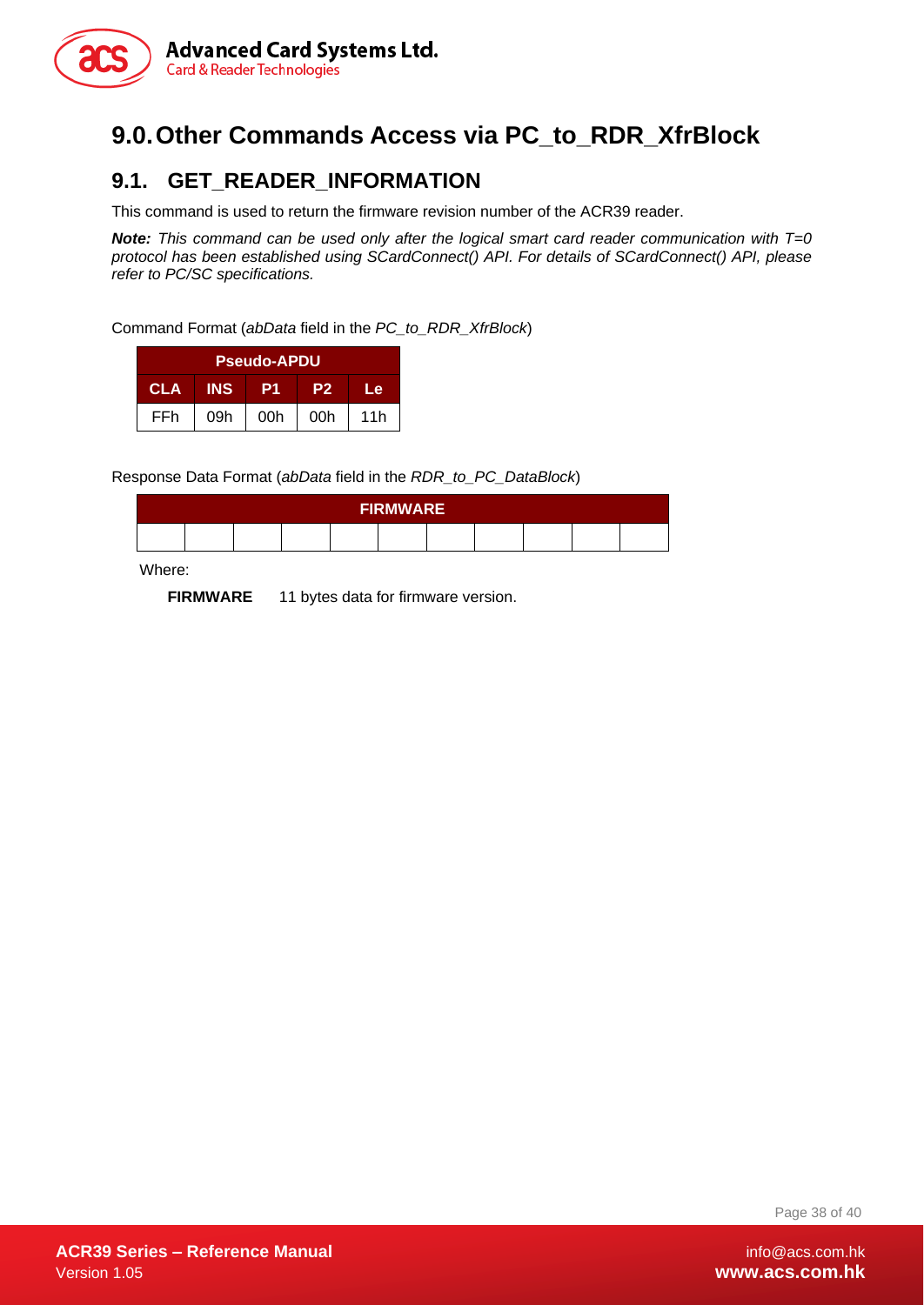

# <span id="page-38-0"></span>**10.0.Other Commands Access via PC-to\_RDR\_Escape**

#### <span id="page-38-1"></span>**10.1. GET\_READER\_INFORMATION**

This command is used to return the firmware revision number of the ACR39 reader.

*Note: This command can be used only on ACM39U with firmware 003R and above. In addition, the ACS driver must be installed first before using this command. If using the Microsoft CCID driver, another application must be used to enable the CCID Escape function.*

Get Reader Information Format (5 bytes)

| <b>Command</b>              | CLA | INS |     |     |     |
|-----------------------------|-----|-----|-----|-----|-----|
| <b>Get Firmware Version</b> | E0h | 00h | 00h | 19h | ገ0h |

Get Reader Information Response Format (5 bytes + Firmware Message Length)

| Response CLA INS P1 |                  |     | $\mathsf{P}2$ | Le.                                                       | <b>Data Out</b> |
|---------------------|------------------|-----|---------------|-----------------------------------------------------------|-----------------|
| Result              | E <sub>1</sub> h | 00h |               | 00h   00h   Number of bytes to receive   Firmware Version |                 |

#### **Example:**

Response = E1 00 00 00 0C 41 43 52 33 39 55 2D 30 2E 30 33 52 Firmware Version (HEX) =  $41$  43 52 33 39 55 2D 30 2E 30 33 52 Firmware Version (ASCII) = "ACR39U-0.03R"

Page 39 of 40